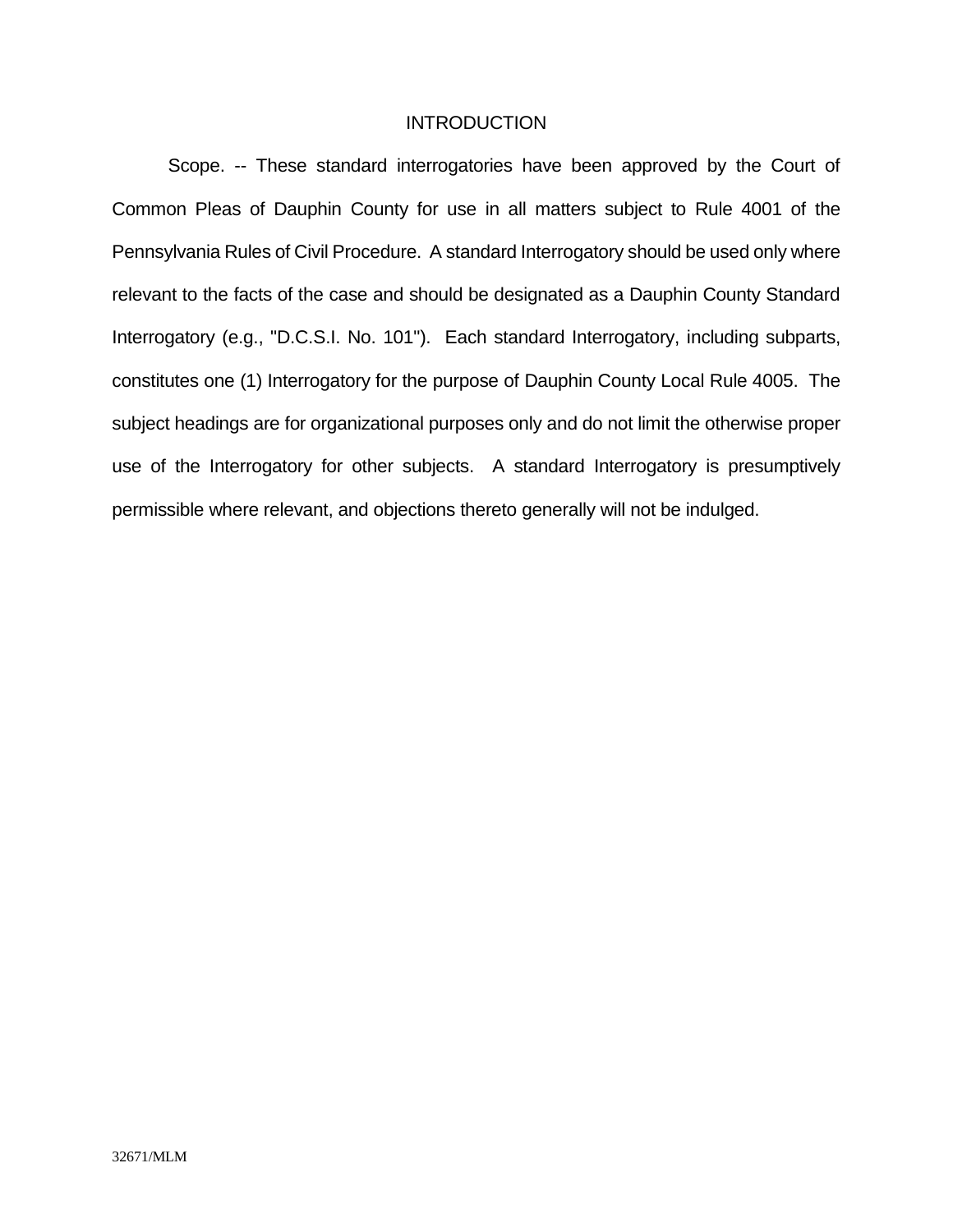#### **Personal Information**. -- State:

- (a) Your full name;
- (b) Each other name, if any, which you have used or by which you have been known;
- (c) The name of your spouse at the time of the accident and the date and place of your marriage to such spouse;
- (d) The address of your present resident and the address of each other residence which you have had during the past five years;
- (e) Your present occupation and the name and address of your employer;
- (f) Date of your birth;
- (g) Your Social Security Number;
- (h) Your military service and positions held, if any; and
- (i) The schools you have attended and the degrees of certificates awarded, if any.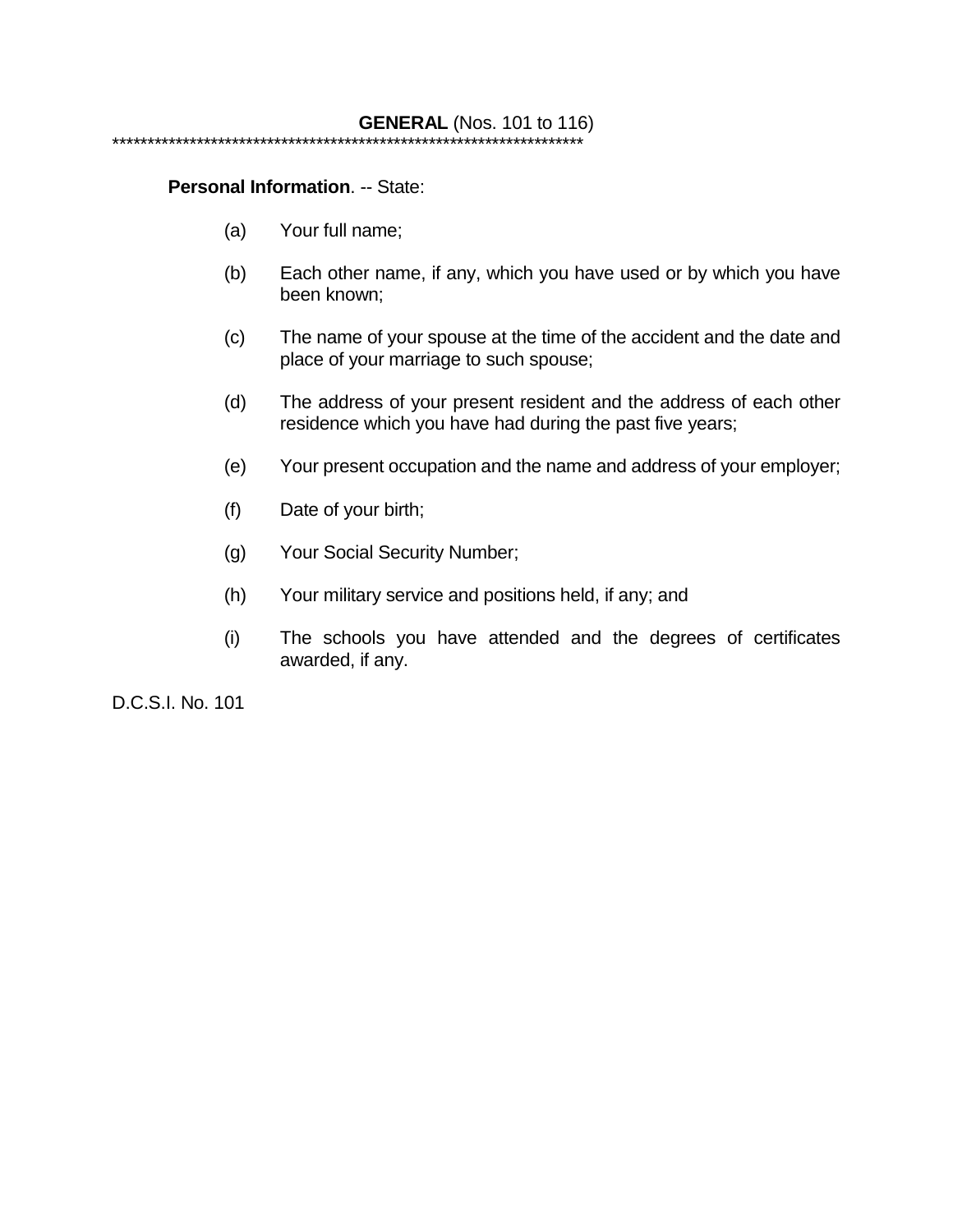**Insurance**. -- If you are covered by any type of insurance, including any excess or

umbrella insurance, that might be applicable to the incident in this matter, state the following

with respect to each such policy.

- (a) The name of the insurance carrier which issued the policy;
- (b) The named insured under each policy and the policy number of each policy;
- (c) The type(s) and effective date(s) of each policy:
- (d) The amount of coverage provided for injury to each person, for each occurrence, and in the aggregate for each policy; and
- (e) Each exclusion, if any, in the policy which is applicable to any claim thereunder and any reasons, if any, why you or the carrier claim the exclusion is applicable.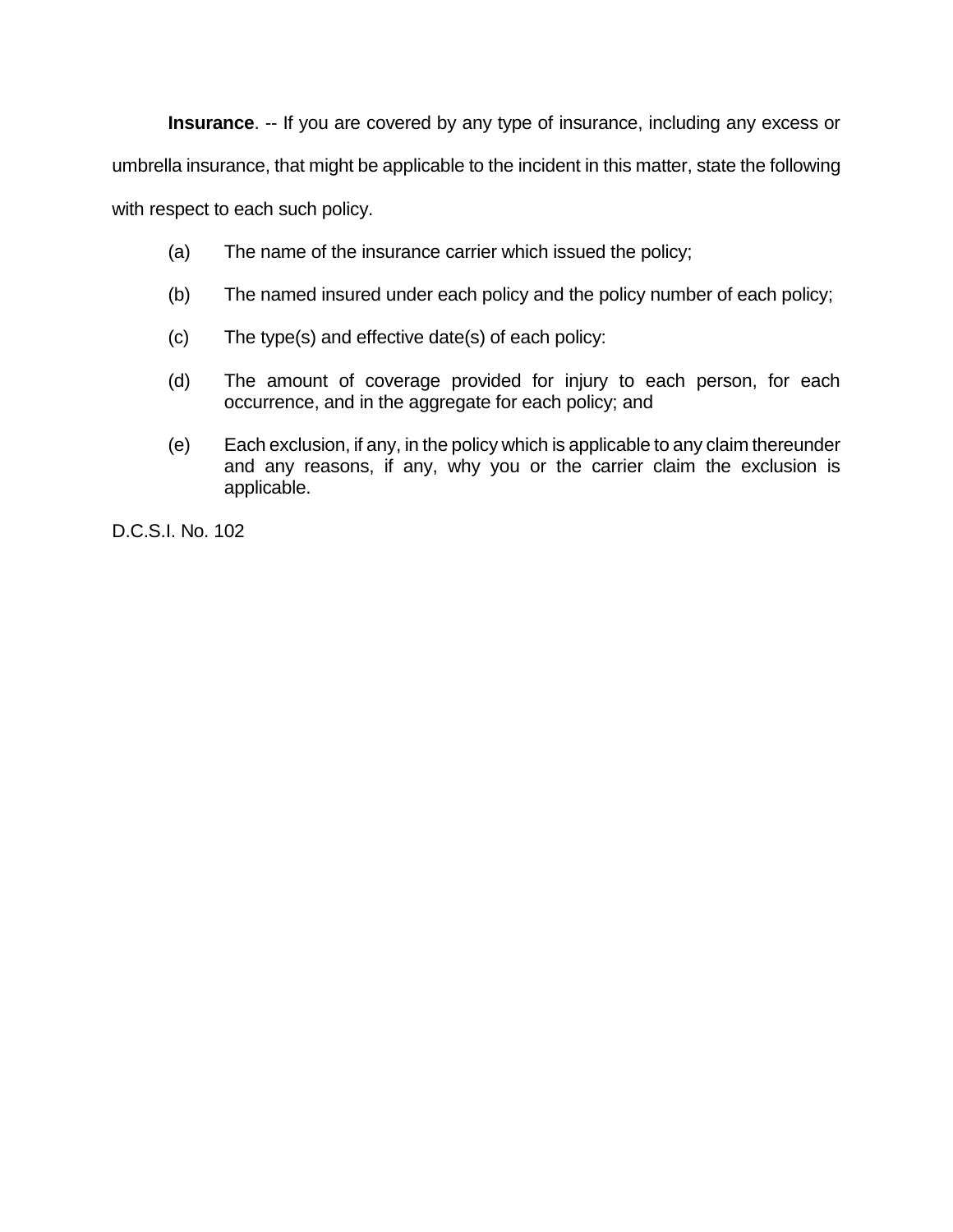**Expenses**. -- List and describe all expenses and losses that you have incurred because of the incident.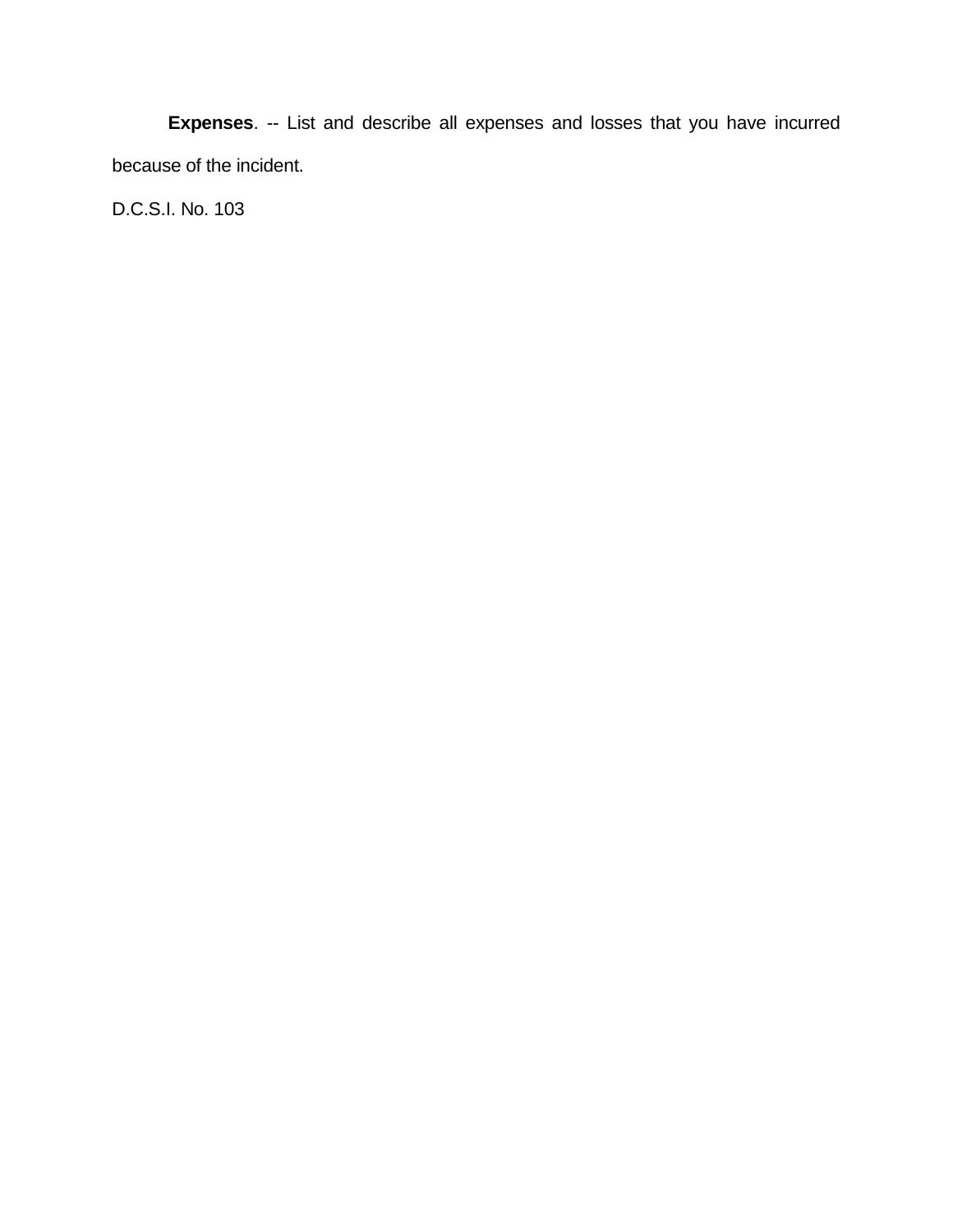**Factual basis for claims and defenses**. -- State with particularity the factual basis for each claim or defense you are asserting in this case.

D.C.S.I. 104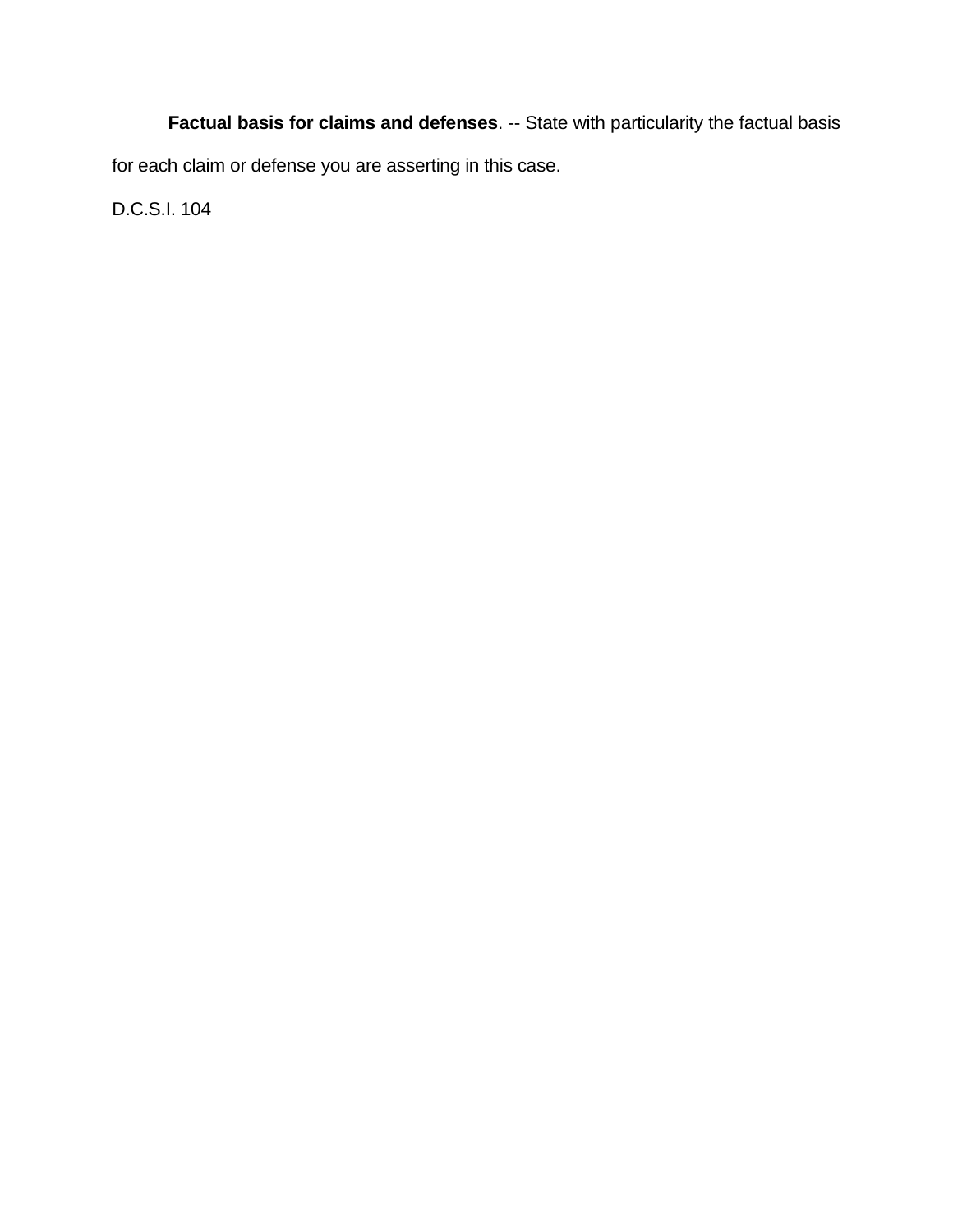### **Witnesses**. --

- (a) Identify each person who:
	- (1) Was a witness to the incident through sight or hearing; and/or
	- (2) Has knowledge of facts concerning the happening of the incident or conditions or circumstances at the scene of the incident prior to, at the time of, or after the incident.
- (b) With respect to each person so identified, state that person's exact location and activity at the time of the incident.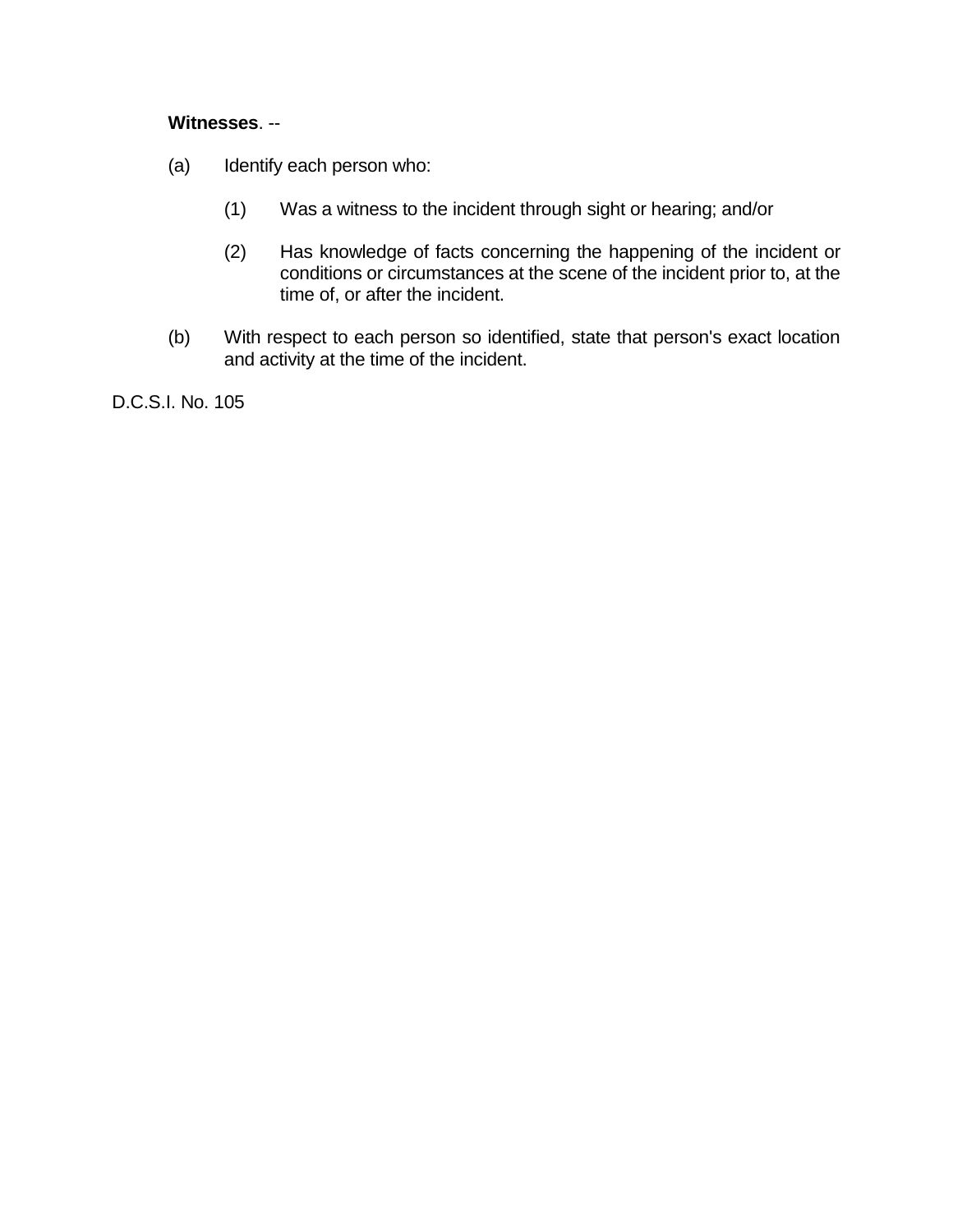**Statements**. -- If you know of anyone that has given any statement (as defined by

the Rules of Civil Procedure) concerning this action or its subject matter, state:

- (a) The identity of such person;
- (b) When, where, by whom, and to whom each statement was made and whether it was reduced to writing or otherwise recorded; and
- (c) The identity of any person who has custody of any such statement that was reduced to writing or otherwise recorded.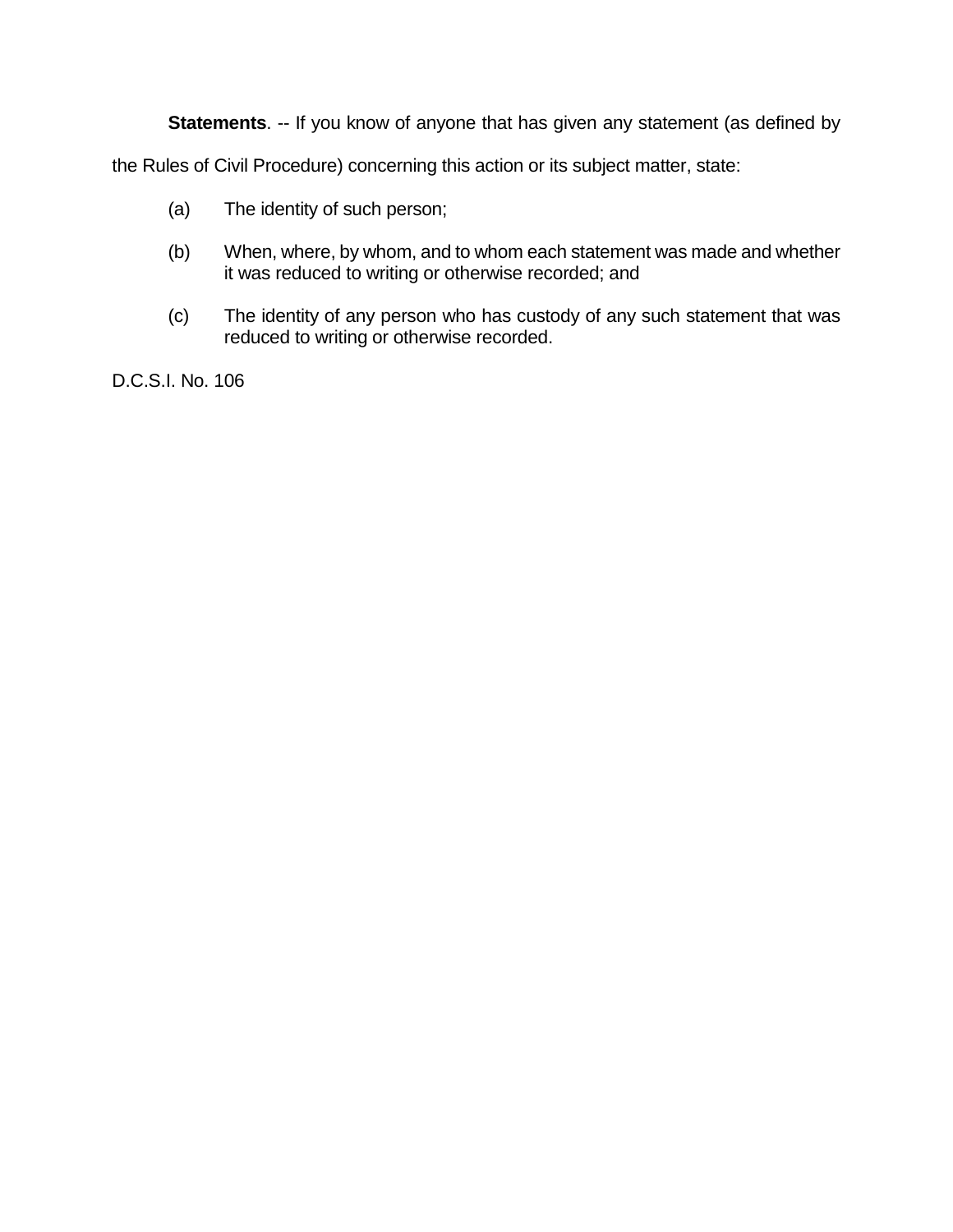**Reports of incident**. -- Identify documents (except reports of experts subject to Pa.R.C.P. No. 4003.5) which describe the incident or the cause thereof. D.C.S.I. No. 107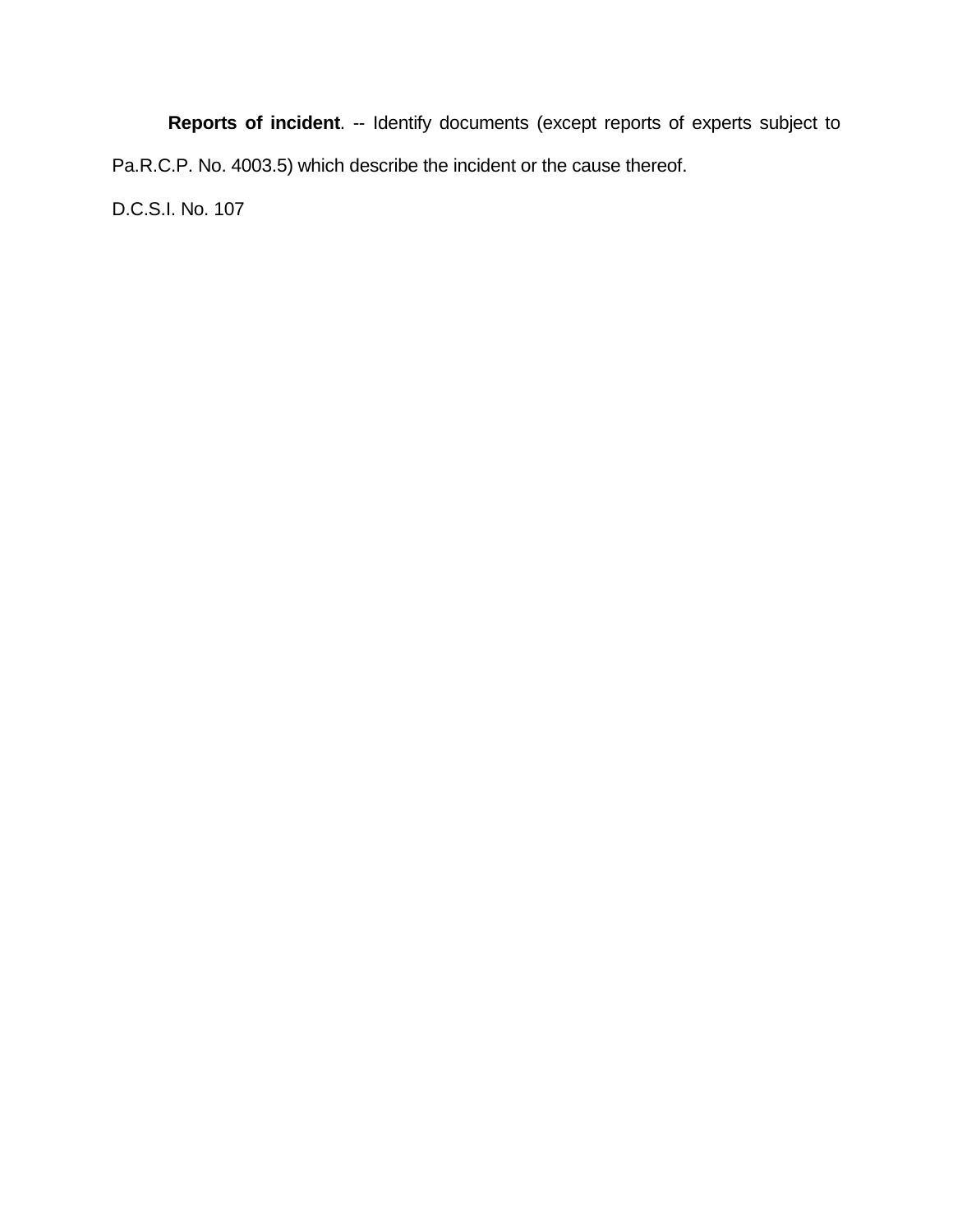**Licensure**. -- If you were required by law or regulation to be licensed for the activity in which you were engaged at the time of the incident, state:

- (a) The type of license required;
- (b) The date you first obtained such a license;
- (c) The dates of issuance and expiration of your current license(s);
- (d) The identity of the authority that issued your license(s);
- (e) The number of your license(s);
- (f) The nature and duration of any revocation or suspension of your license(s); and
- (g) The special restrictions, if any, imposed on your license.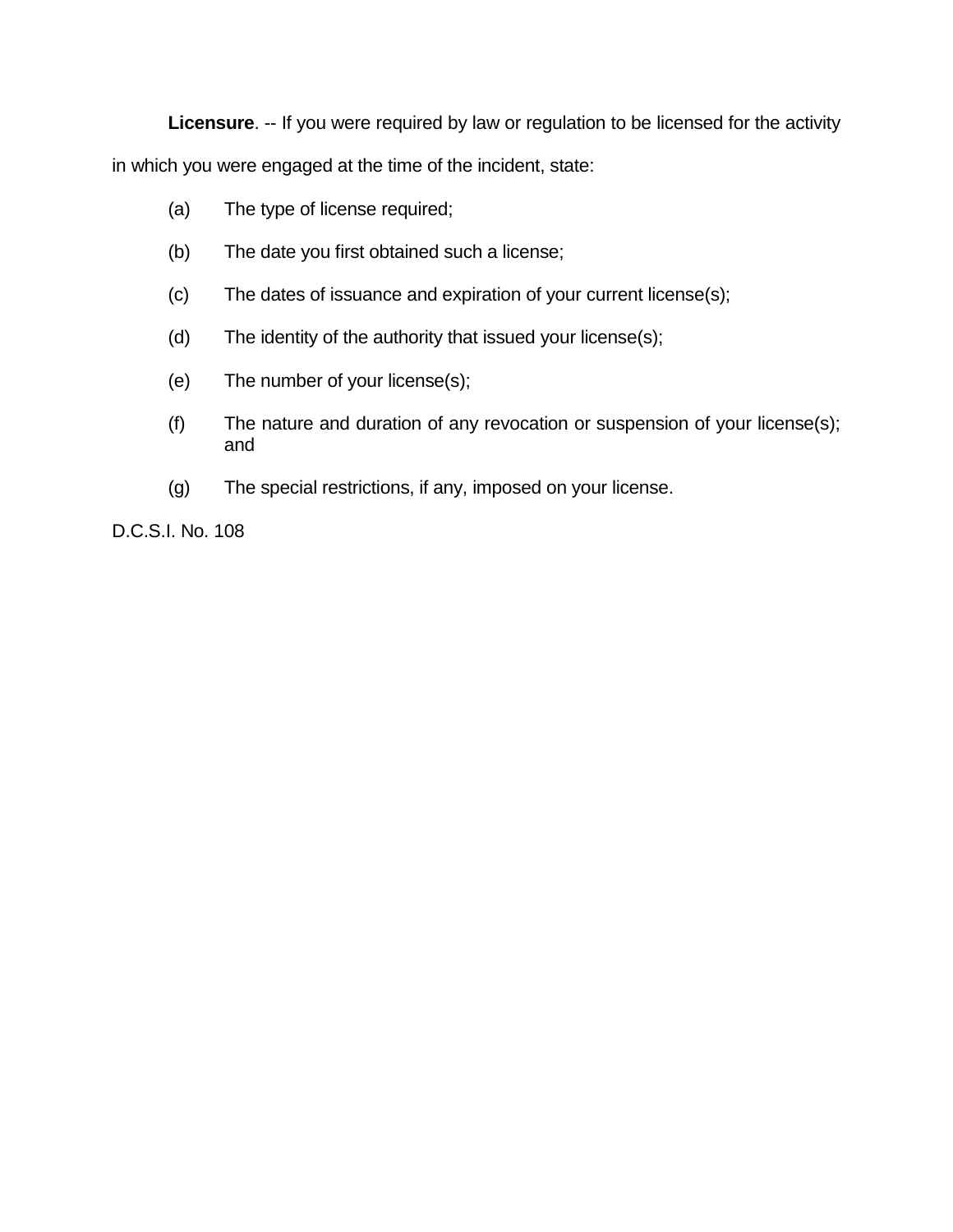**Criminal charges related to incident**. -- If you have been charged with any criminal violations as a result of the incident, describe the charges and identify all documents filed or served in connection with those charges.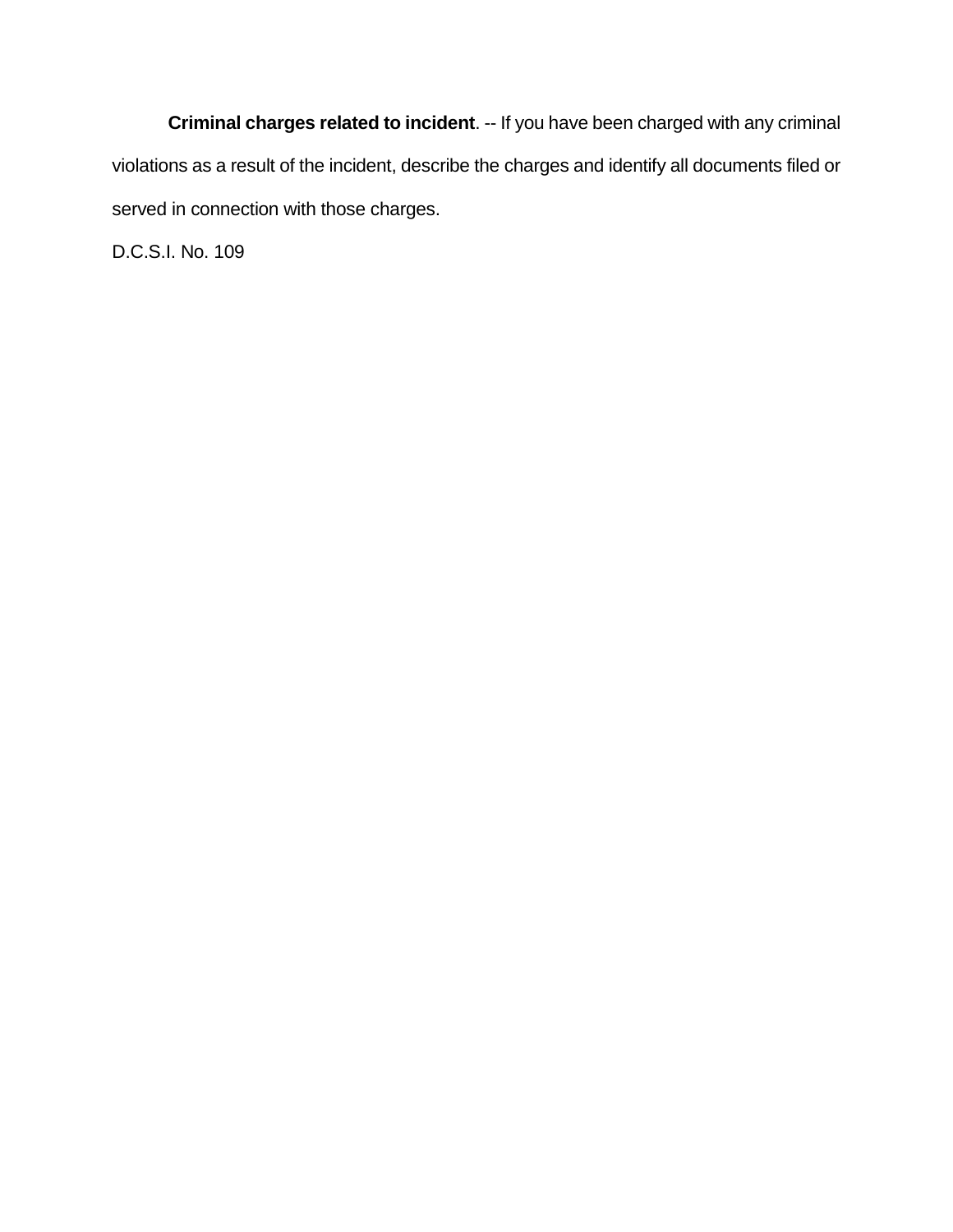**Demonstrative evidence**. -- If you know of the existence of any photographs, motion

pictures, video recordings, maps, diagrams, or models relevant to the incident, state:

- (a) The nature or type of such item;
- (b) The date when such item was made;
- (c) The identity of the person that prepared or made each item; and
- (d) The subject that each item represents or portrays.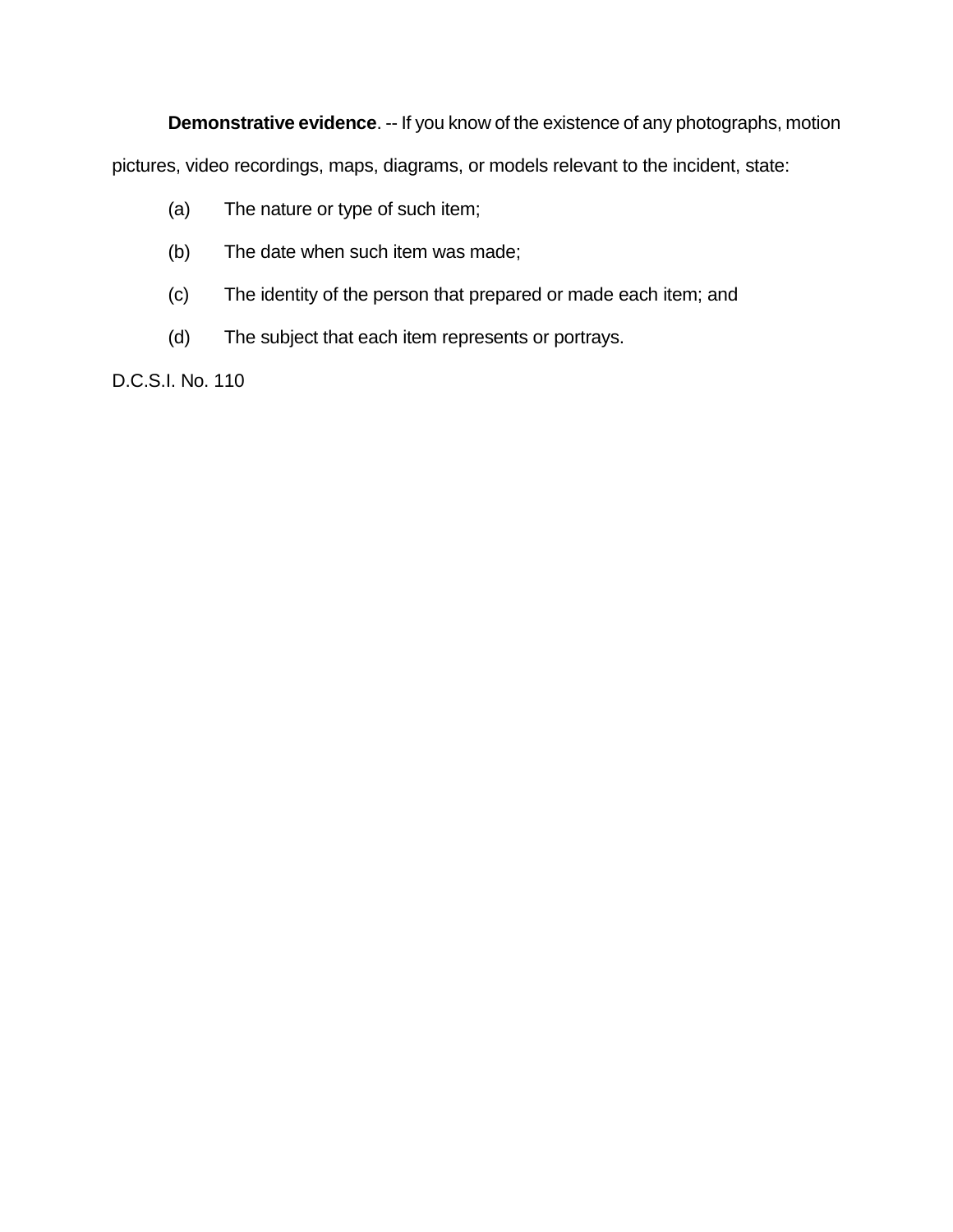**Trial preparation material**. -- If you, or someone not an expert subject to Pa.R.C.P.

No. 4003.5, conducted any investigations of the incident, identify:

- (a) Each person and the employer of each person who conducted any investigation(s); and
- (b) All notes, reports, or other documents prepared during or as a result of the investigation(s) and the persons who have custody thereof.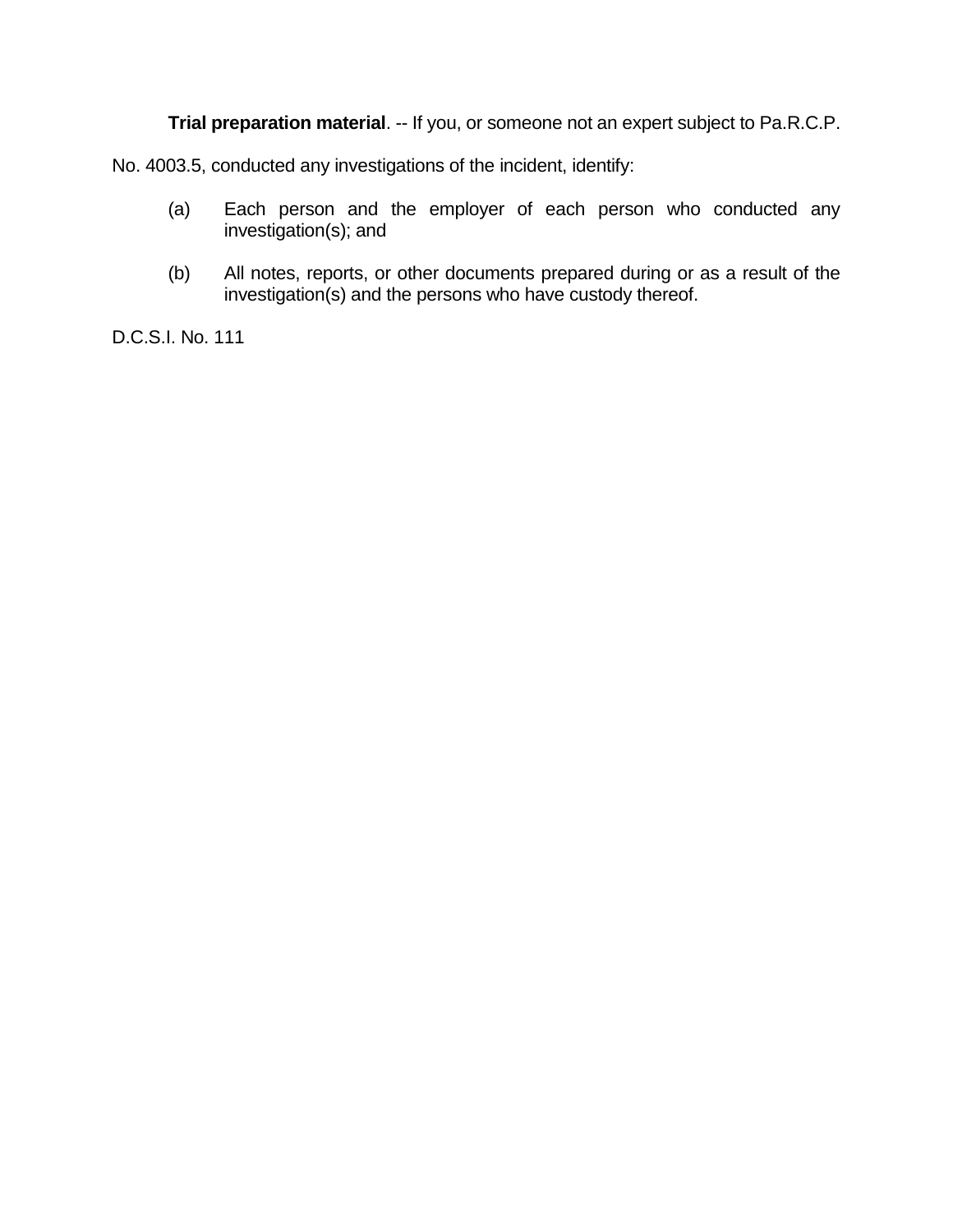**Trial witnesses**. -- Identify each person you intend to call as a non-expert witness at the trial of this case, and for each person identified state your relationship with the witness and the substance of the facts to which the witness is expected to testify.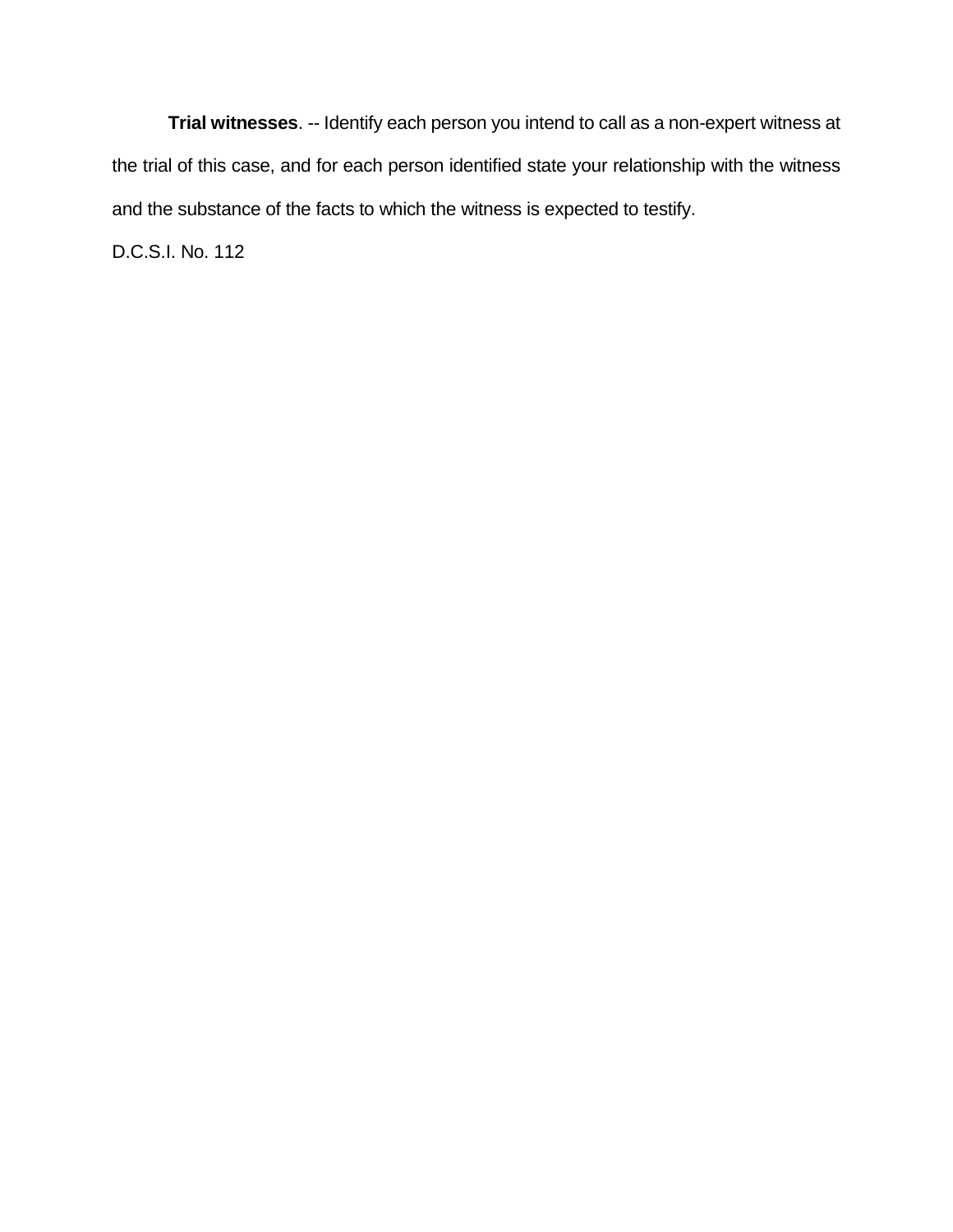**Expert Witnesses**. -- Identify each expert you intend to call as a witness at the trial

of this matter, and for each expert state:

- (a) The subject matter about which the expert is expected to testify; and
- (b) The substance of the facts and opinions to which the expert is expected to testify and a summary of the grounds for each opinion. (You may file as your answer to this Interrogatory the report of the expert or have the Interrogatory answered by your expert.)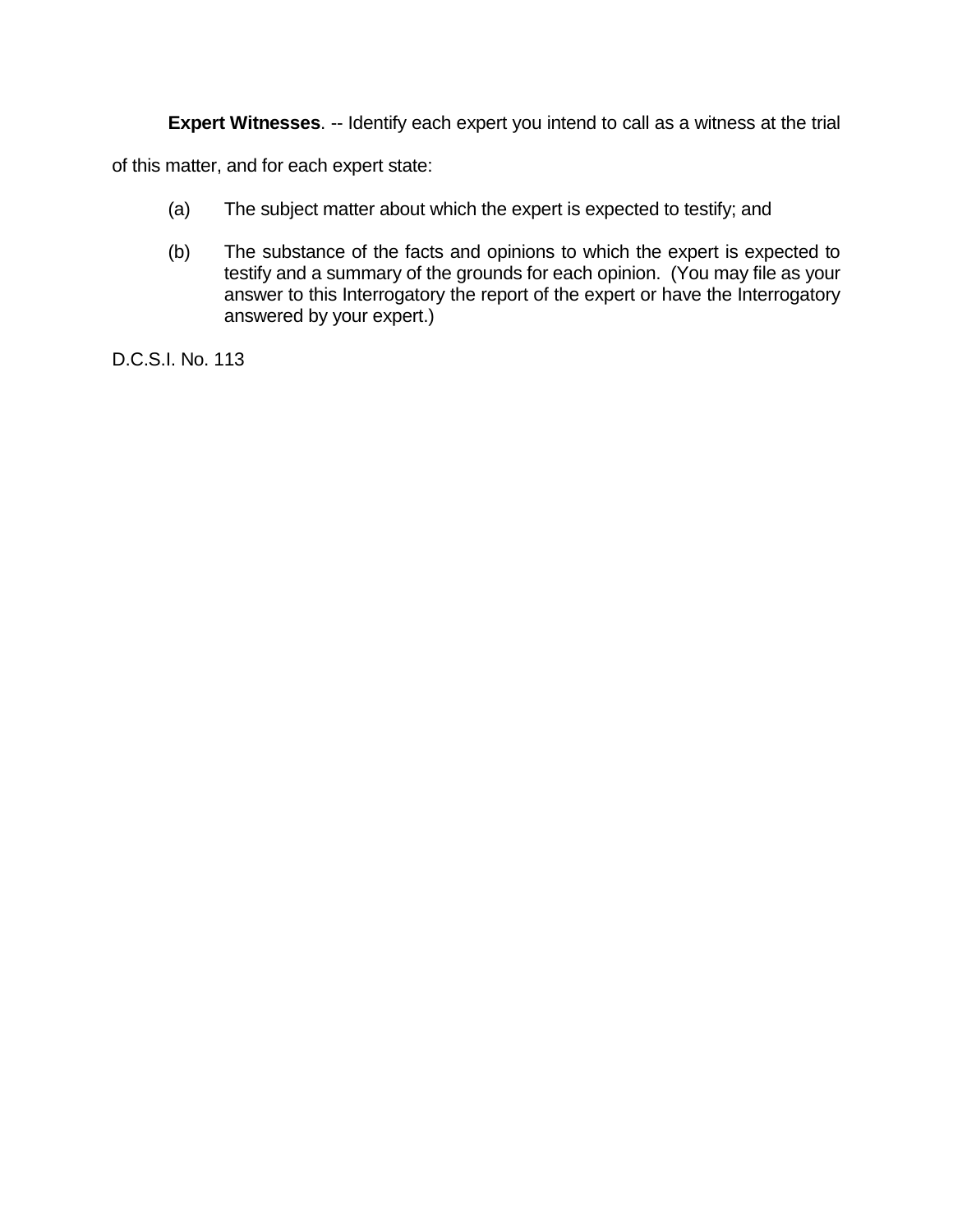**Trial exhibits**. -- Identify all exhibits that you intend to use at the trial of this matter and state whether they will be used during the liability or damages portions of the trial. D.C.S.I. No. 114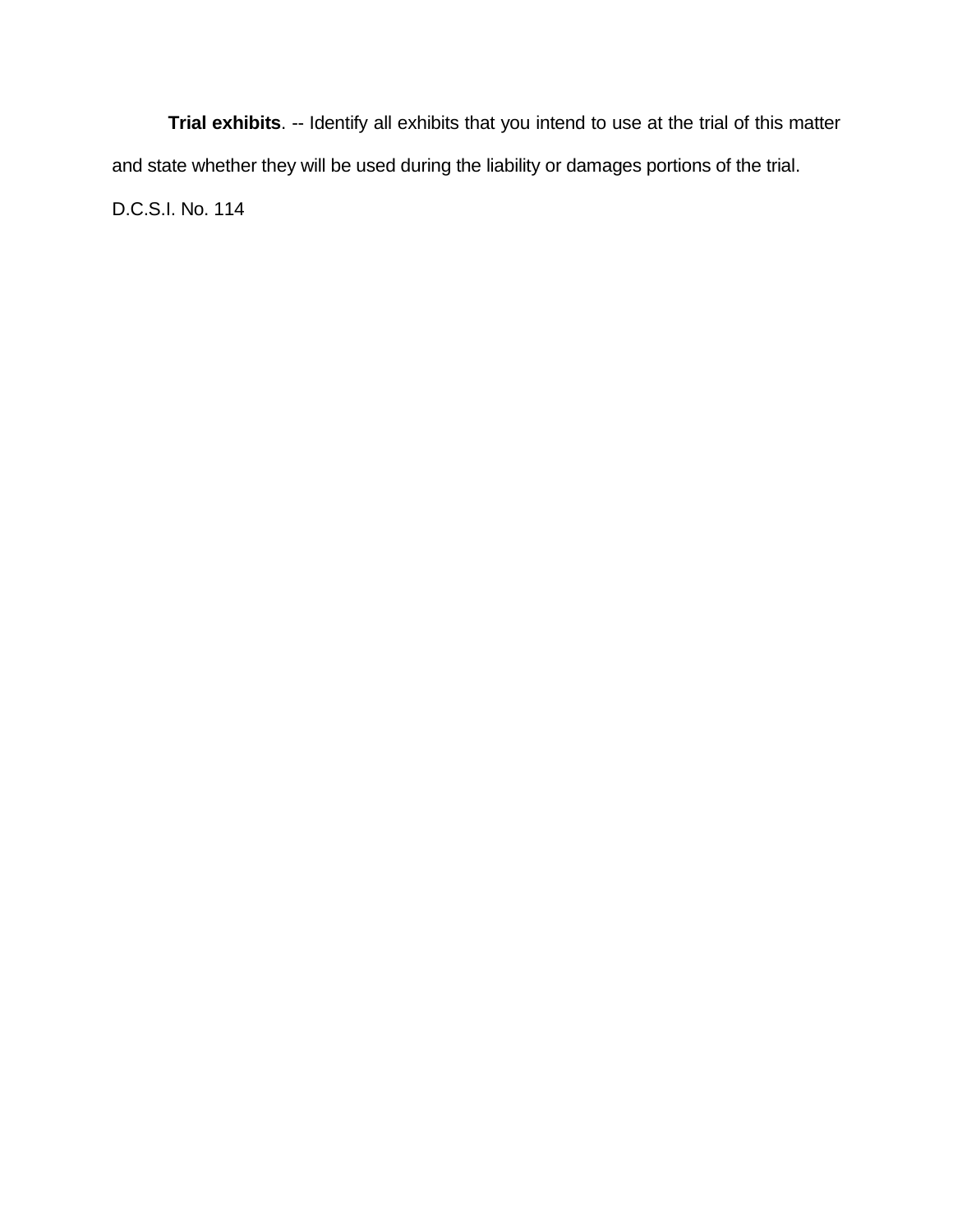**Books, magazines, etc.** -- If you intend to use any book, magazine, or other such writing at trial, state:

- (a) The name of the writing;
- (b) The author of the writing;
- (c) The publisher of the writing;
- (d) The date of publication of the writing; and
- (e) The identity of the custodian of the writing.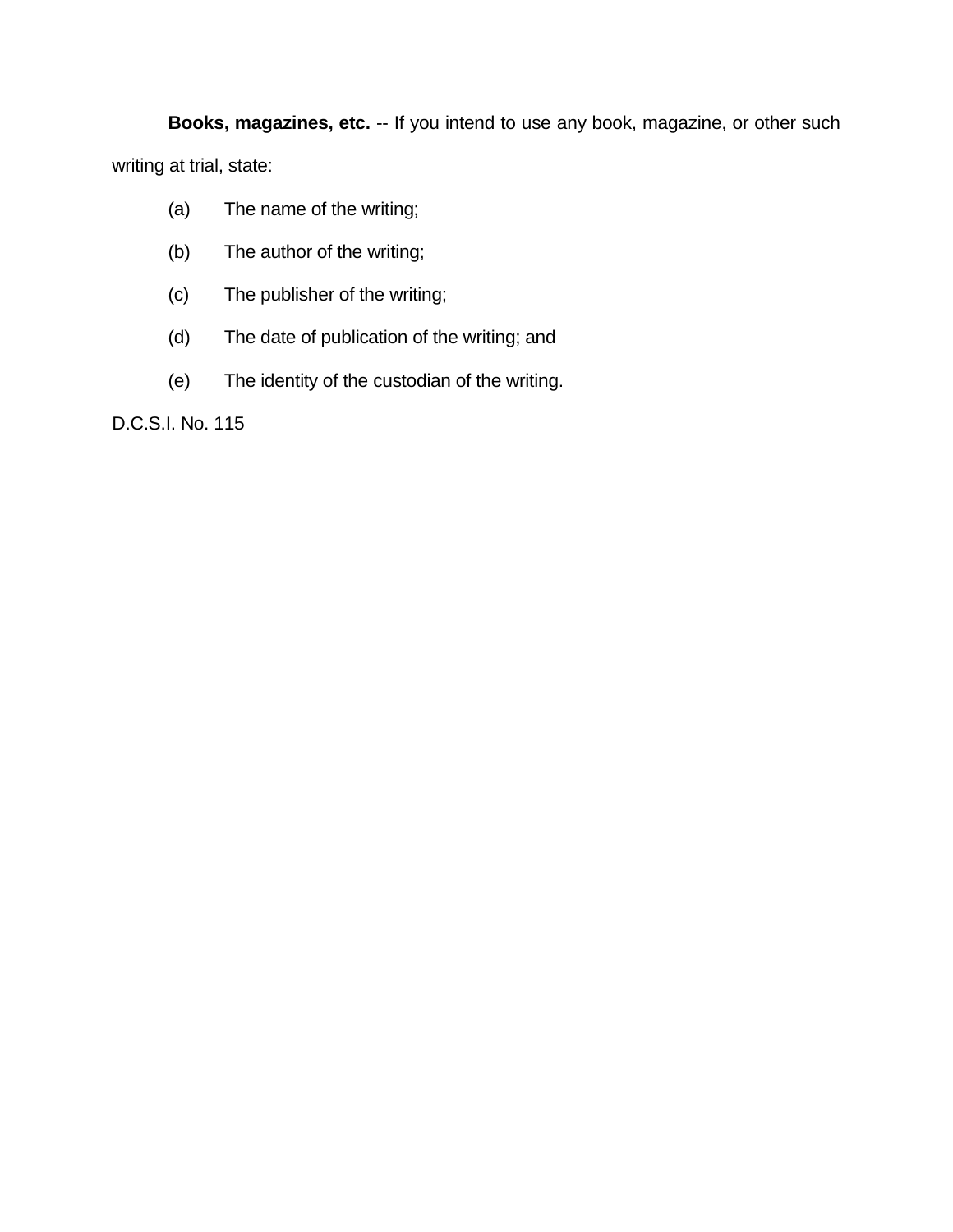**Admissions**. -- If you intend to use any admission(s) of a party at trial, identity such admission(s).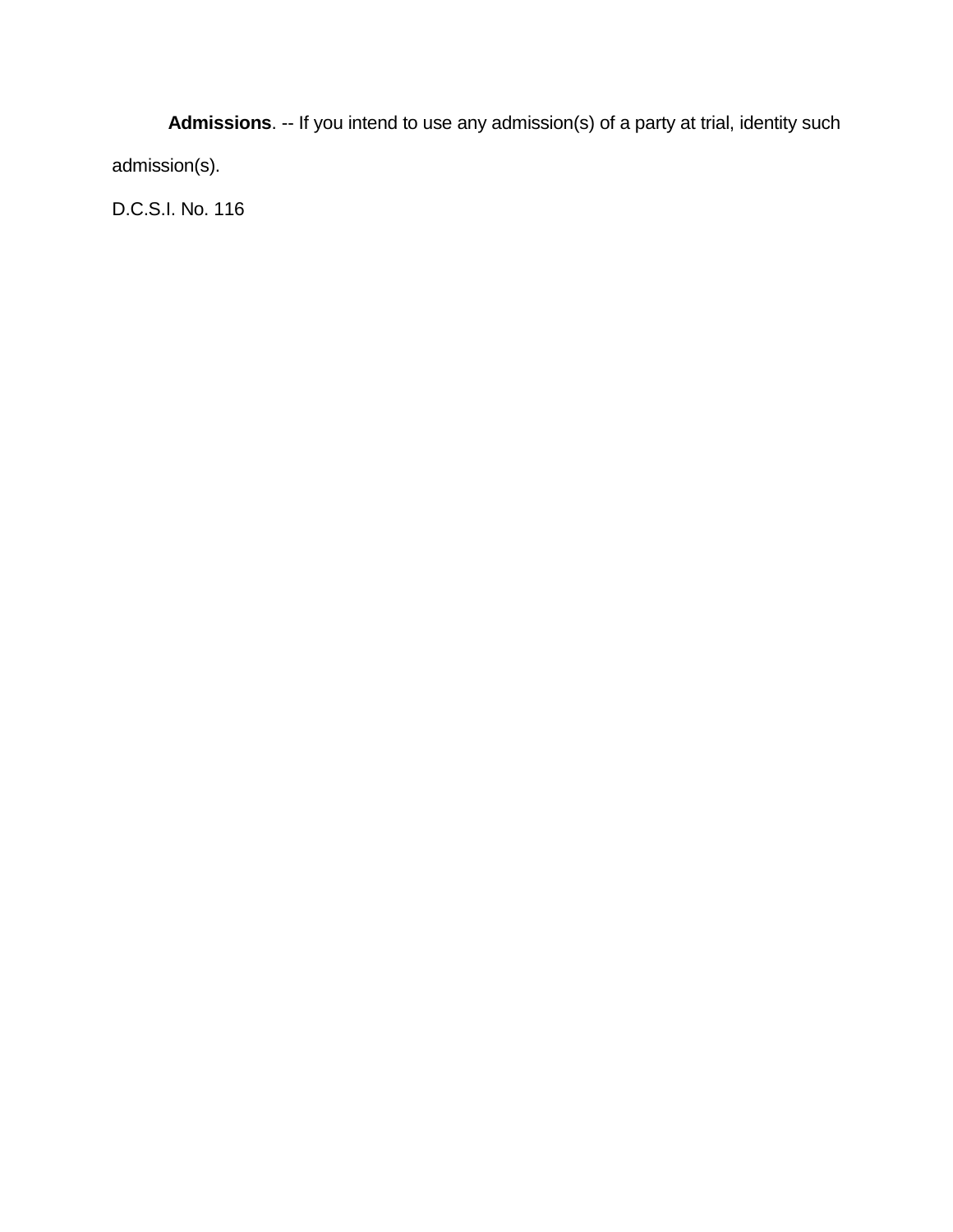# **PERSONAL INJURY** (Nos. 201 to 208)

#### \*\*\*\*\*\*\*\*\*\*\*\*\*\*\*\*\*\*\*\*\*\*\*\*\*\*\*\*\*\*\*\*\*\*\*\*\*\*\*\*\*\*\*\*\*\*\*\*\*\*\*\*\*\*\*\*\*\*\*\*\*\*\*\*\*\*\*

**Injuries and diseases alleged**. -- Identify all injuries or diseases that you allege you

suffered as a result of the incident.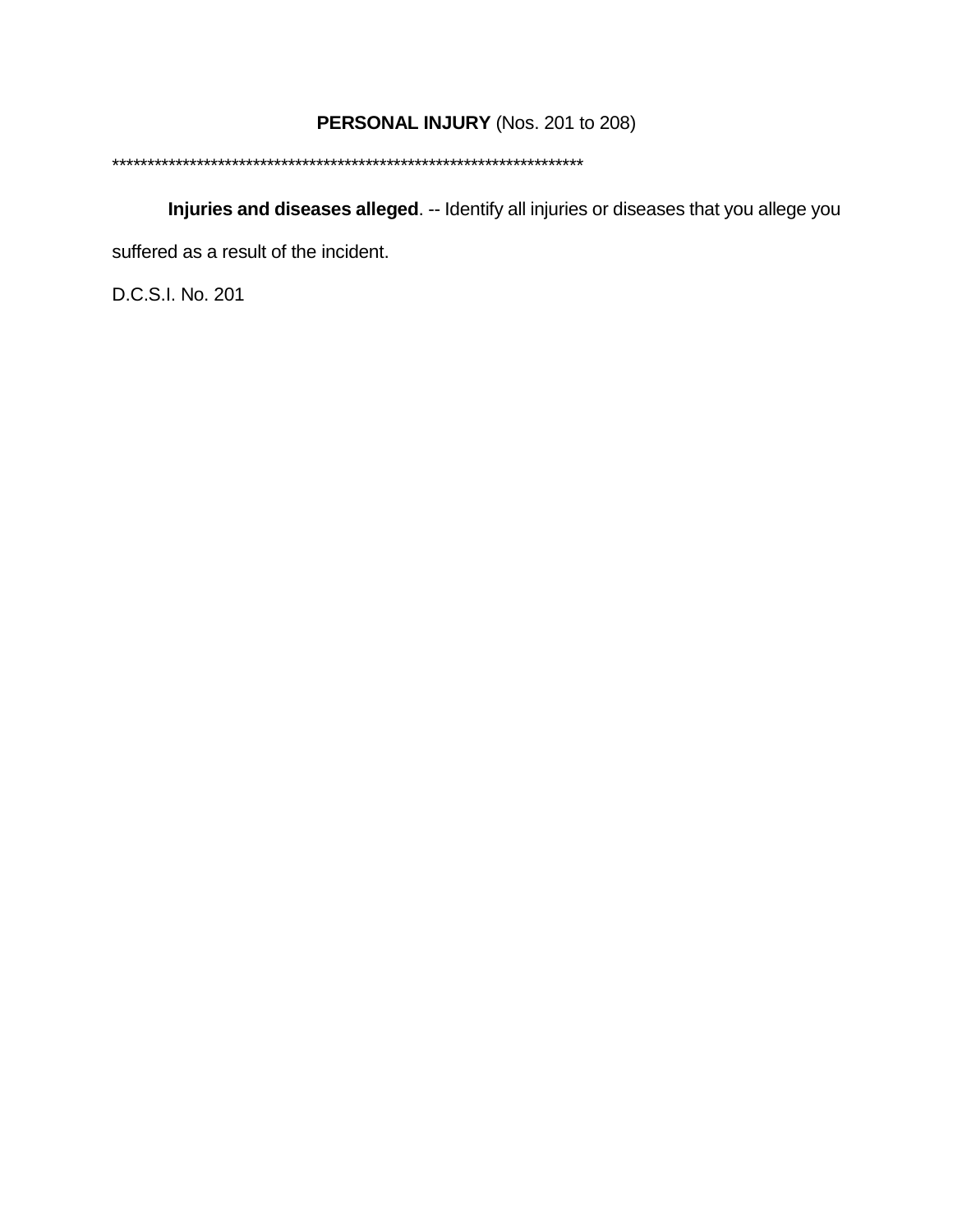**Prior or subsequent injuries or diseases.** -- If, either prior to or subsequent to the

incident, you suffered any injury or disease in those portions of the body claimed by you to

have been affected by the incident, state:

- (a) The injury or disease you suffered;
- (b) The date and place of any accident, if such injury or disease was caused by an accident;
- (c) The identity of hospitals, doctors, or practitioners who rendered treatment or examination because of such injury or disease; and
- (d) The identity of anyone against whom a claim was made, and the tribunal and docket number of any claim or lawsuit that was filed in connection with such injury or disease.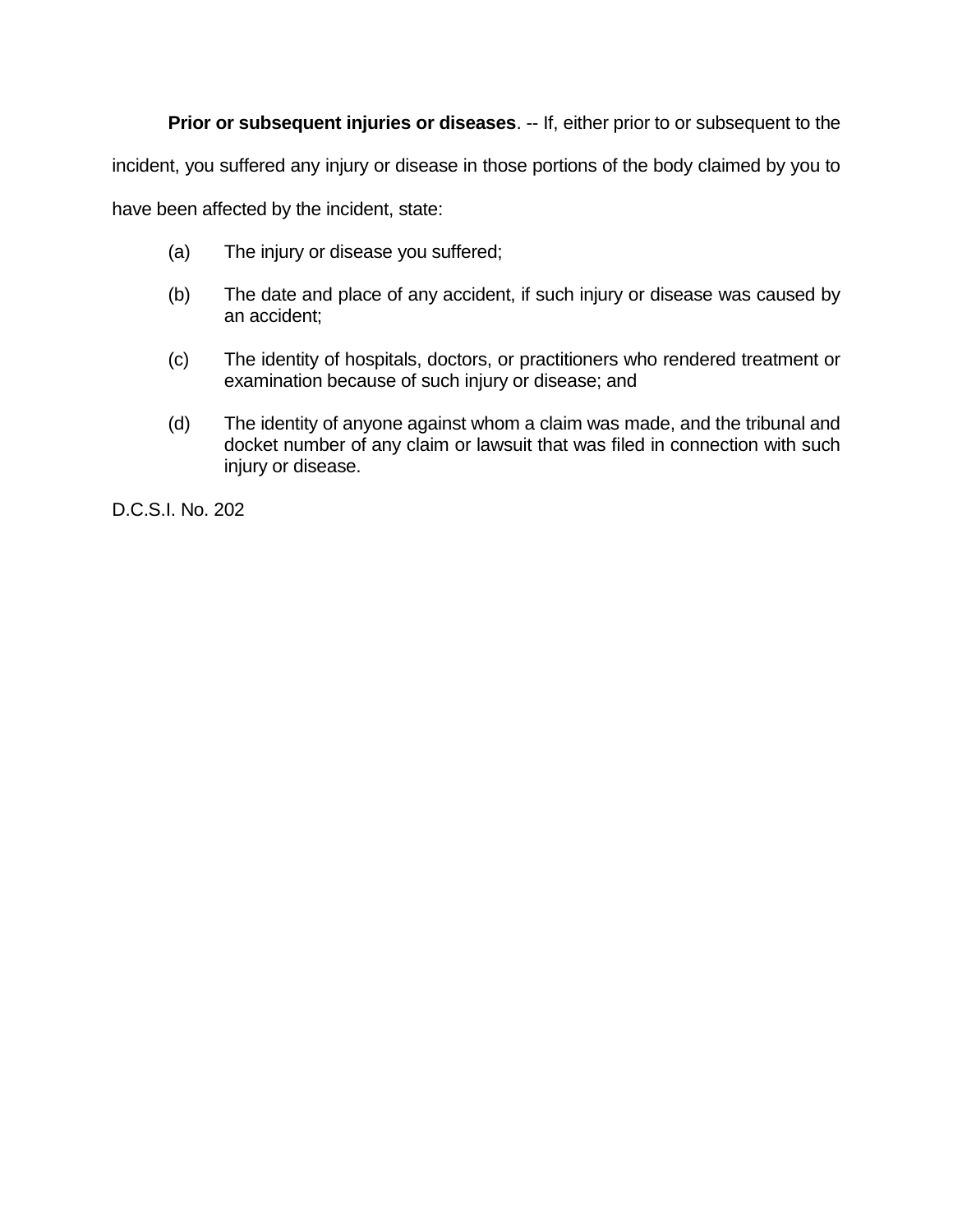**Medical treatment**. -- If you received medical treatment or examination (including x-

rays) because of injury or disease you suffered as a result of the incident, state:

- (a) The identity of each hospital at which you were treated or examined;
- (b) The date on which each such treatment or examination at a hospital was rendered and the charge by the hospital for each;
- (c) The identity of each doctor or practitioner by whom you were treated or examined;
- (d) The date on which each such treatment or examination by a doctor or practitioner was rendered and the charge for each; and
- (e) The identity of any document(s) (except reports of experts subject to Pa.R.C.P. 4003.5) regarding any medical treatment or examination, setting forth the author and date of such document(s).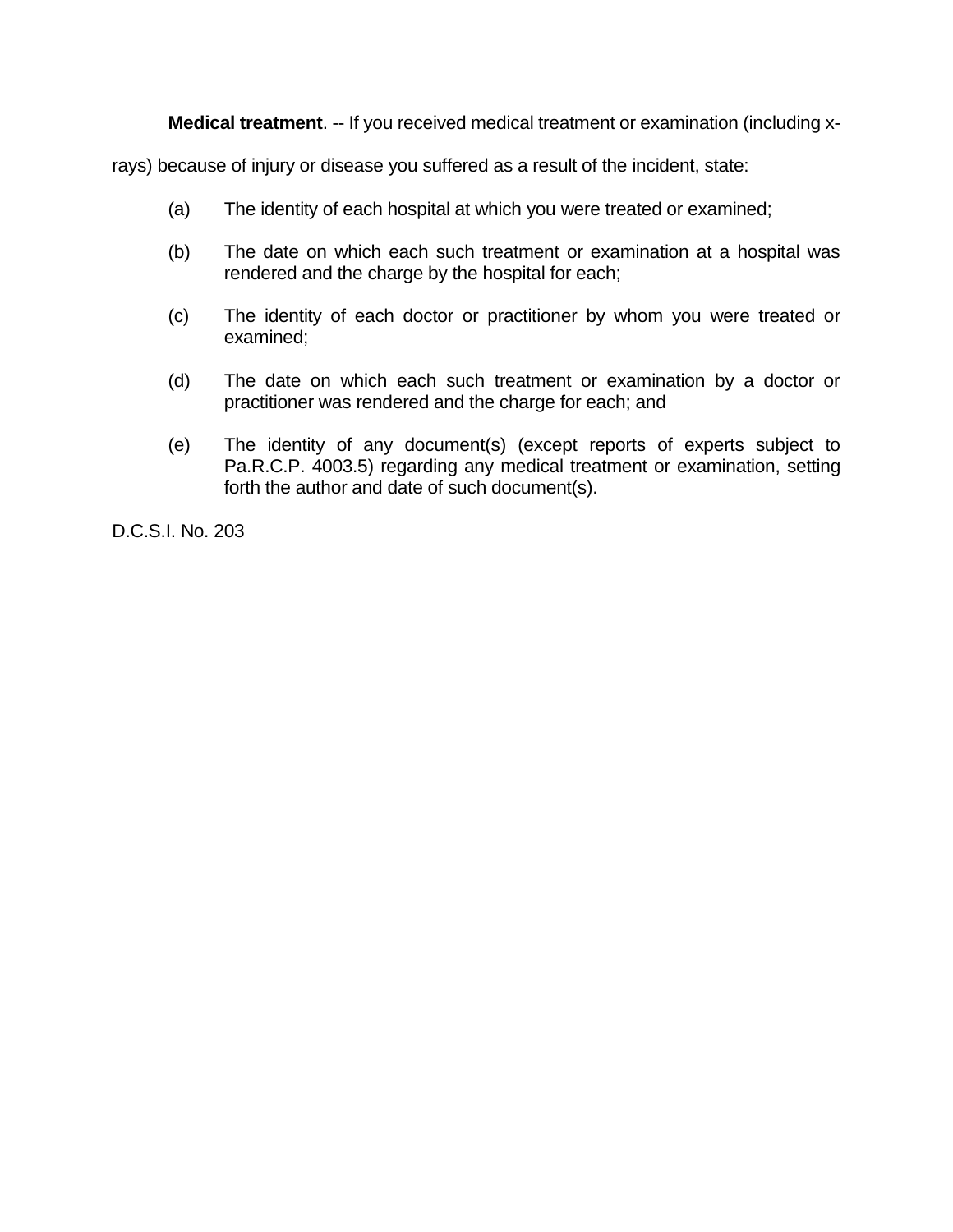### **Earnings before the incident**. -- For the period of three years immediately

preceding the date of the incident, state:

- (a) The name and address of each of your employers or, if you were selfemployed during any portion of that period, each of your business addresses and the name of the business while self-employed;
- (b) The dates of commencement and termination of each of your periods of employment or self-employment;
- (c) The nature of your occupation in each employment or self-employment; and
- (d) The wage, salary, or rate of earnings received by you in each employment or self-employment and the amount of income from employment and selfemployment for each year.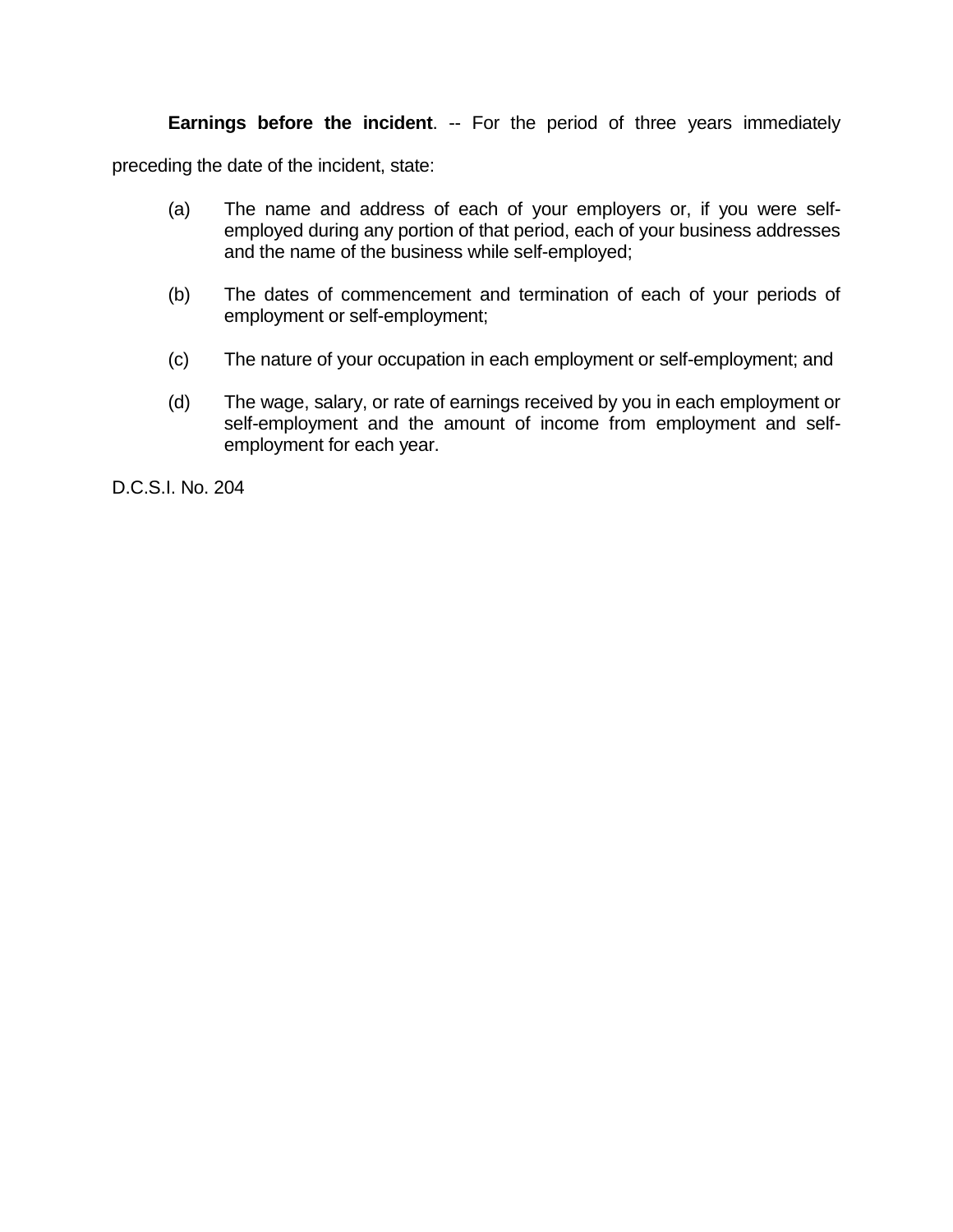**Earnings after the incident**. -- If you have engaged in one or more gainful

occupations subsequent to the date of the incident, state:

- (a) The name and address of each of your employers or, if you were selfemployed at anytime subsequent to the incident, each of your business addresses and the name of the business while self-employed;
- (b) The dates of commencement and termination of each of your periods of employment or self-employment;
- (c) The nature of your occupation in each employment or self-employment;
- (d) The wage, salary, or rate of earnings received by you in each employment or self-employment and the amount of income from employment and selfemployment for each year; and
- (e) The date(s) of any absence(s) from your occupation resulting from any injury or disease suffered in this incident and the amount of any earnings or other benefits lost by you because of such absence(s).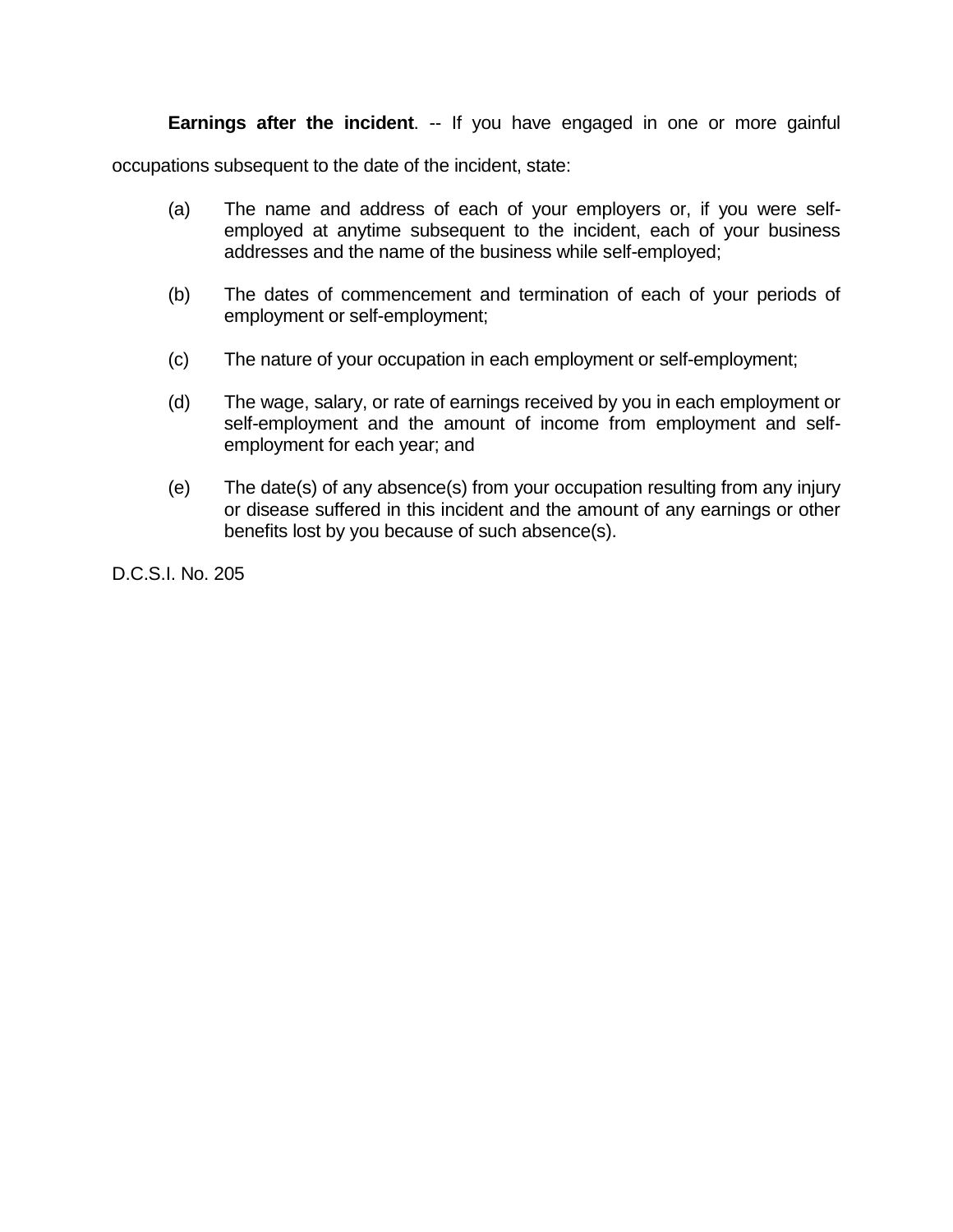Limitation of duties and activities after the incident. -- If, as a result of this incident, you have been unable to perform any of your customary occupational duties or social or other activities in the same manner as prior to the incident, state with particularity:

- (a) The duties and/or activities you have unable to perform;
- (b) The periods of time you have been unable to perform; and
- (c) The identity of all persons having knowledge thereof.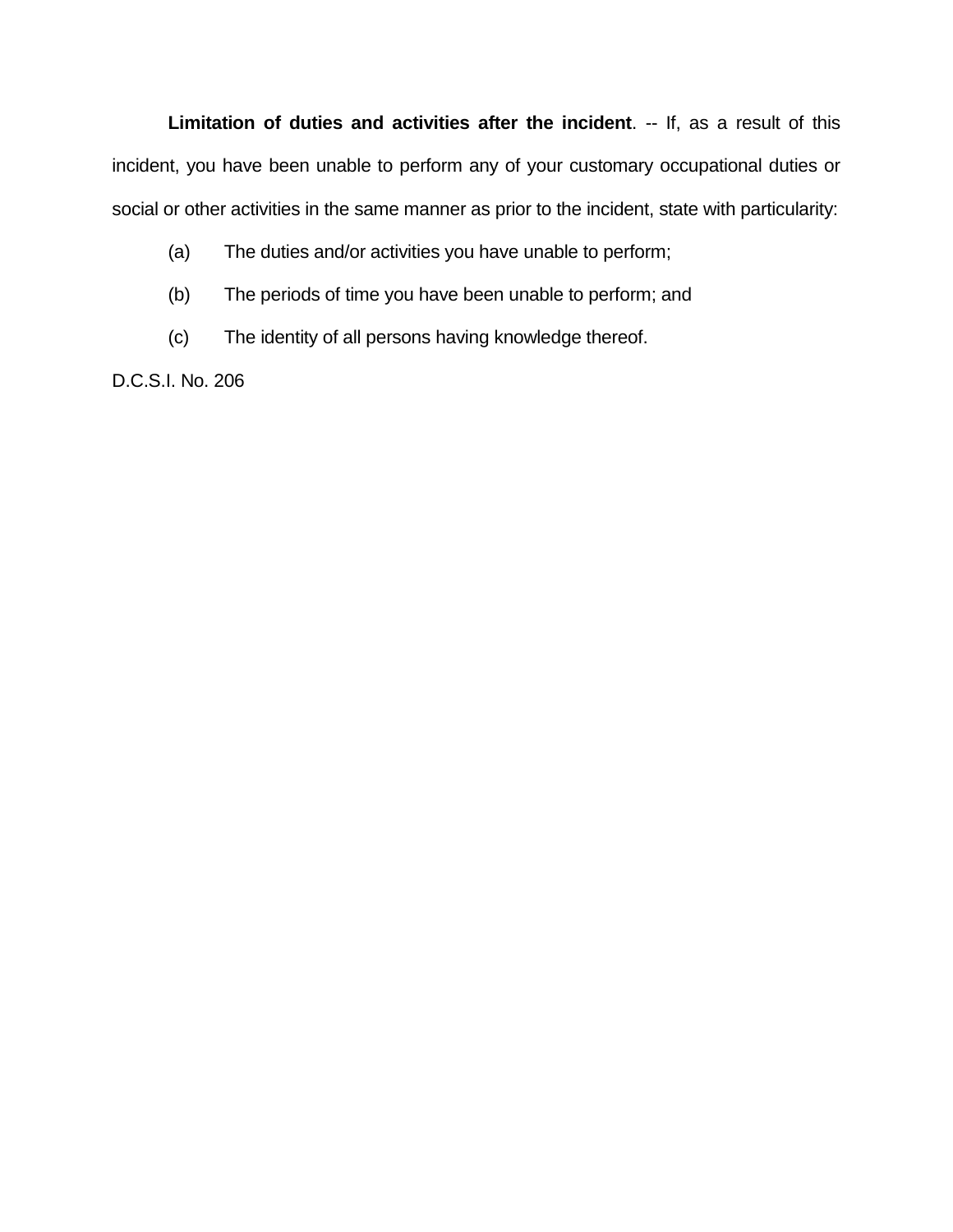**Substance impairment**. -- If you consumed any alcoholic beverage, sedative,

tranquilizer, marijuana, cocaine, hashish, or other drug, medicine, or pill during the eight

hours immediately preceding the incident, state:

- (a) The nature, amount, and type of item consumed;
- (b) The amount of time over which consumed;
- (c) The identity of any and all persons who have any knowledge as to the consumption of those items; and
- (d) The identity of the physician or medical practitioner or other person who gave, purchased, or prescribed any of said items, if any.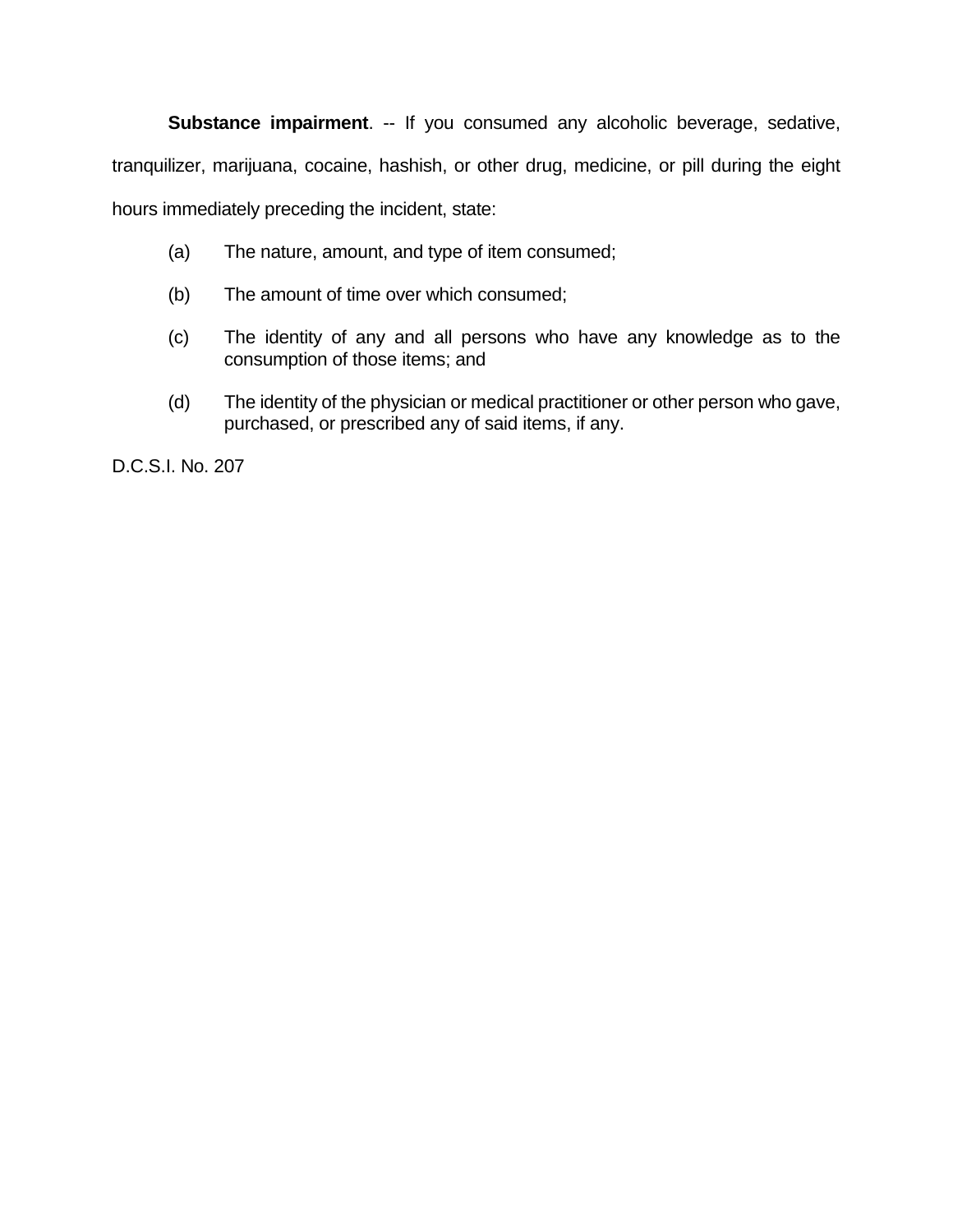**Physical or mental disability**. -- If you were under any physical or mental disability at the time of the incident, explain the disability.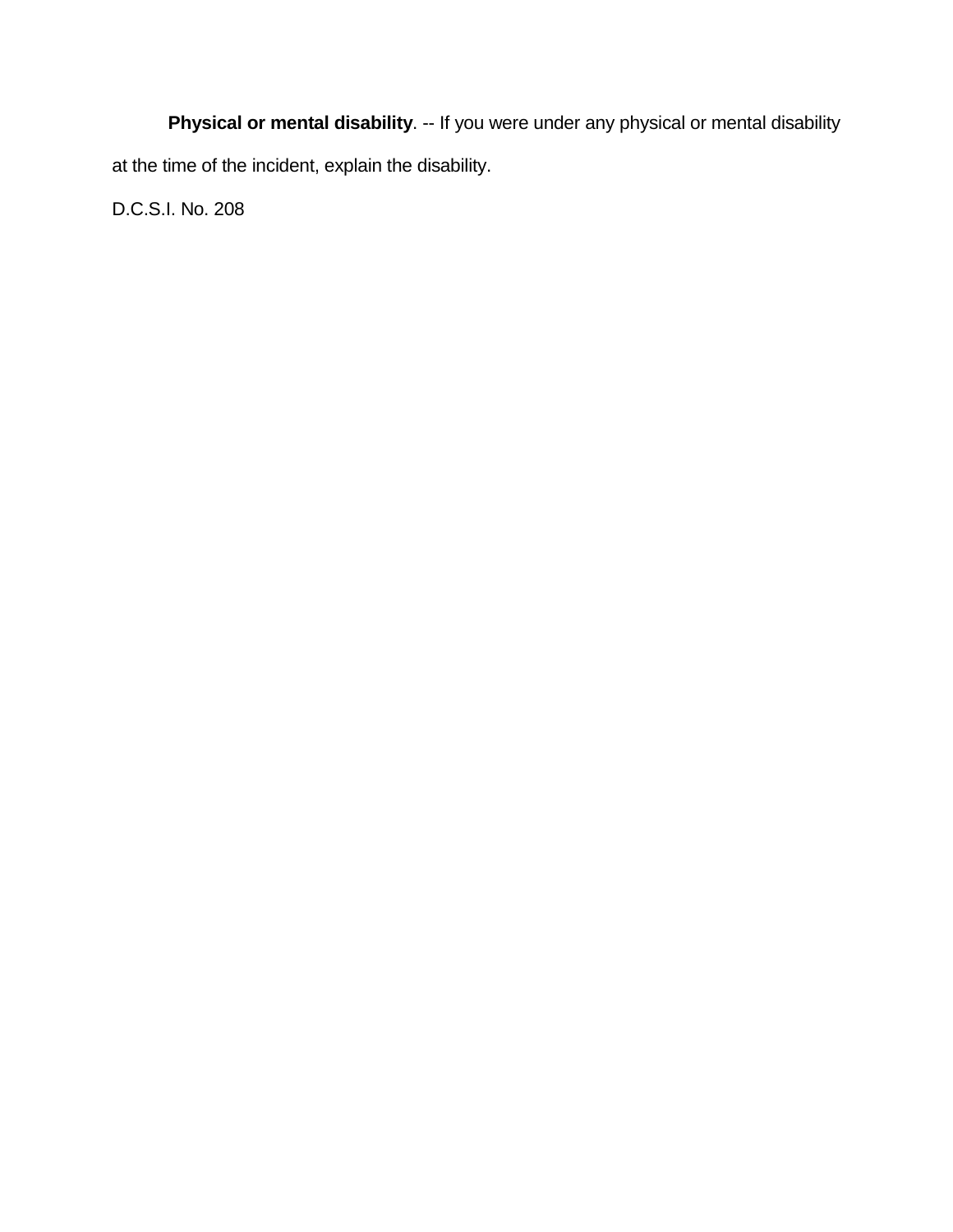## **MOTOR VEHICLE ACCIDENTS** (Nos. 301 to 304)

#### \*\*\*\*\*\*\*\*\*\*\*\*\*\*\*\*\*\*\*\*\*\*\*\*\*\*\*\*\*\*\*\*\*\*\*\*\*\*\*\*\*\*\*\*\*\*\*\*\*\*\*\*\*\*\*\*\*\*\*\*\*\*\*\*\*\*\*

**Motor vehicle information.** -- With respect to all motor vehicles involved in the incident, state:

- (a) The identities of the owner(s) and operator(s) of each vehicle;
- (b) The identity of the passenger(s) in each vehicle, if any; and
- (c) The make, model, and year of each vehicle.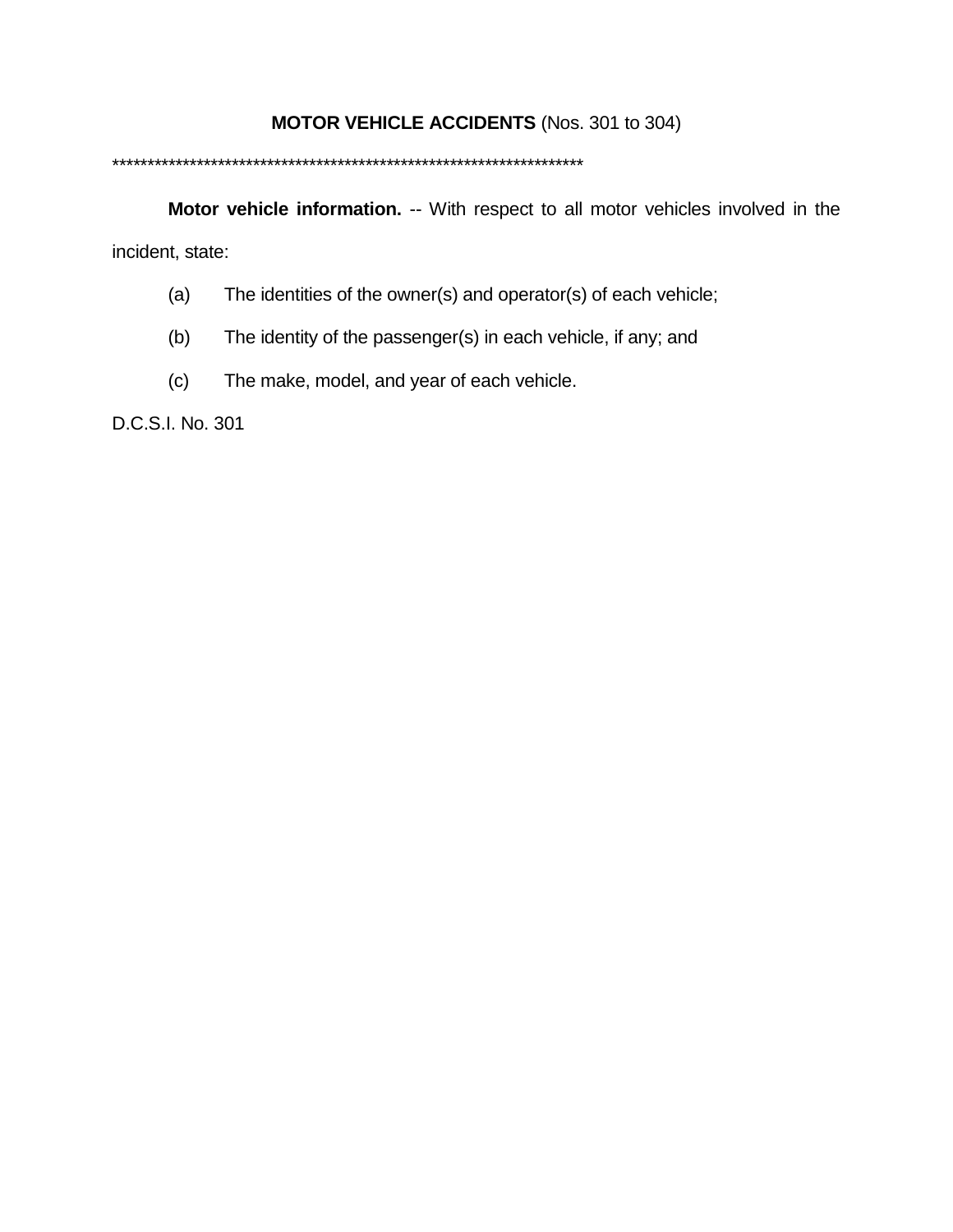**Motor vehicle damage.** -- With respect to any vehicle you owned that was involved

in the incident, state:

- (a) The nature of any damage existing prior to the incident;
- (b) The identity of any person who performed repairs to the vehicle following the incident;
- (c) The total amount of the repair bill(s), or if not yet repaired, the total estimated cost of repairing the vehicle or the estimated value of the damages to the vehicle (include the identity of the person furnishing any such estimate);
- (d) The date and place of last state inspection prior to the incident and identify the person making said inspection; and
- (e) The nature of any defect in or problem with the vehicle and the length of time such defect or problem existed.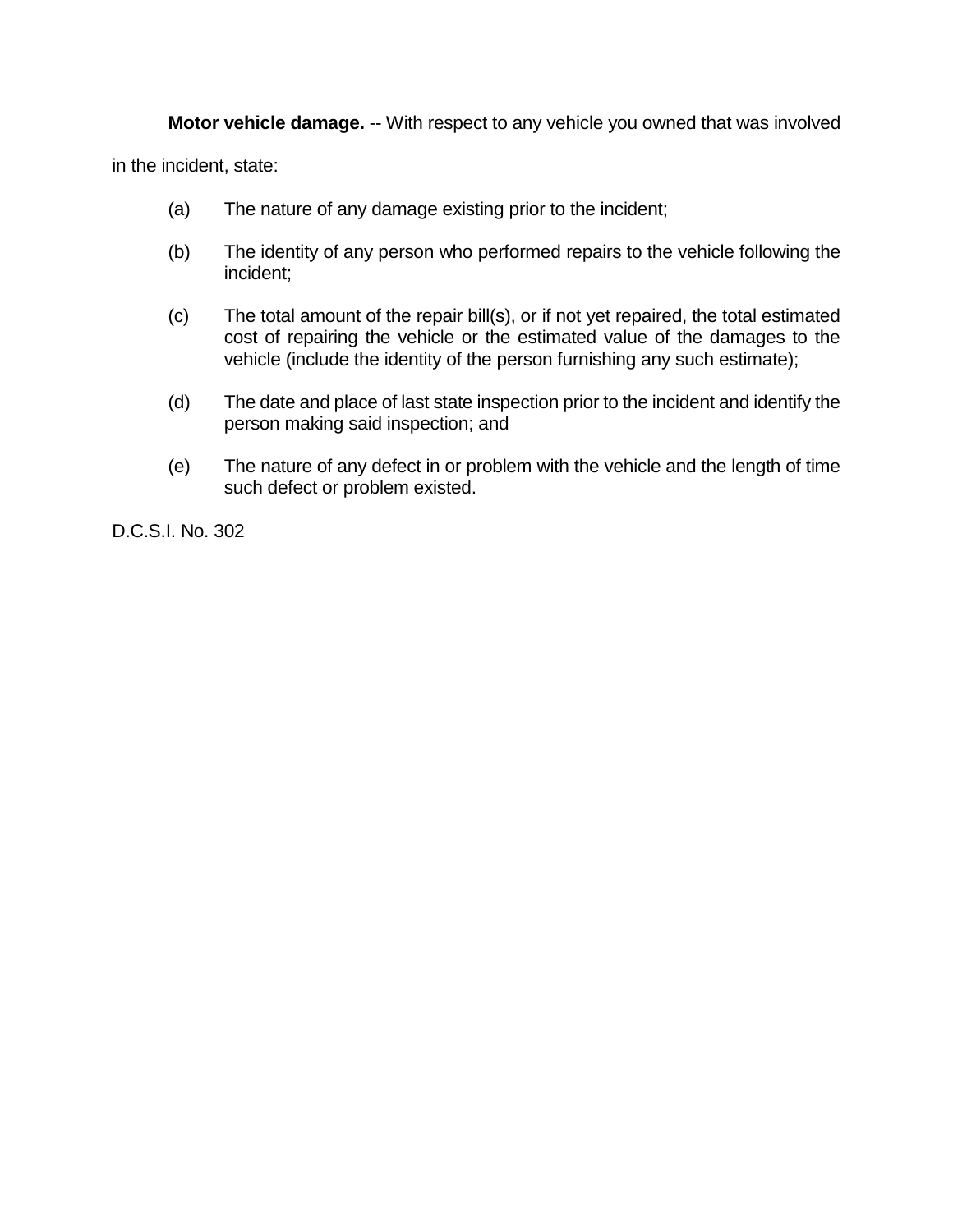**Motor vehicle operation.** -- With respect to the vehicle you operated or in which you

were a passenger, state:

- (a) The destination and the point and time of departure of the vehicle;
- (b) The purpose of the trip or journey in the vehicle;
- (c) The time and place of all stops and departures between the commencement of the trip or journey and the time of the incident;
- (d) Whether the operator of the vehicle was familiar with the surrounding area of the incident; and
- (e) The weather conditions at the time of the incident, including visibility and roadway conditions.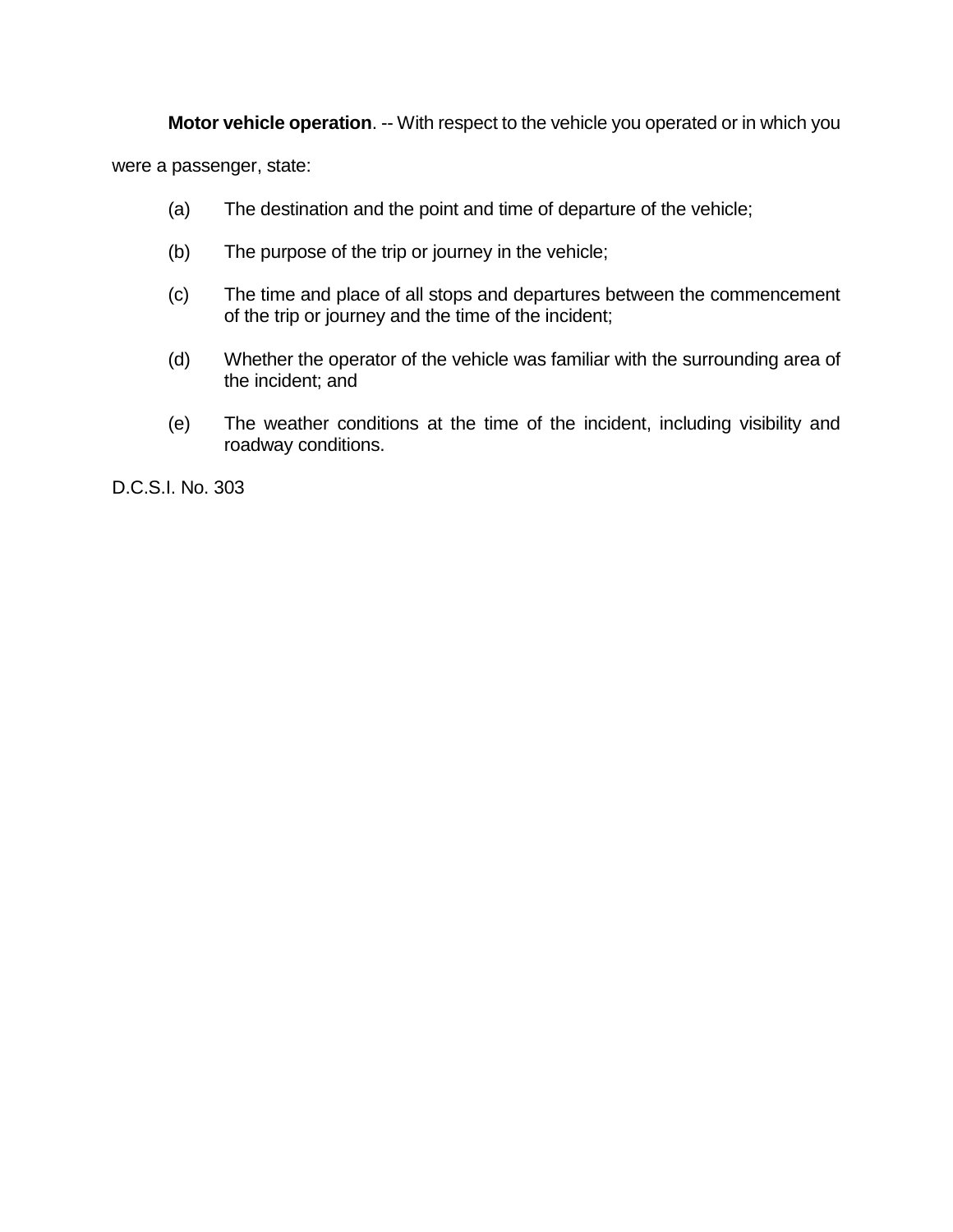**Motor vehicle accident causation**. -- State in detail the manner in which you assert that the incident occurred, specifying the speed, position, direction, and location of each vehicle involved during its approach to, at the time of, and immediately after the collision. D.C.S.I. No. 304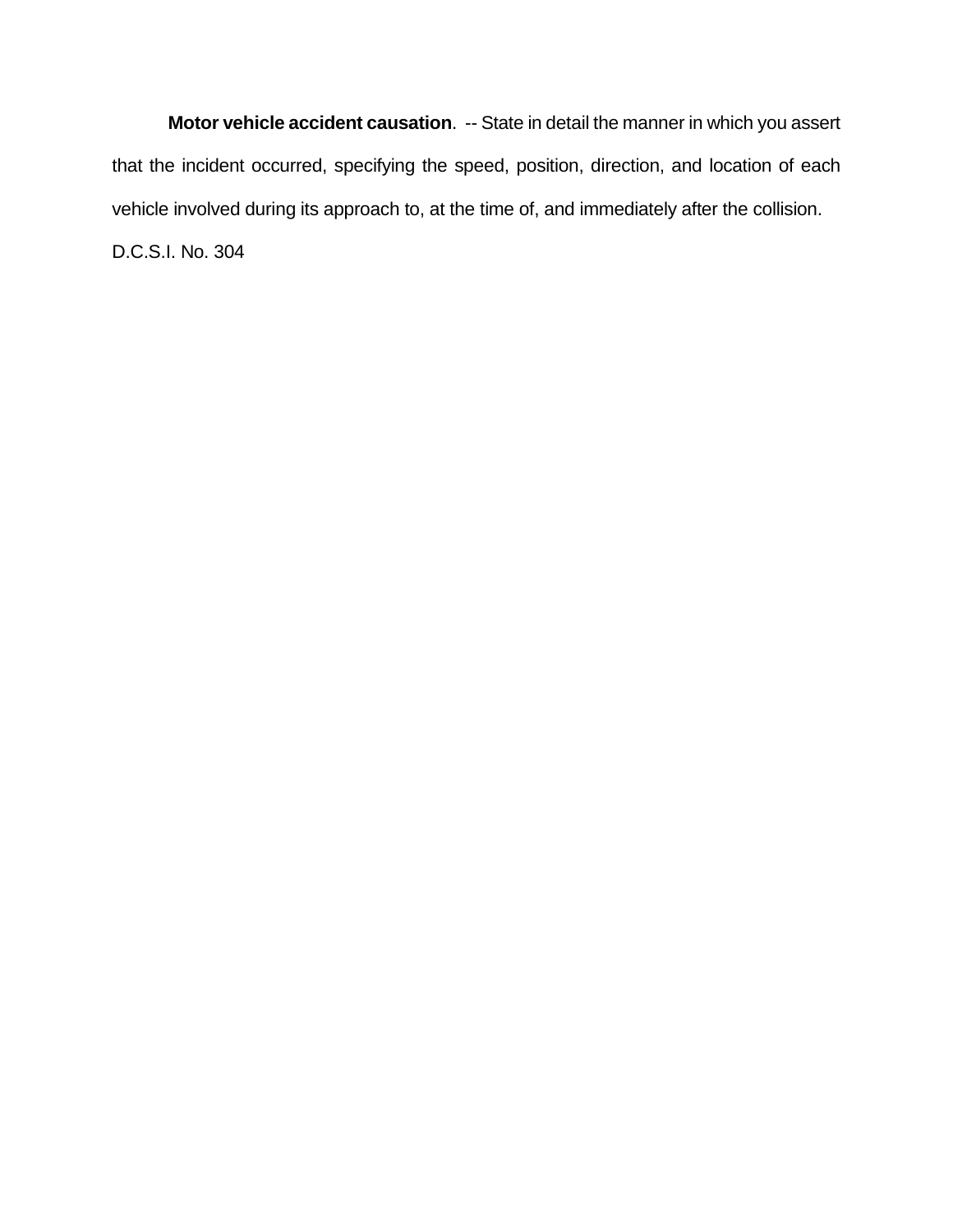## **PRODUCT LIABILITY** (Nos. 401 to 422)

**Manufacture**. -- With respect to the product involved in the incident, state:

- (a) The date of manufacture;
- (b) The place of manufacture;
- (c) The identity of the person or entity that manufactured the product;
- (d) All serial numbers, model numbers, part numbers, or any other identifying markings numbers or stickers utilized by the manufacturer to identify the product, the location of such marking, and any information regarding the product or its manufacture incorporated into the identifying number (e.g., date of manufacture, size of components, etc.)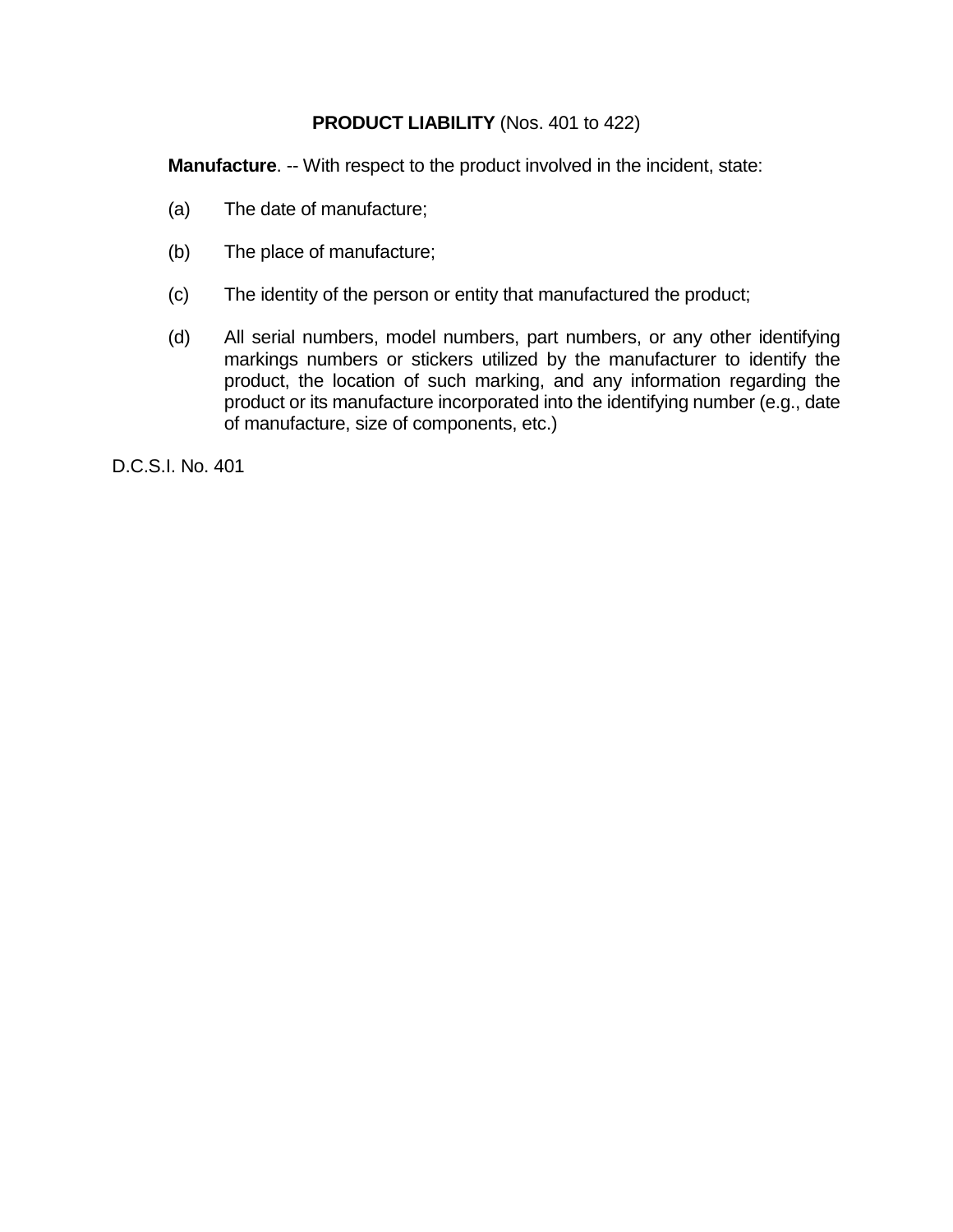**Design.** -- With respect to the product involved in the incident, identify each of the

following persons or entities:

- (a) The person or engineering group that generated the design drawings for the product;
- (b) The engineer or engineering group that approved the final design of the product;
- (c) The engineer or engineering group that conducted design testing of the product for the original design or for any modification to the original design effecting the product at issue within the 10 years prior to the incident;
- (d) The engineer or engineering group that wrote any specifications concerning components to be utilized in the manufacture of the product and/or the manufacturing tooling or methods to be utilized in assembling the components into the finished product.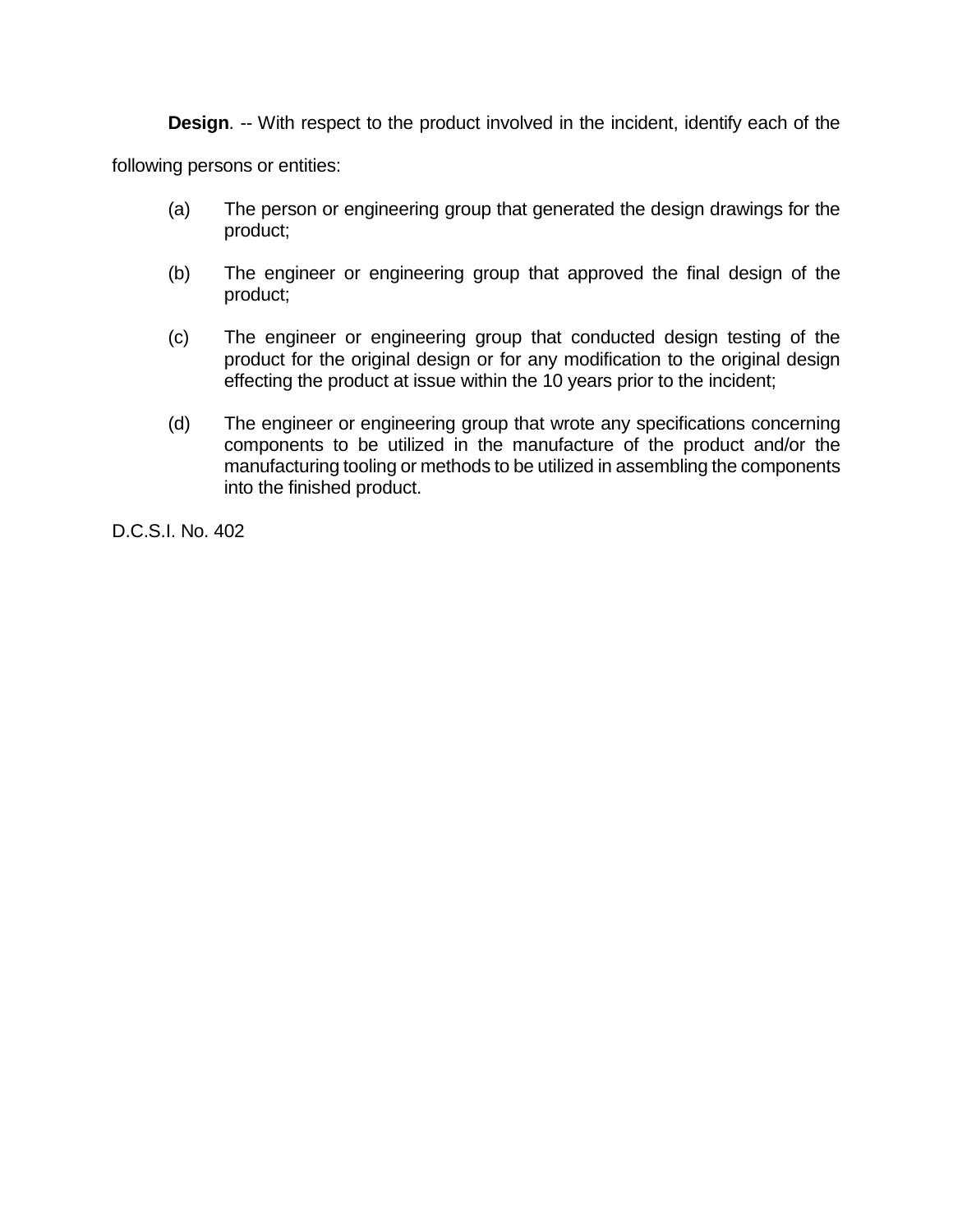**Identity of production participants.** -- With respect to the product involved in the

incident, identify:

- (a) The manufacturer of every component utilized in the product;
- (b) The plant supervisor or production manager of the plant in which the product was manufactured at or near the date of manufacture;
- (c) The supervisor of the production line on which the product was manufactured;
- (d) The person who conducted any quality control procedures on the product;
- (e) The person who supervised the quality control procedures utilized on the product;
- (f) The person who wrote and approved the quality control procedures utilized on the product at the time of manufacture; and
- (g) The person whose duties included evaluating the cost of manufacturing the product.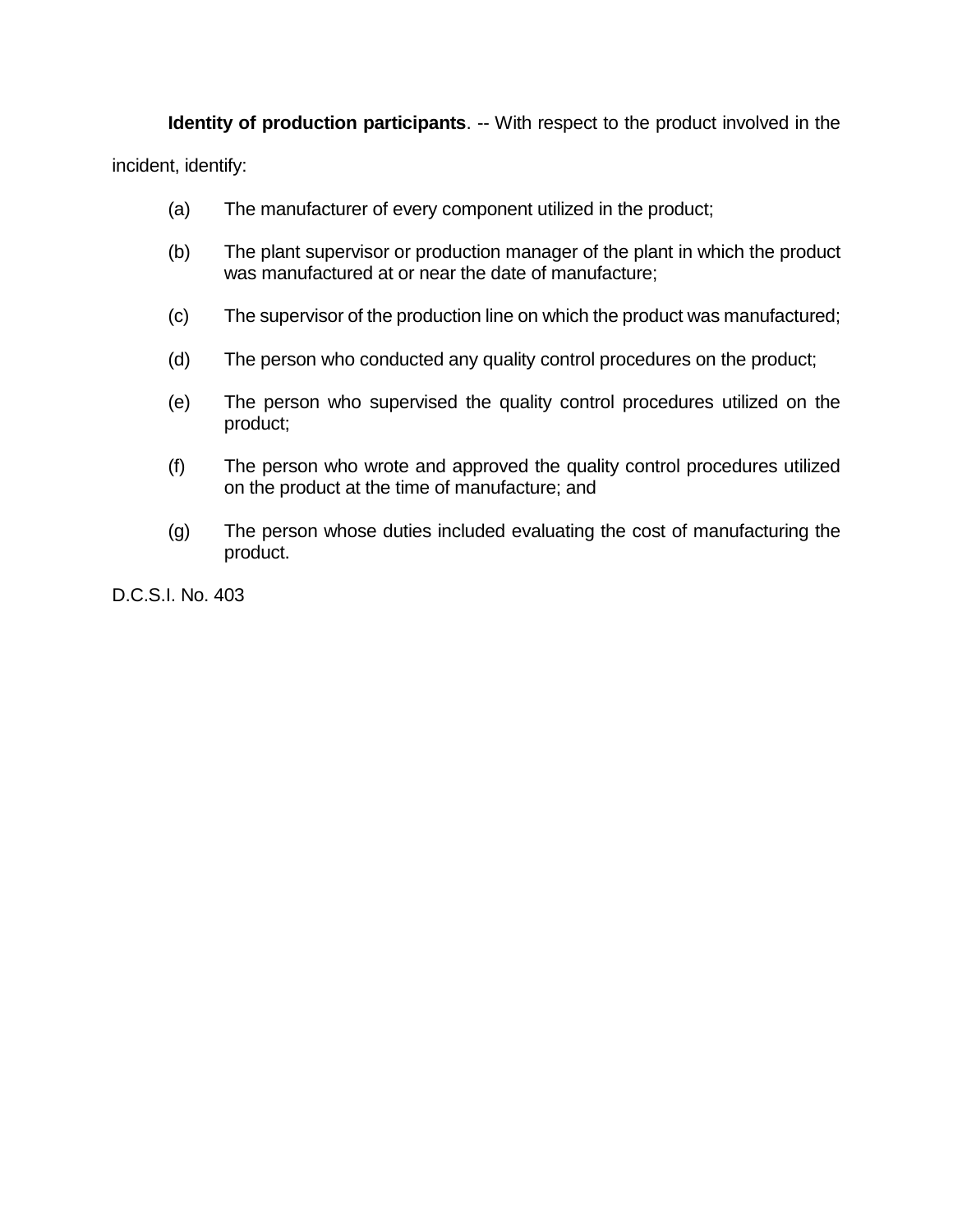**Design testing**. -- With respect to any design testing conducted by you regarding [to

be filled in with the design question to the particular case]:

- (a) Describe the test procedures;
- (b) State the purpose of conducting the test;
- (c) State the results of the test and the design criteria generated from the test; and
- (d) Identify the person who was in charge of the testing procedures.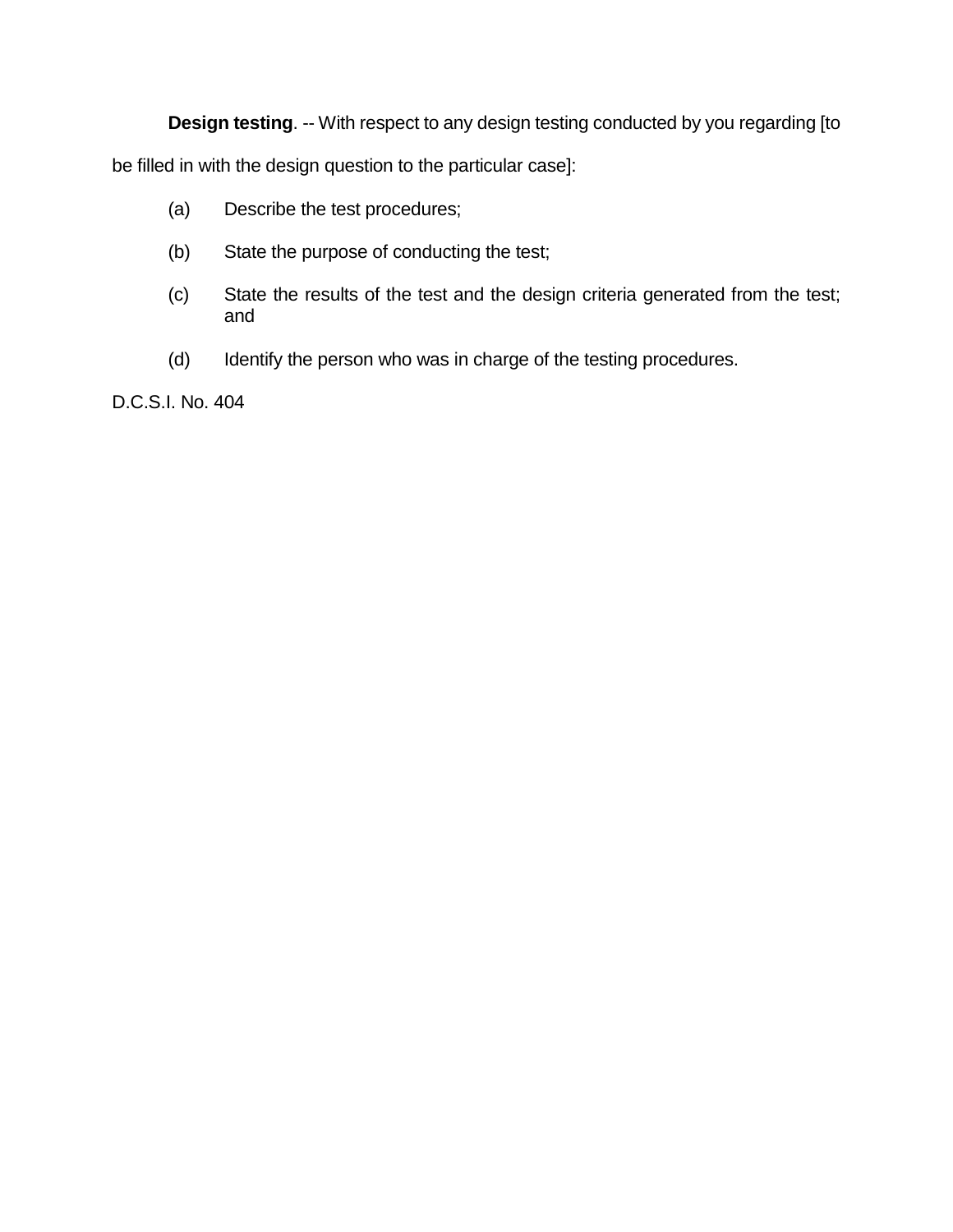**Manufacturing Process**. -- Describe the manufacturing process for product involved in the incident.

D.C.S.I. 405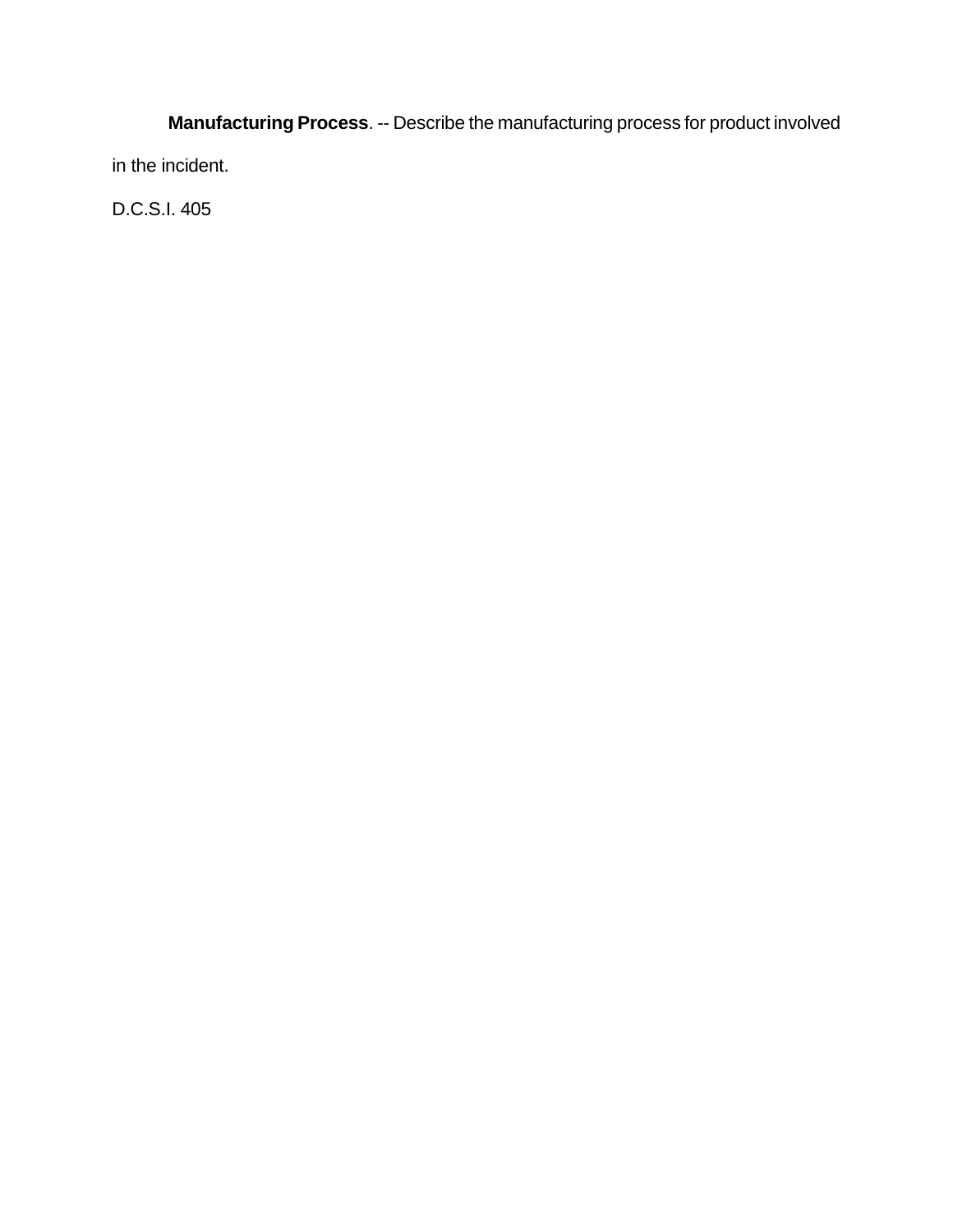**Quality control**. -- For every quality control test or procedure utilized by you to test

a raw material, the final product, or any portion of the process of converting the raw material

into the final product involved in the incident, provide a description of:

- (a) The quality control test and its procedure;
- (b) The characteristic which was being tested and what constituted a "failure" of the quality control test;
- (c) What was done by you when a product or part failed each quality control test;
- (d) The frequency of the quality control test and the number of parts tested by each; and
- (e) All evidence which shows that the part involved in the incident conformed to your quality control standards.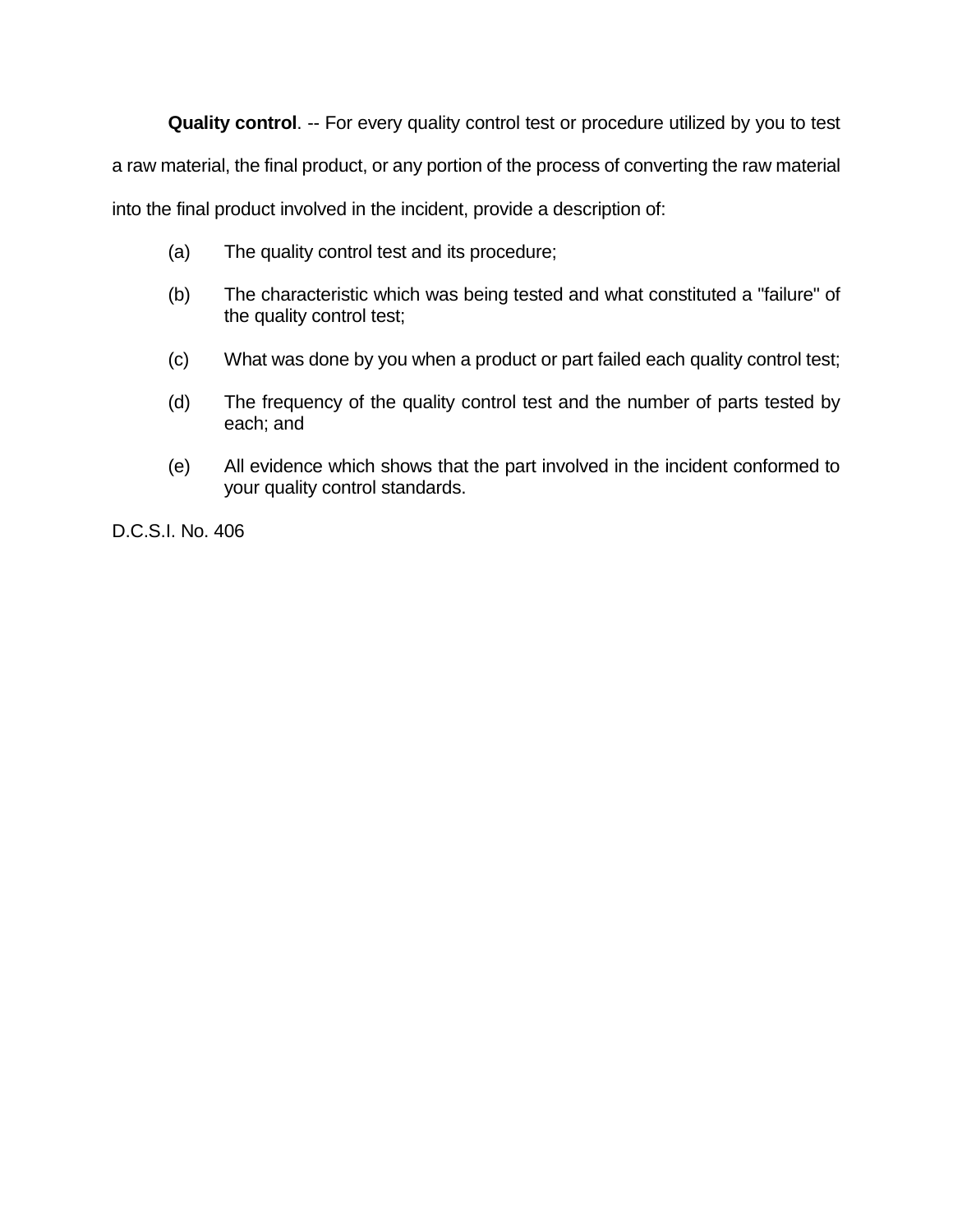**Specifications**. -- If the product involved in the incident was manufactured to conform to any written specifications, whether generated by your own engineering employees or set by a governmental agency or any voluntary standard-making body, describe the specifications and identify:

- (a) All documents relating to the specifications; and
- (b) All persons or entities that may have evidence of your conformance to the specifications.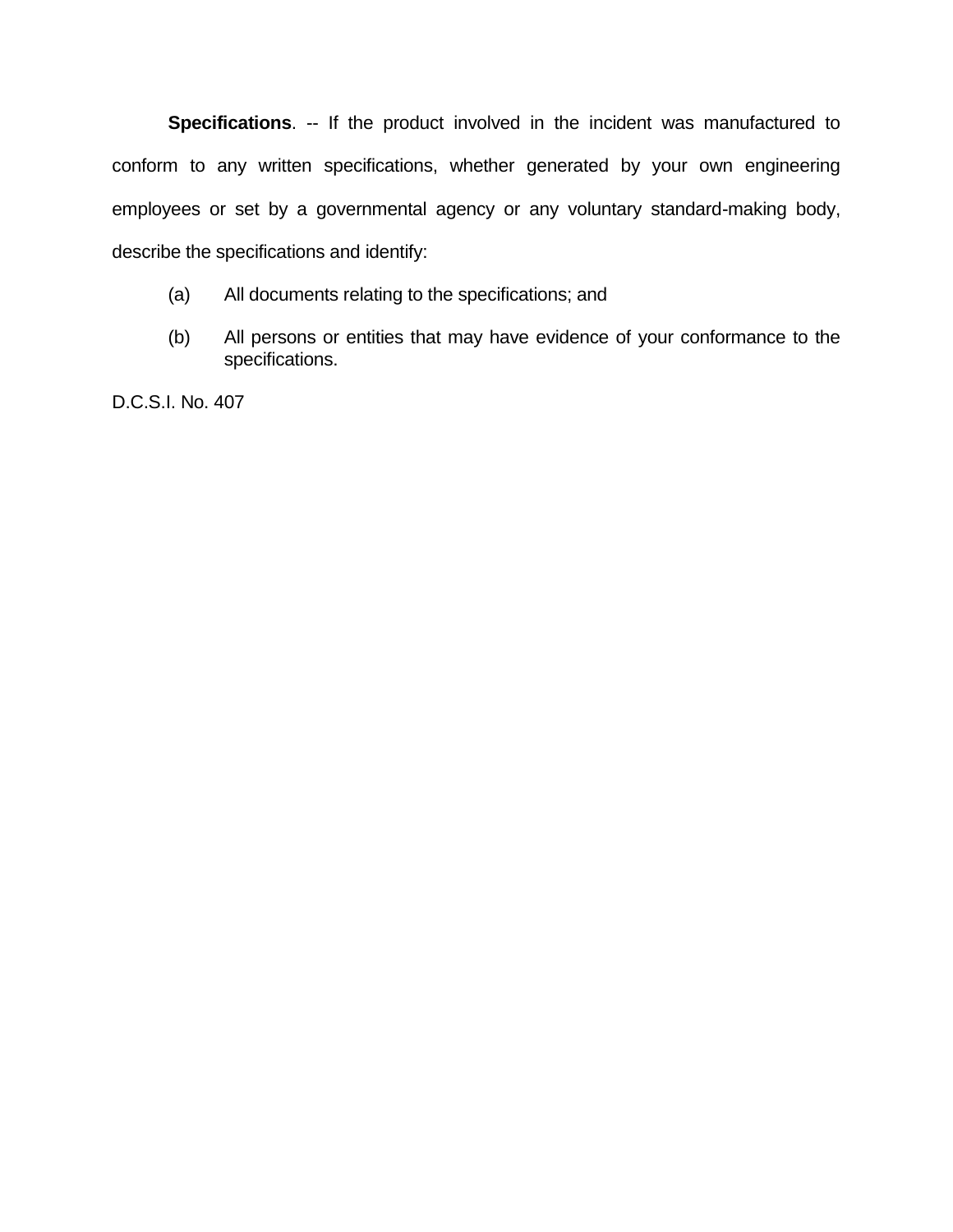**Possession and acquisition of product.** -- With respect to the product involved in

the incident, state:

- (a) The date on which the product was purchased or acquired by the person or company which owned it at the time of the incident;
- (b) Whether the product was purchased or acquired in a new or used condition;
- (c) The identity of all prior owners or possessors of the product and the dates of their ownership or possession; and
- (d) All identifying markings, numbers, or stickers utilized by any prior owner or possessor to identify the product, the location of such marking(s), and any information regarding the product incorporated into the marking(s).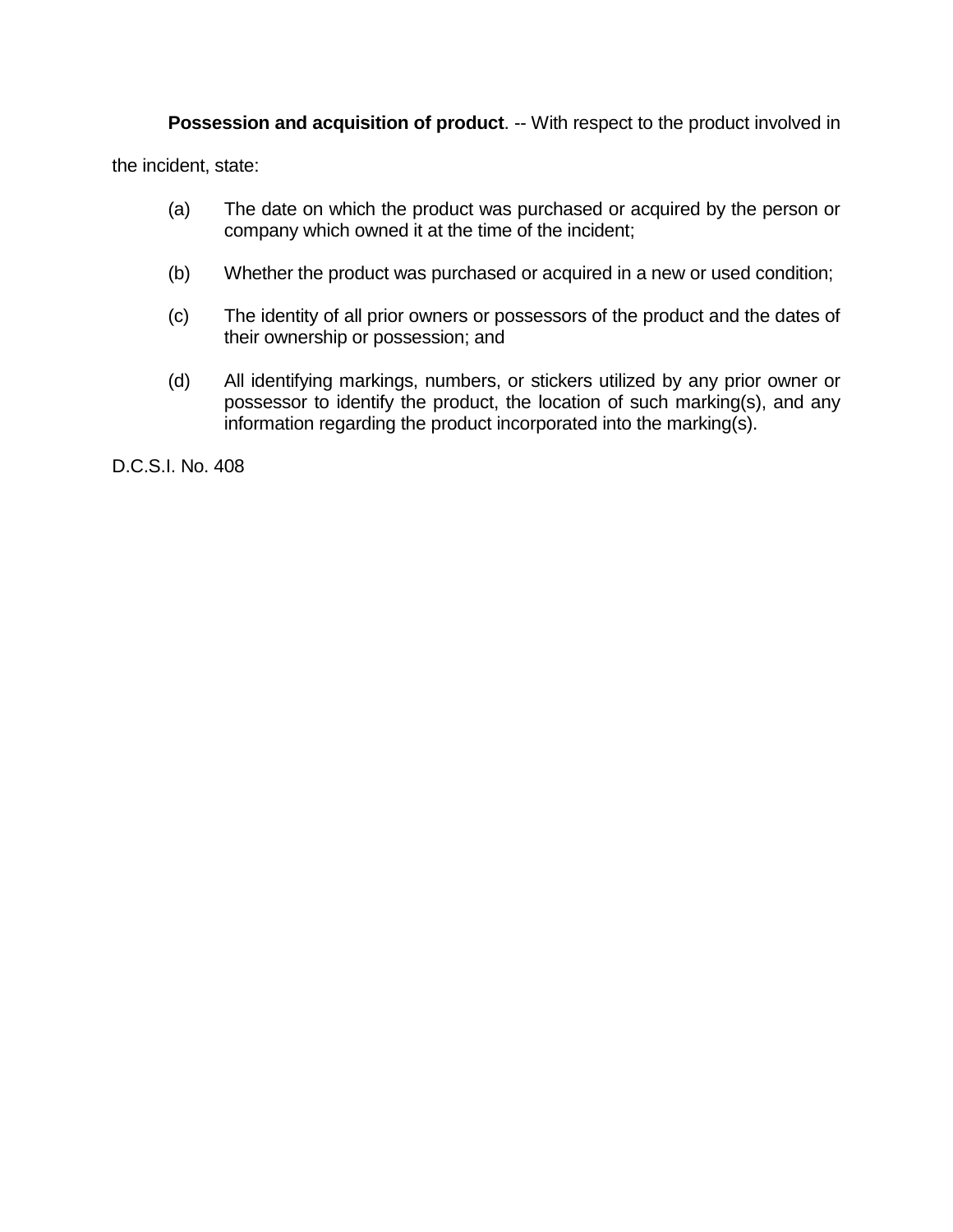**Documents of sale and ownership**. -- Identify all documents relating to the sale, possession, ownership, or transfer of the product involved in the incident and the persons who have custody of those documents or copies thereof.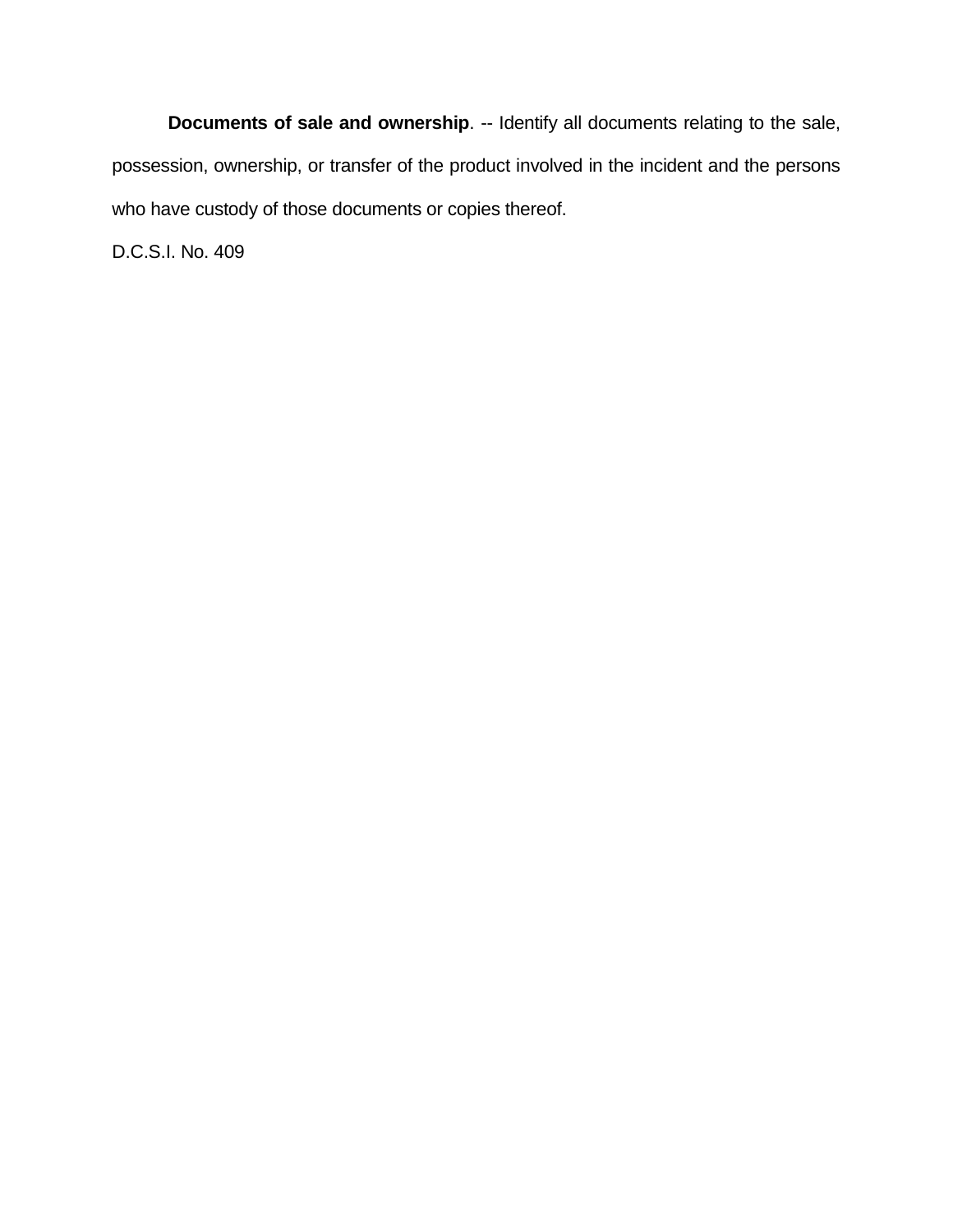**Warranties**. -- Identify every written and non-written warranty which is applicable to the product involved in the incident.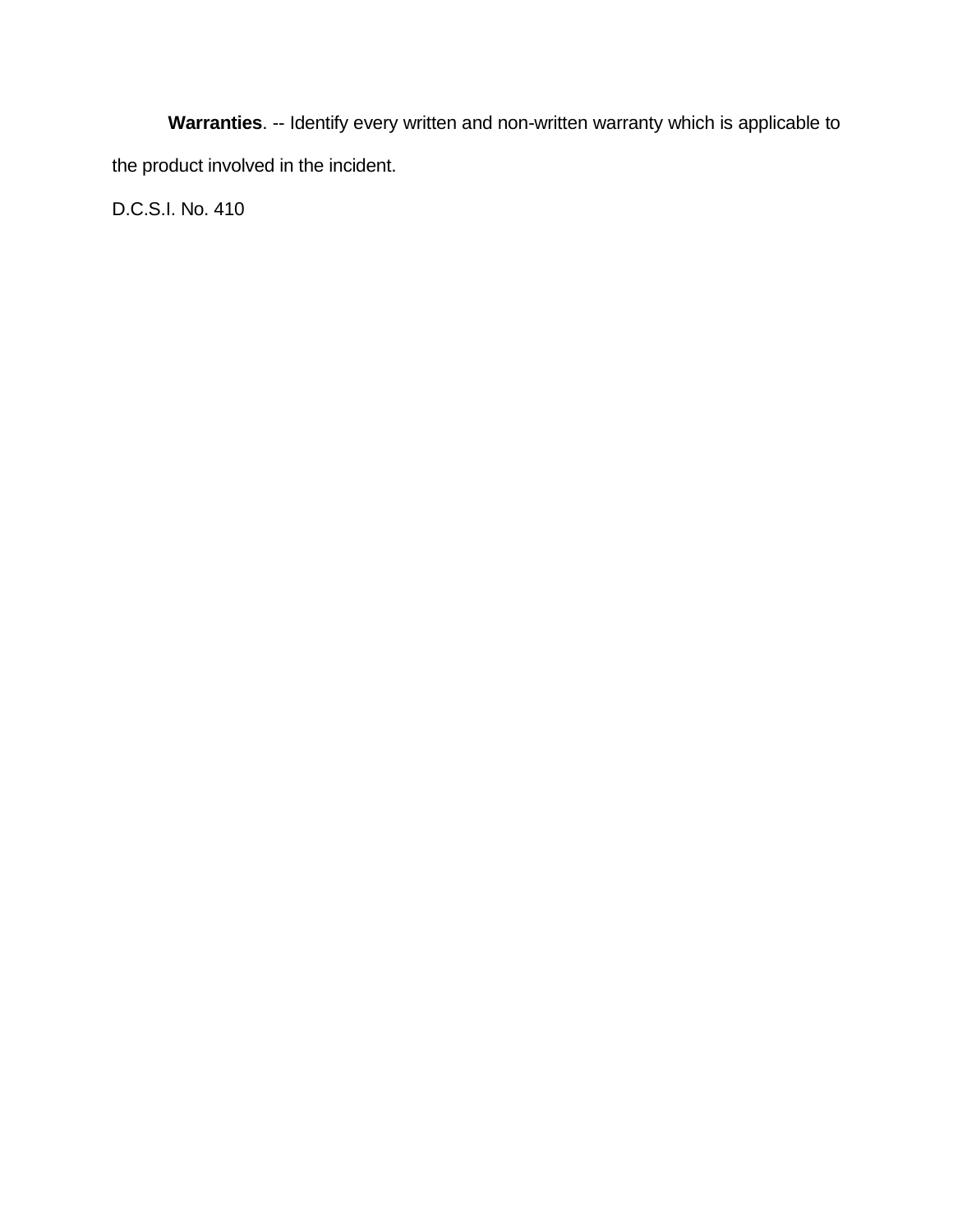**Product literature**. -- Identify all instruction, operating, repair, maintenance, and safety manuals regarding the product involved in the incident and any other documents which describe the product or its use.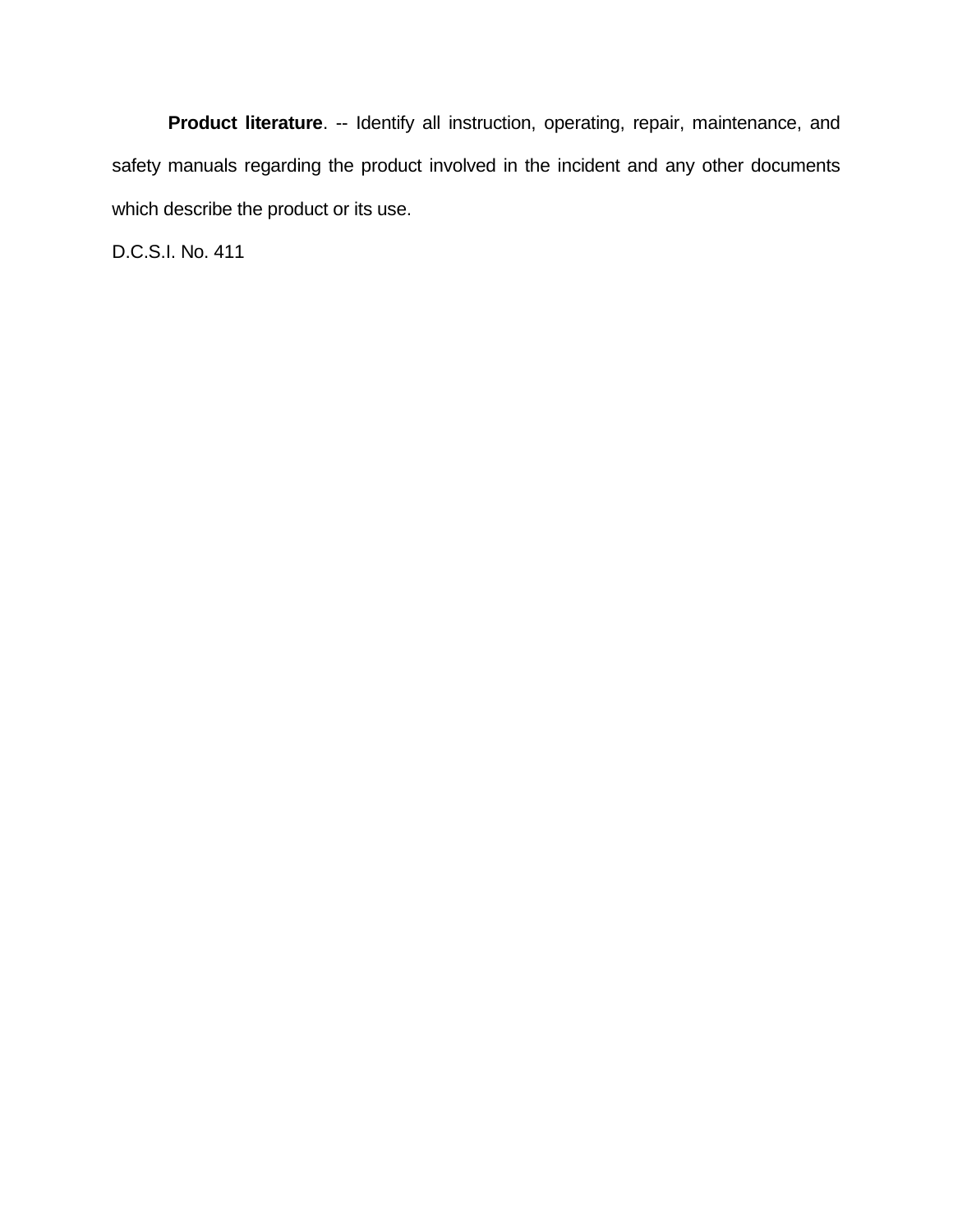**Present location of product**. -- State the present location of the product involved in the incident and identify the person who has custody thereof.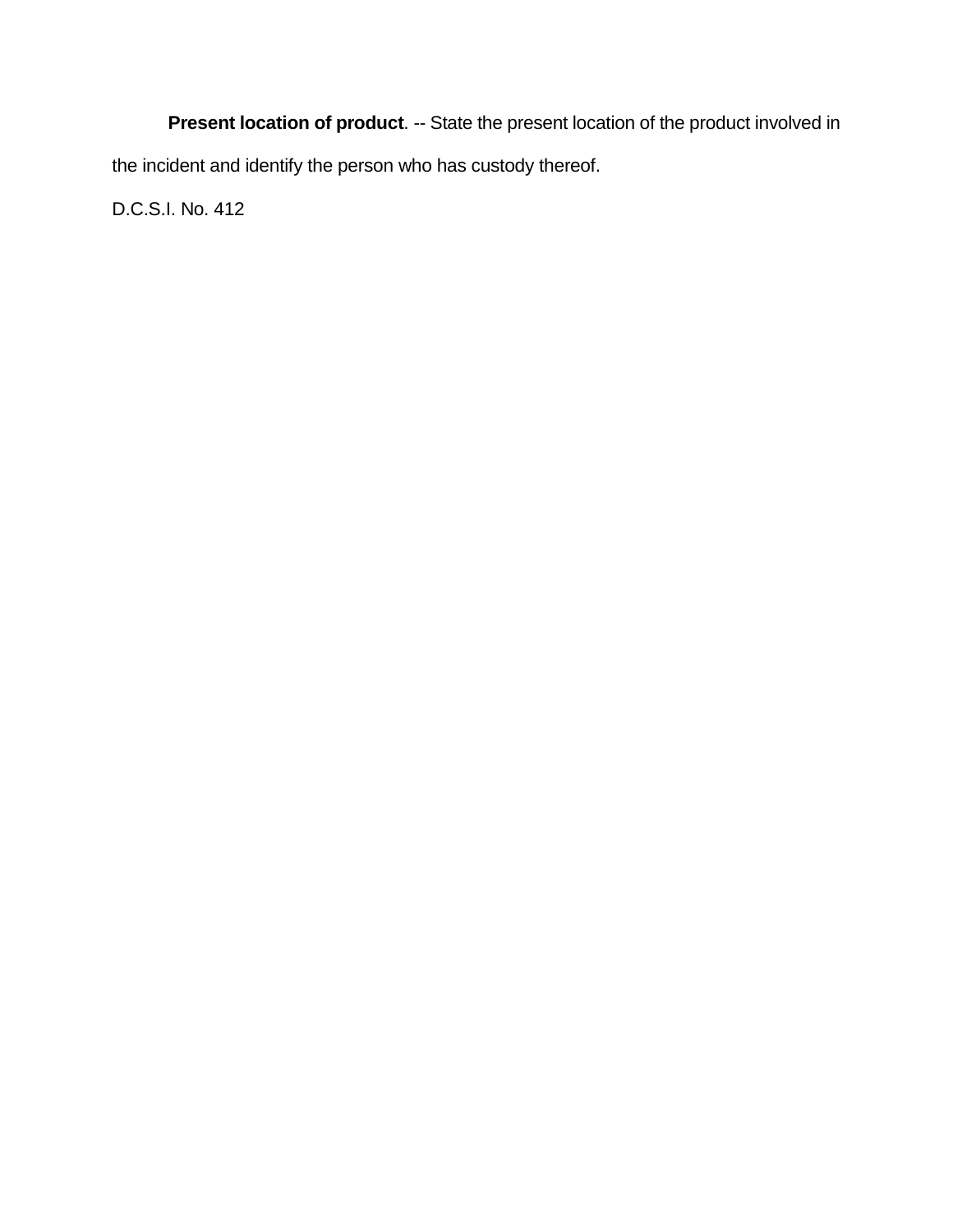**Repairs before the incident.** -- With respect to the product involved in the incident,

state:

- (a) Every repair or replacement made to the product before the incident;
- (b) The identity and employer of any person who made each repair or replacement;
- (c) The nature, purpose, and date of each repair or replacement; and
- (d) The identity of any document referring to each repair or replacement and the persons who have custody thereof.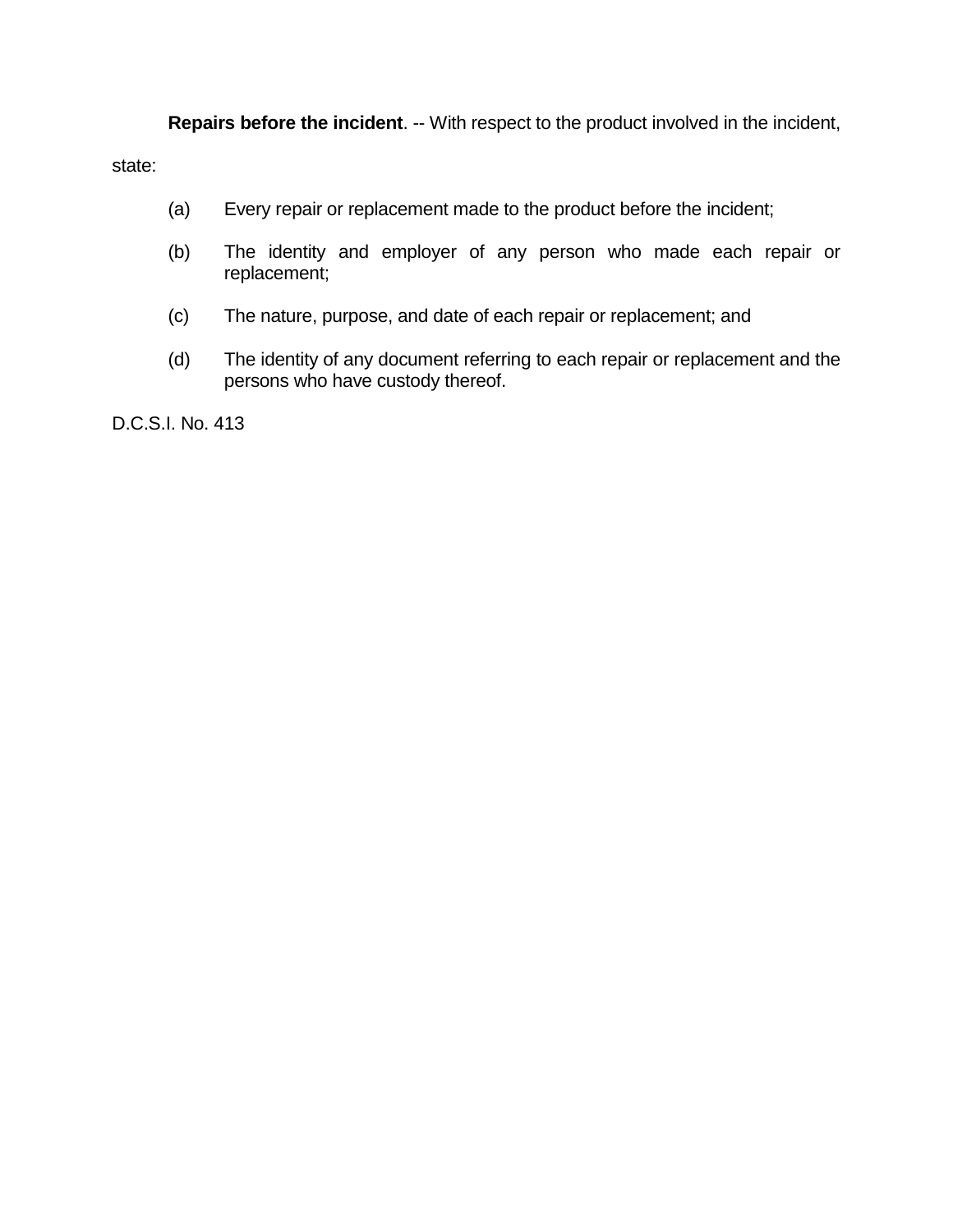**Alterations before the incident**. -- With respect to the product involved in the incident, state:

- (a) Every pre-incident alteration or addition made to the product after it left the possession of its manufacturer;
- (b) The identity and employer of any person who made each alteration or addition;
- (c) The nature, purpose, and date of each alteration or addition;
- (d) The identity of any document referring to each alteration or addition and the persons who have custody thereof; and
- (e) Whether you contend the alteration or addition was a substantial factor in the incident and, if so, the factual basis for that contention.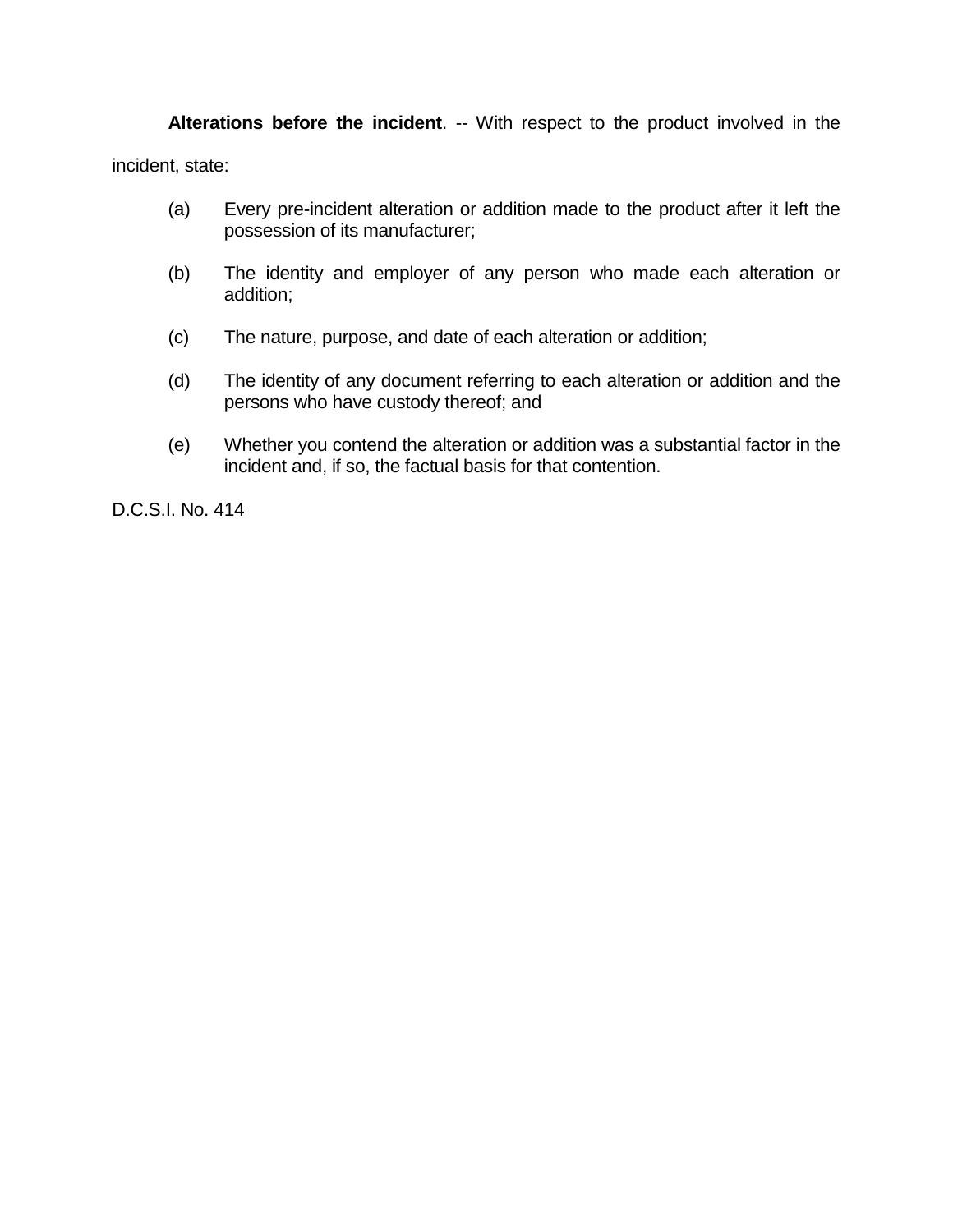# **Complaints and malfunctions before the incident**. -- If, before the incident, there

were any complaints or malfunctions regarding the product involved in the incident, state:

- (a) The substance of any complaints or malfunctions;
- (b) The date(s) when any complaints or malfunctions occurred;
- (c) The identity of the person(s) who made any such complaints or experienced any such malfunctions;
- (d) Whether the complaints or malfunctions are documented and the identification of the persons who prepared the documents; and
- (e) Whether there were any oral reports made pursuant to any complaints or malfunctions.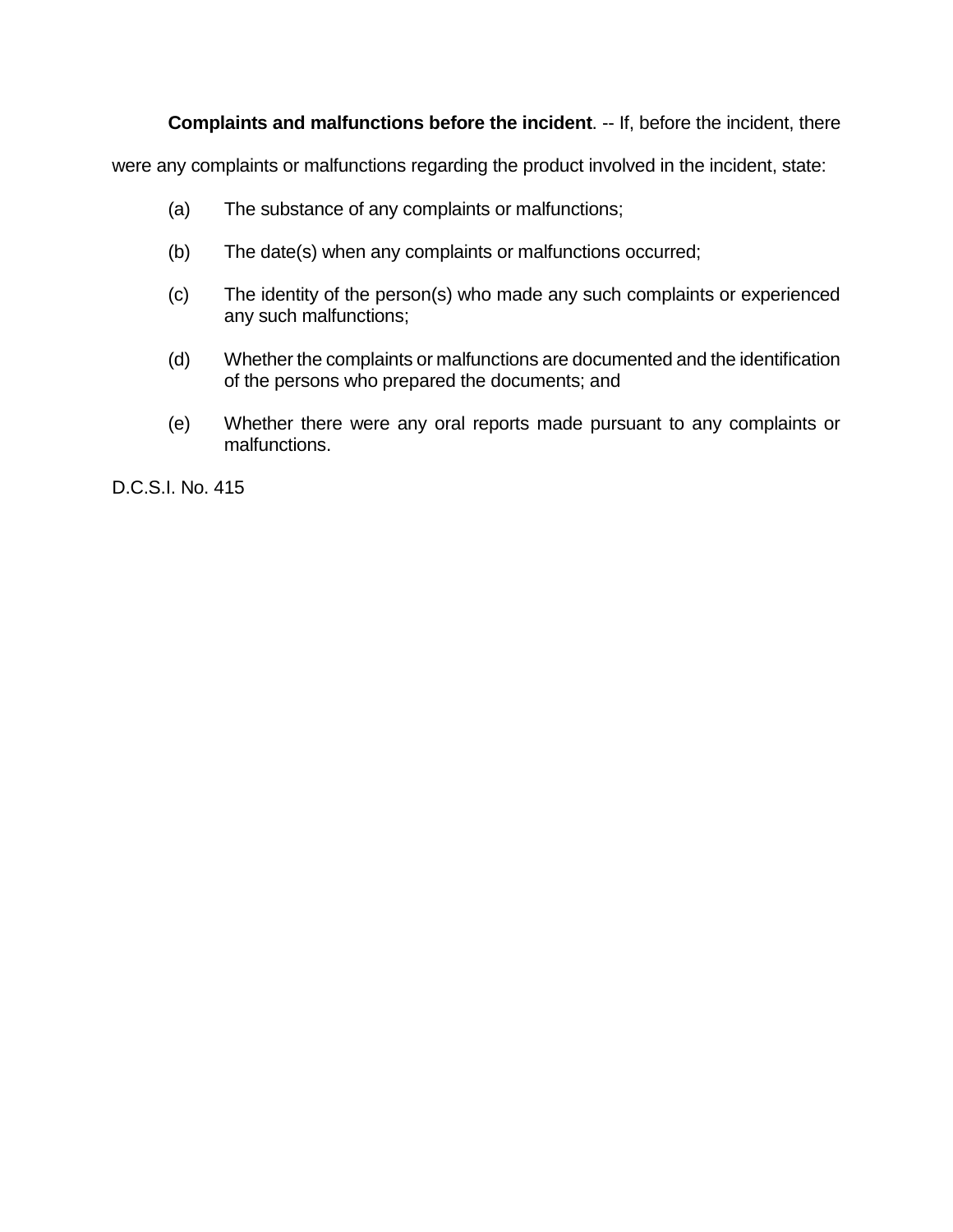**Training and instruction before the incident**. -- Describe all pre-incident training and instruction which you gave or received for the operation, use, or maintenance of the product involved in the incident, including any classroom instruction or on-the-job training. D.C.S.I. No. 416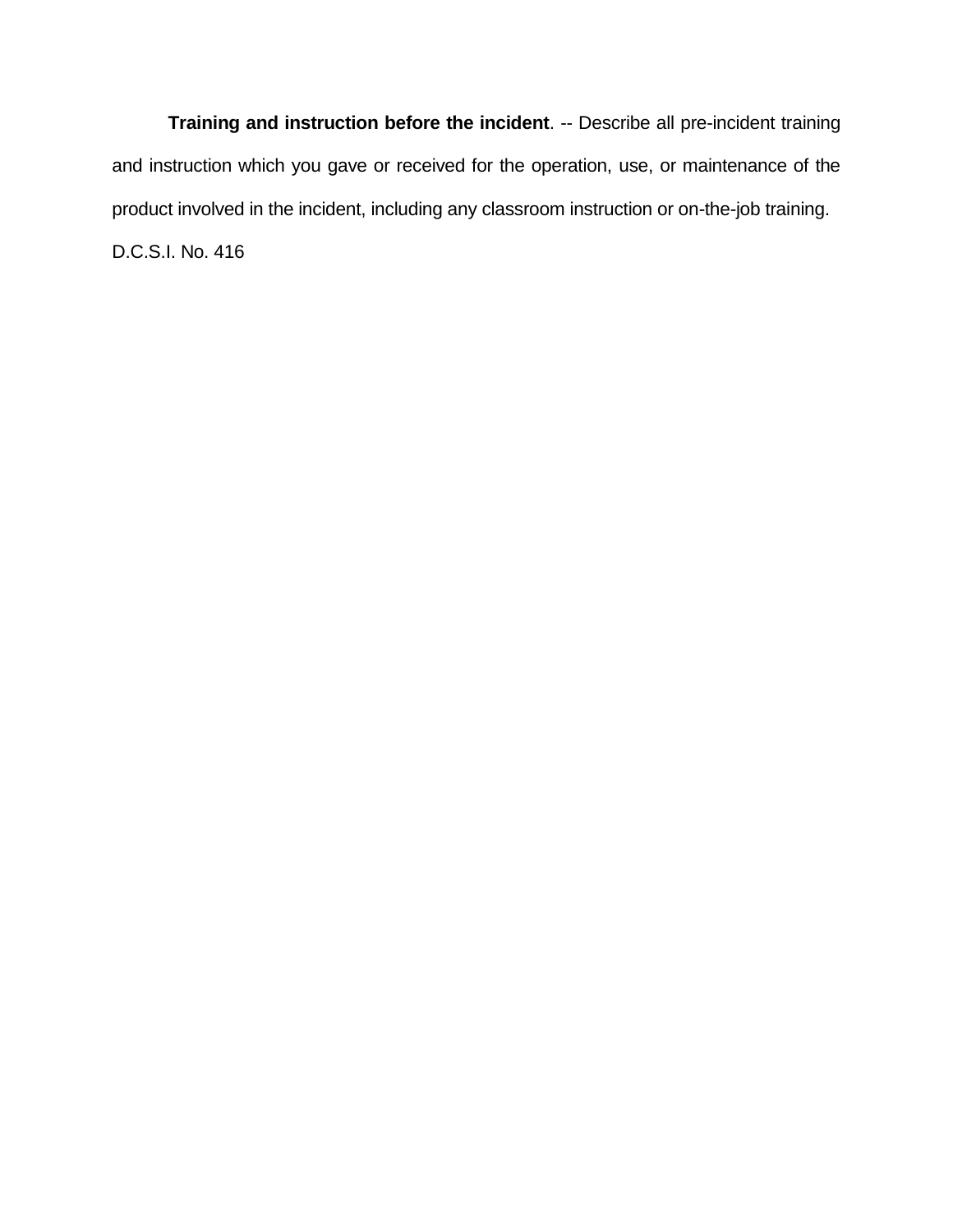**Inspections or examinations**. -- If there were any inspections or examinations of

the product involved in the incident, either before or after the incident, state:

- (a) The purpose of such inspection(s) or examination(s);
- (b) When any inspections or examinations were scheduled to be made and by whom;
- (c) The dates when any inspections or examinations were made and by whom;
- (d) Whether there is any documentation relating to the schedule of the inspections or examinations (if so, identify such documentation); and
- (e) Whether there were oral reports made with respect to any inspections or examinations (if so, identify such oral reports).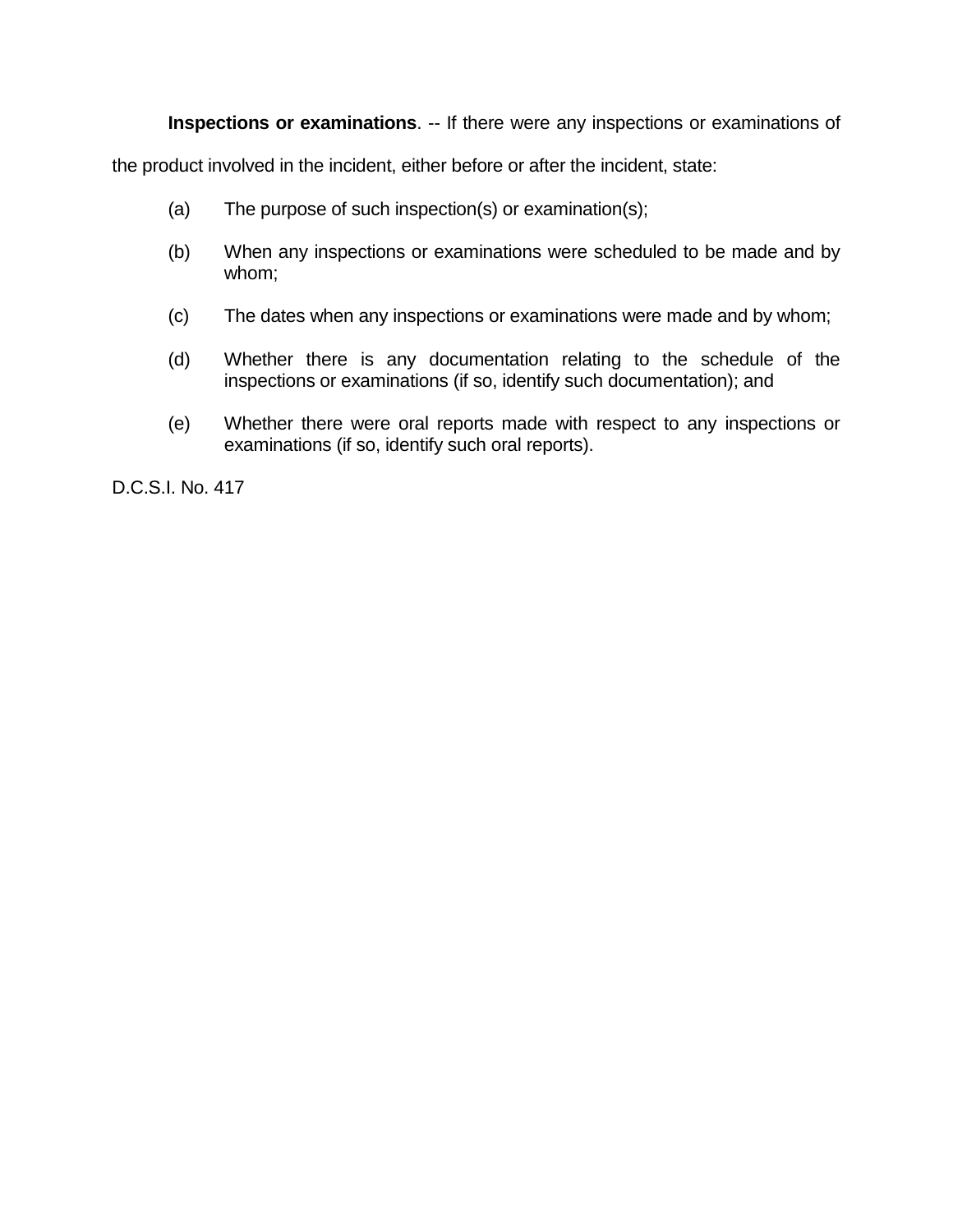**Product tests**. -- If you, or someone not an expert subject to Pa.R.C.P. No. 4003.5,

performed a test before or after the incident on the product involved in the incident, state:

- (a) The identity of the persons who performed the test(s);
- (b) The date on which any test was performed;
- (c) The manner in which any test was performed; and
- (d) The purpose of any test and its results.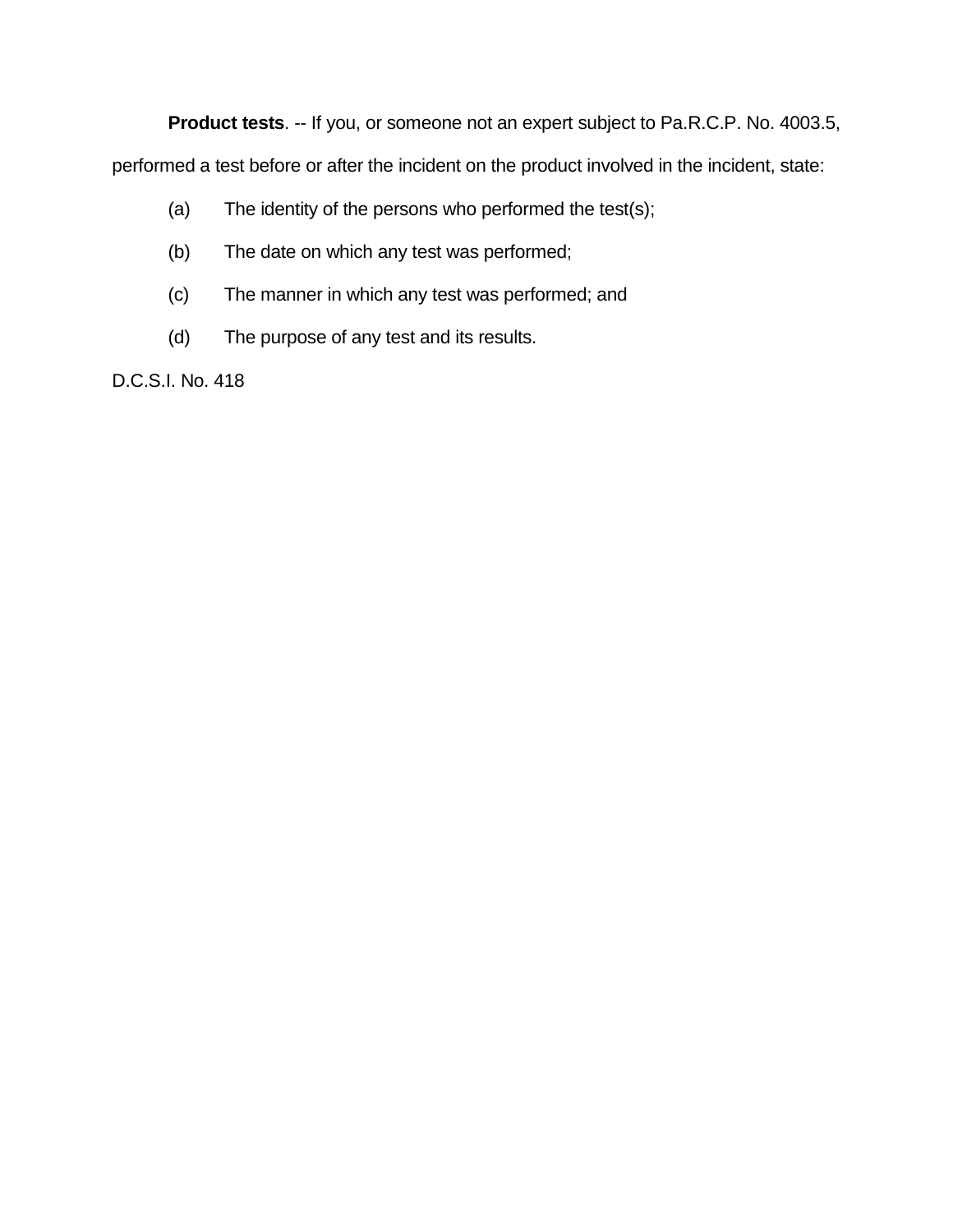**Recalls, recommendations, and warnings**. -- With respect to the product involved in the incident, identify:

- (a) All recalls, recommendations, or warnings; and
- (b) Any persons who have custody of any document(s) referred to in your answer.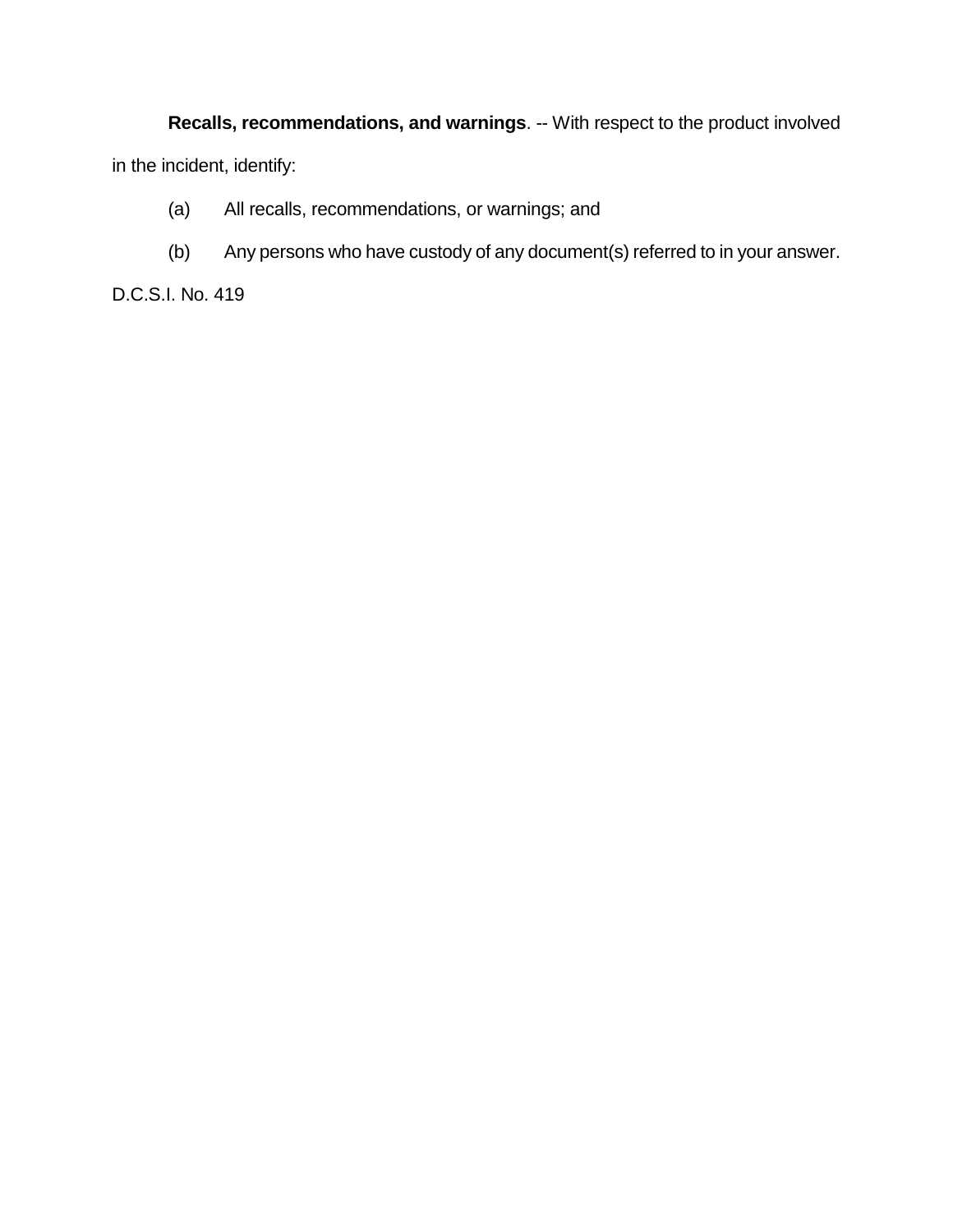**Alterations after the incident**. -- With respect to the product involved in the incident,

state:

- (a) Every alteration or addition to the product after the incident;
- (b) The identity and employer of any person who authorized and made any alteration or addition;
- (c) The nature, purpose, and date of each alteration or addition; and
- (d) The identity of any document referring to any alteration or addition and the persons who have custody thereof.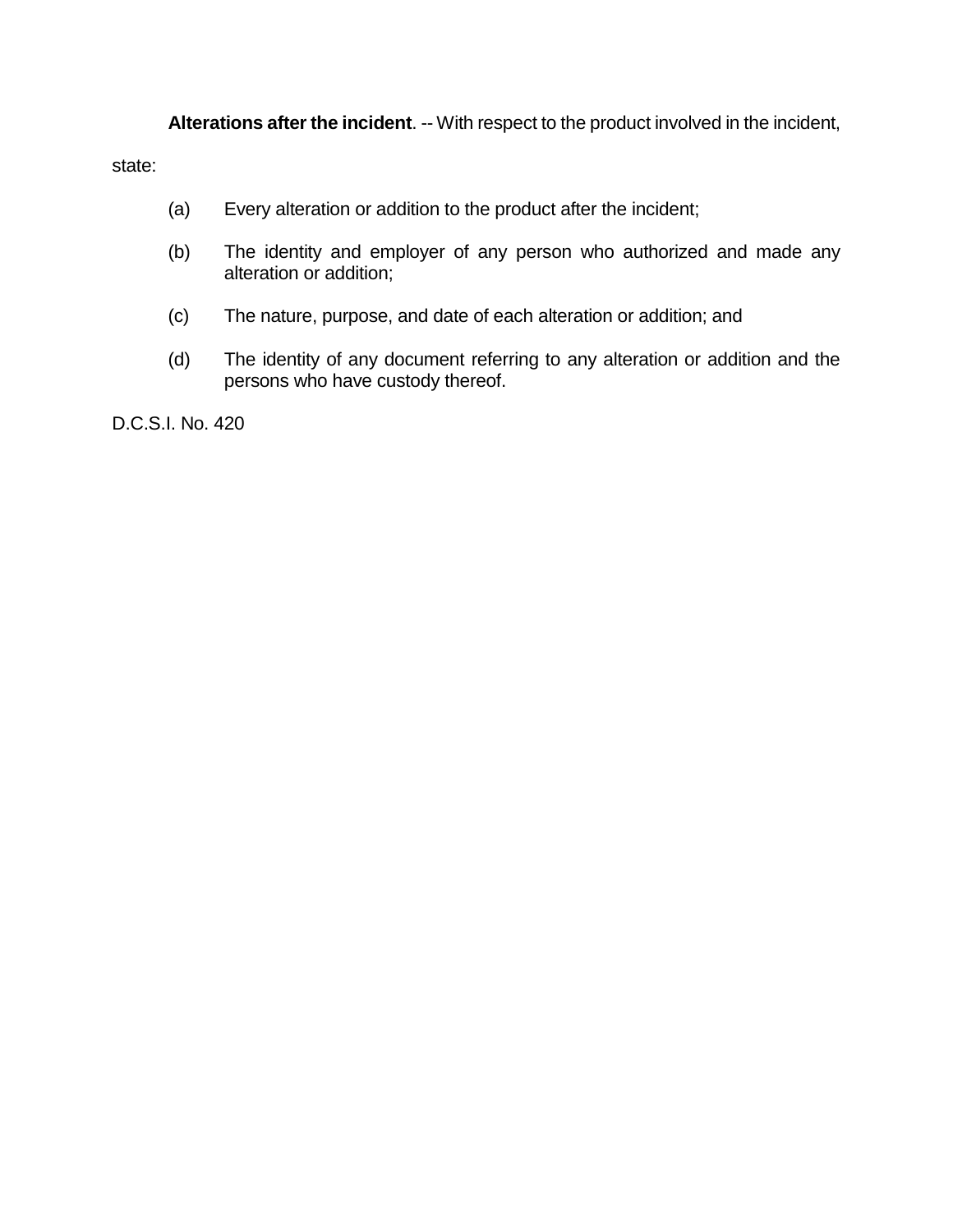**Repairs after the incident**. -- With respect to the product involved in the incident,

state:

- (a) Every repair or replacement made to the product after the incident;
- (b) The identity and employer of any person who authorized or made any repair or replacement;
- (c) The nature, purpose, and date of each repair or replacement; and
- (d) The identity of any document referring to each repair or replacement and the persons who have custody thereof.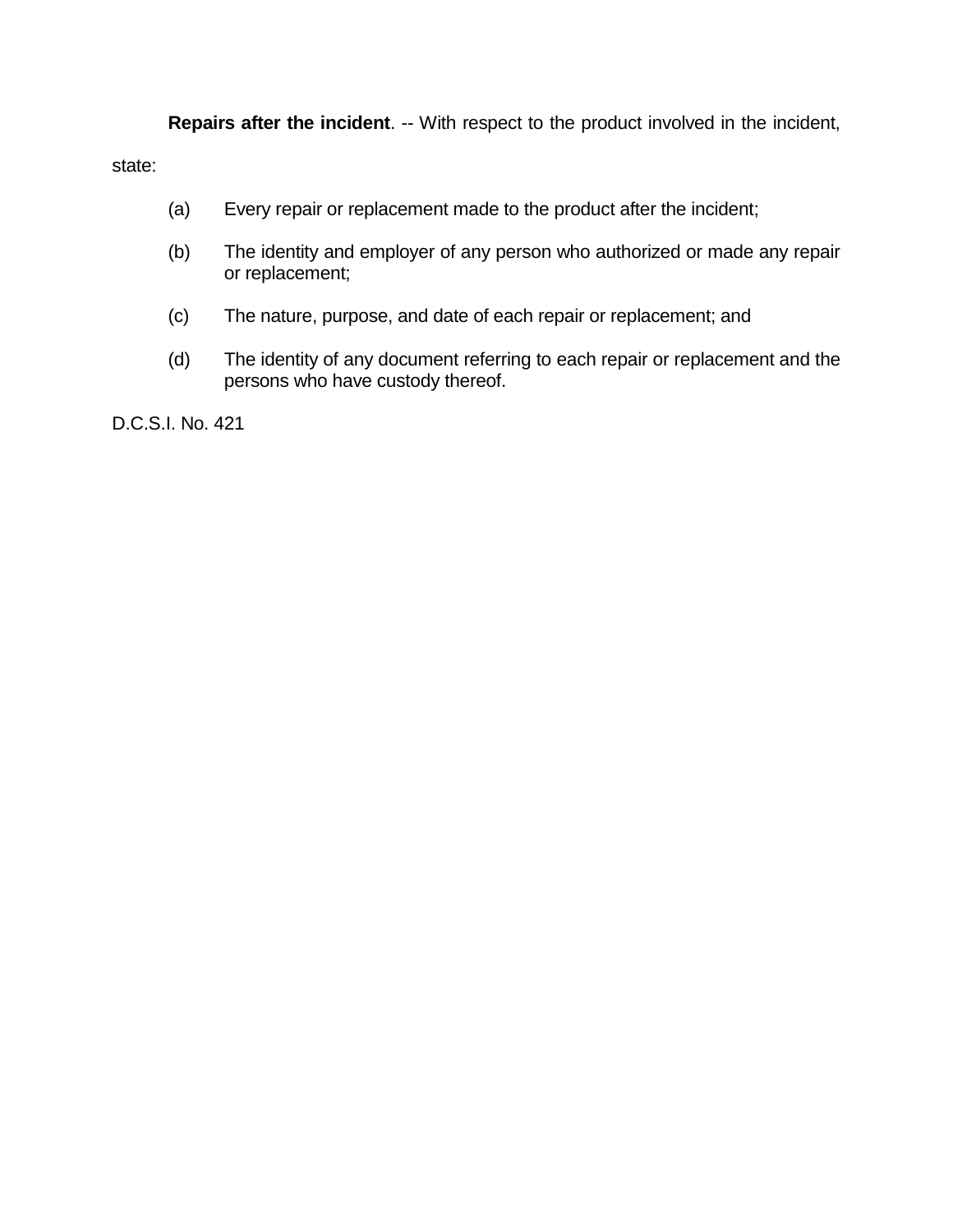**Misuse or abuse**. -- If you contend that the product was misused or abused between the date of its manufacture and the date of the incident, state the factual basis for such contention.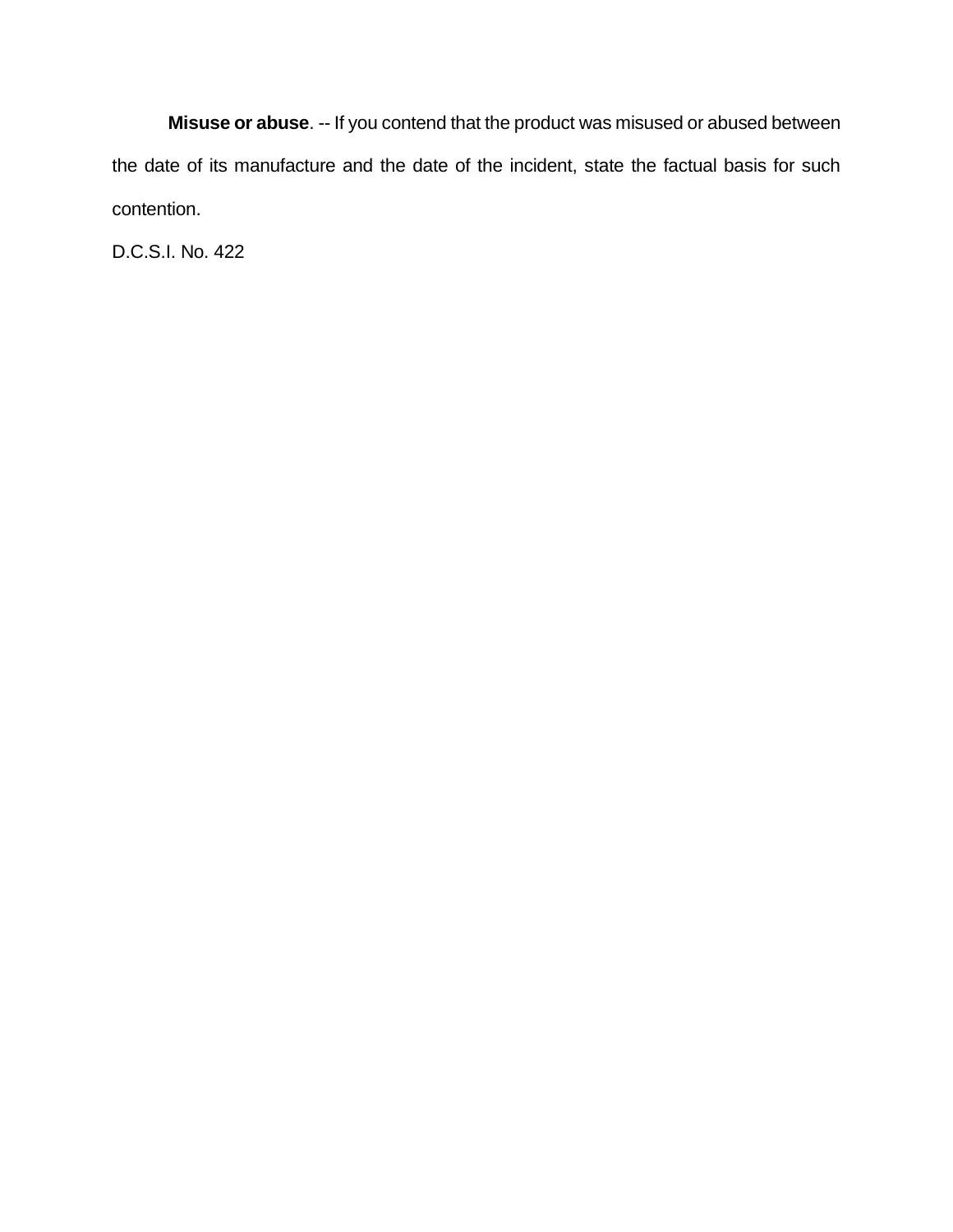### **MEDICAL MALPRACTICE** (Nos. 501 to 515)

#### \*\*\*\*\*\*\*\*\*\*\*\*\*\*\*\*\*\*\*\*\*\*\*\*\*\*\*\*\*\*\*\*\*\*\*\*\*\*\*\*\*\*\*\*\*\*\*\*\*\*\*\*\*\*\*\*\*\*\*\*\*\*\*\*\*\*\*

**Cause of injuries**. -- Identify each person that you claim caused your injury and, with

respect to each such person, state whether you claim that:

- (a) He/she was not qualified to undertake the type of treatment, surgery, or examination he/she gave;
- (b) He/she failed to diagnose your injury correctly;
- (c) He/she did not obtain proper consent or authorization;
- (d) He/she did not maintain proper standards of hygiene or sterilization;
- (e) He/she failed to use modern techniques and procedures;
- (f) He/she did not give the correct treatment;
- (g) He/she failed to observe proper preoperative, operative, or postoperative procedures, specifying which; or
- (h) He/she was otherwise negligent (specifying the nature of the negligence).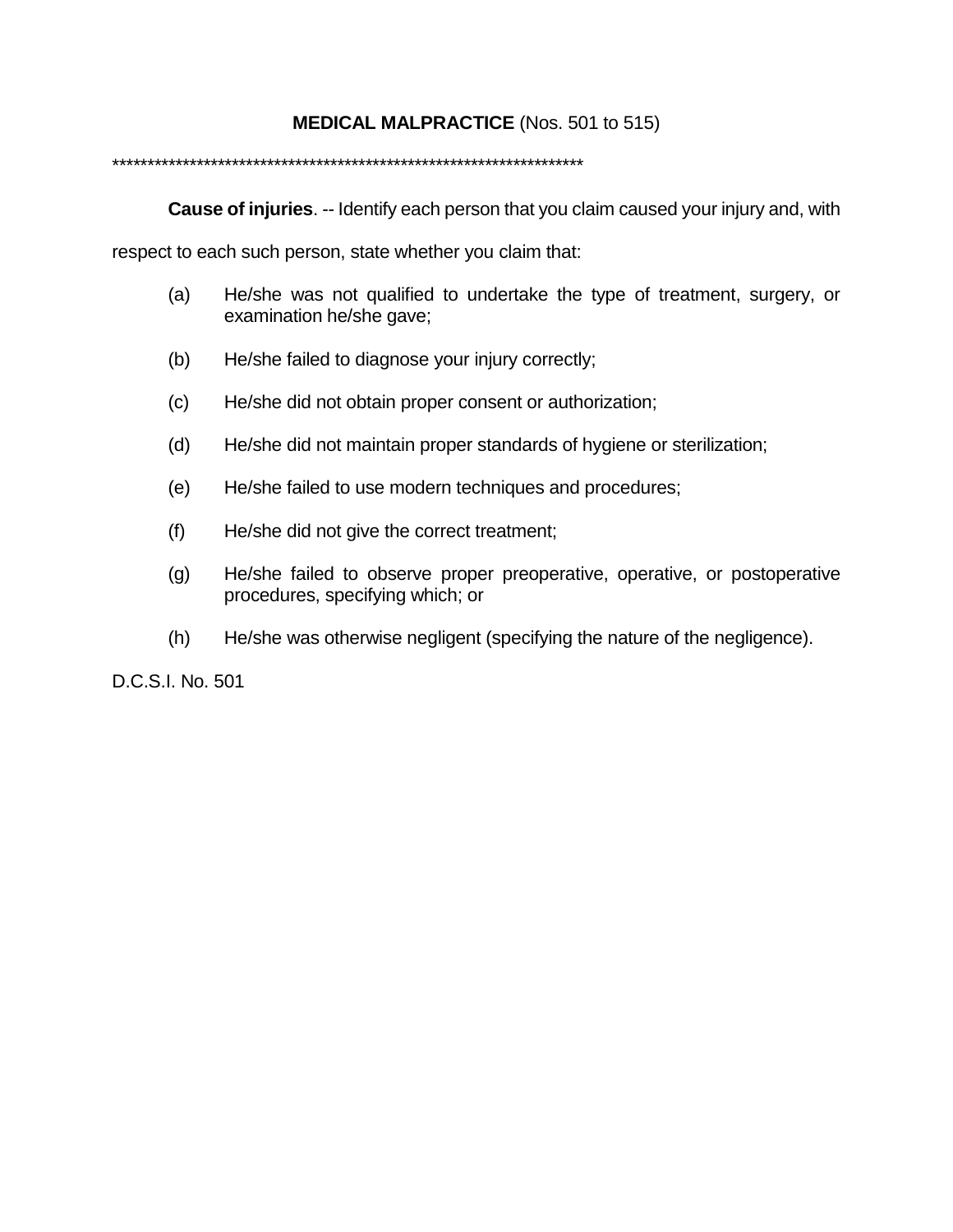**Relationship between hospital and practitioner**. -- Identify each and every contract or other document establishing or otherwise referring to the relationship between [hospital] and [practitioner], and/or document relating to the privileges granted by [hospital] to [practitioner].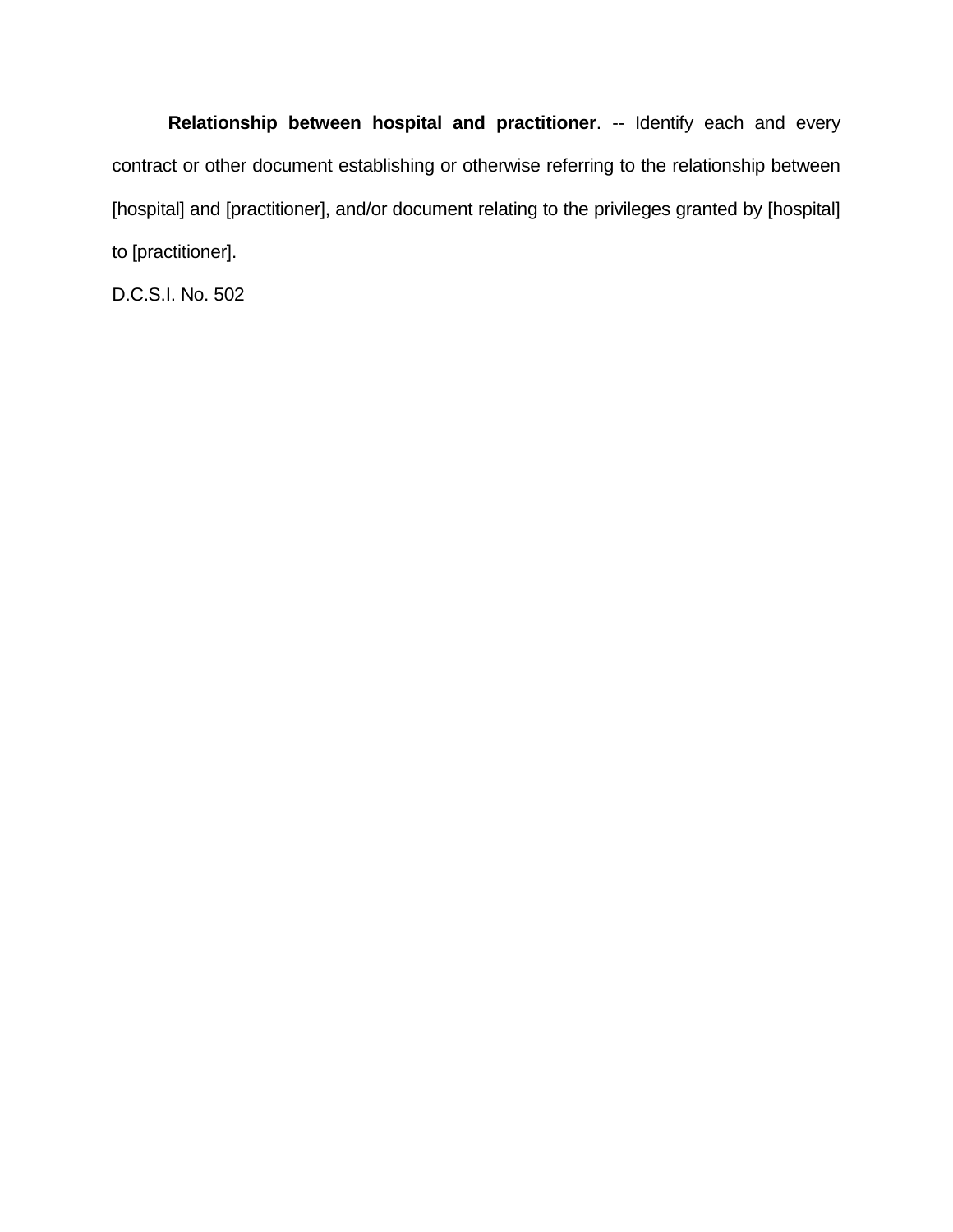**Professional contracts**. -- Set forth the date(s) you had professional contact with the plaintiff/patient and the nature of such contract.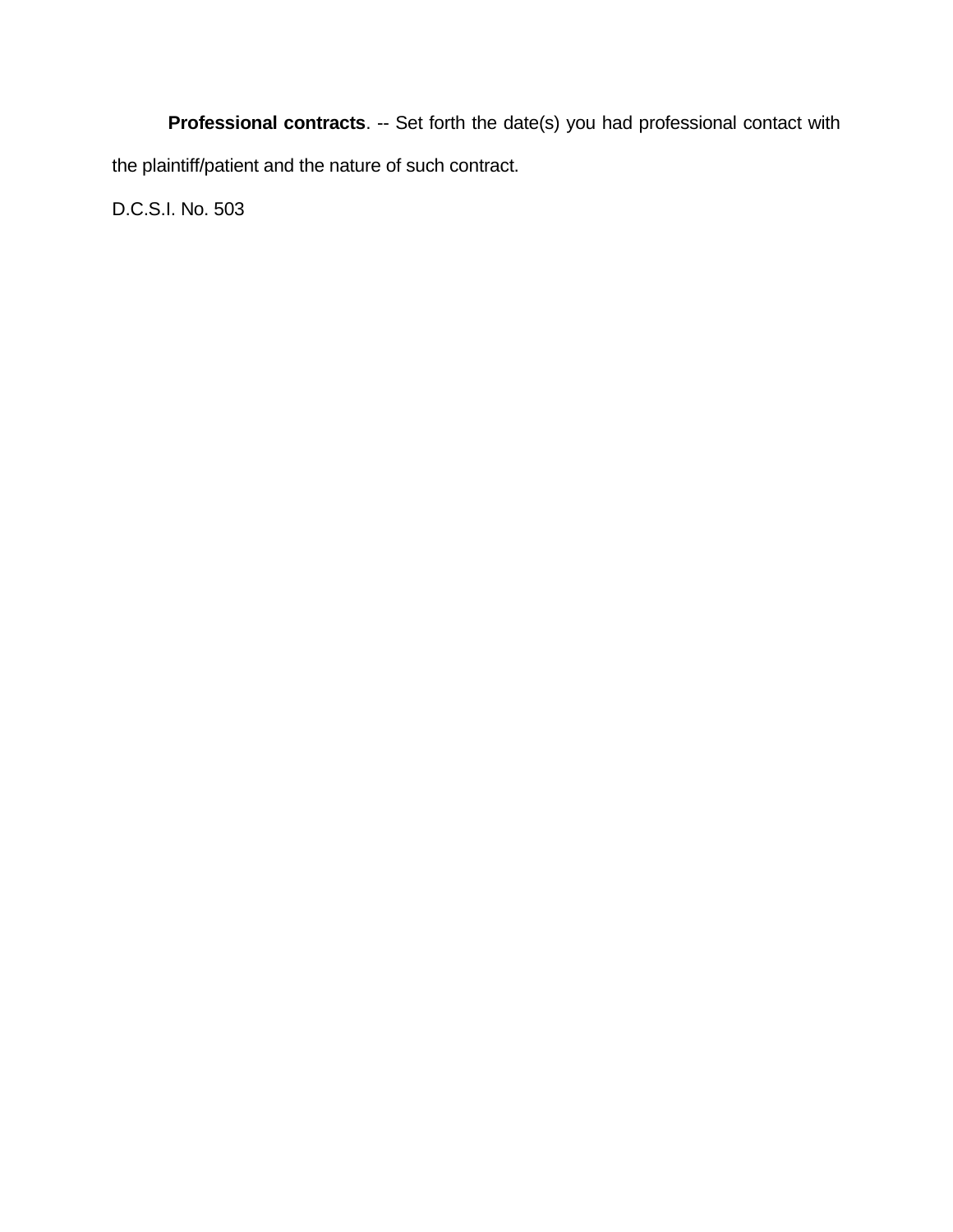**Informed consent**. -- If lack of informed consent is pleaded in the Complaint, then,

with respect to any conversation of which you are aware in which the nature of, alternatives

to, and/or risks of the procedure in question were discussed with the plaintiff/ patient, set forth the following:

- (a) The date(s) of each conversation;
- (b) The substance of each conversation;
- (c) The identity of each party to the conversation;
- (d) The identity of each witness to the conversation; and
- (e) Whether there were any documents relating to the nature of, alternative to, and/or risk of the procedure presented to the plaintiff/patient.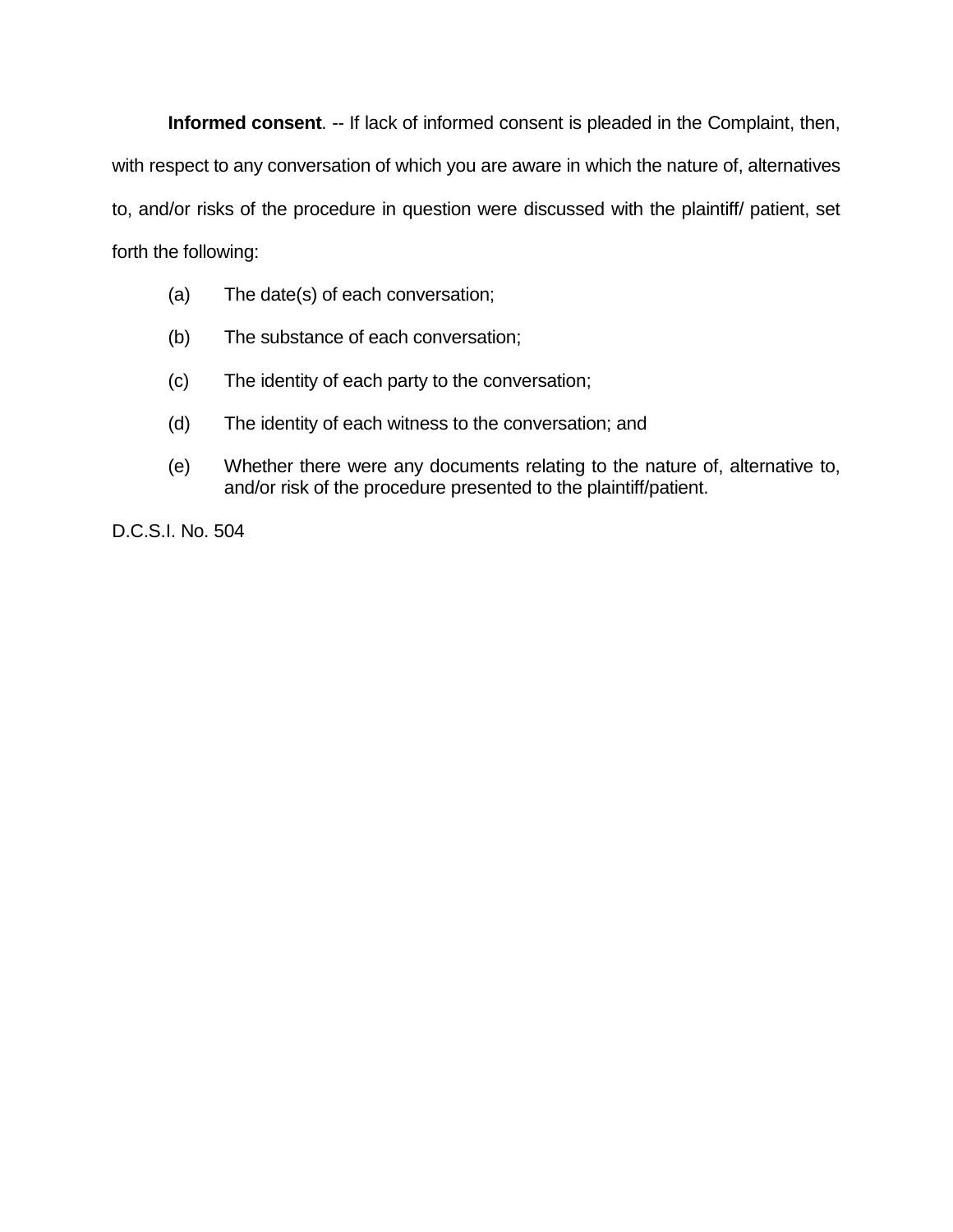**Rules, regulations, and guidelines**. -- Identify each rule, regulation, guideline, instruction, or other recommendation, manual, handbook, collection of orders or notices or other documents regarding the [procedure] at [hospital] in [month, year of occurrence]. D.C.S.I. No. 505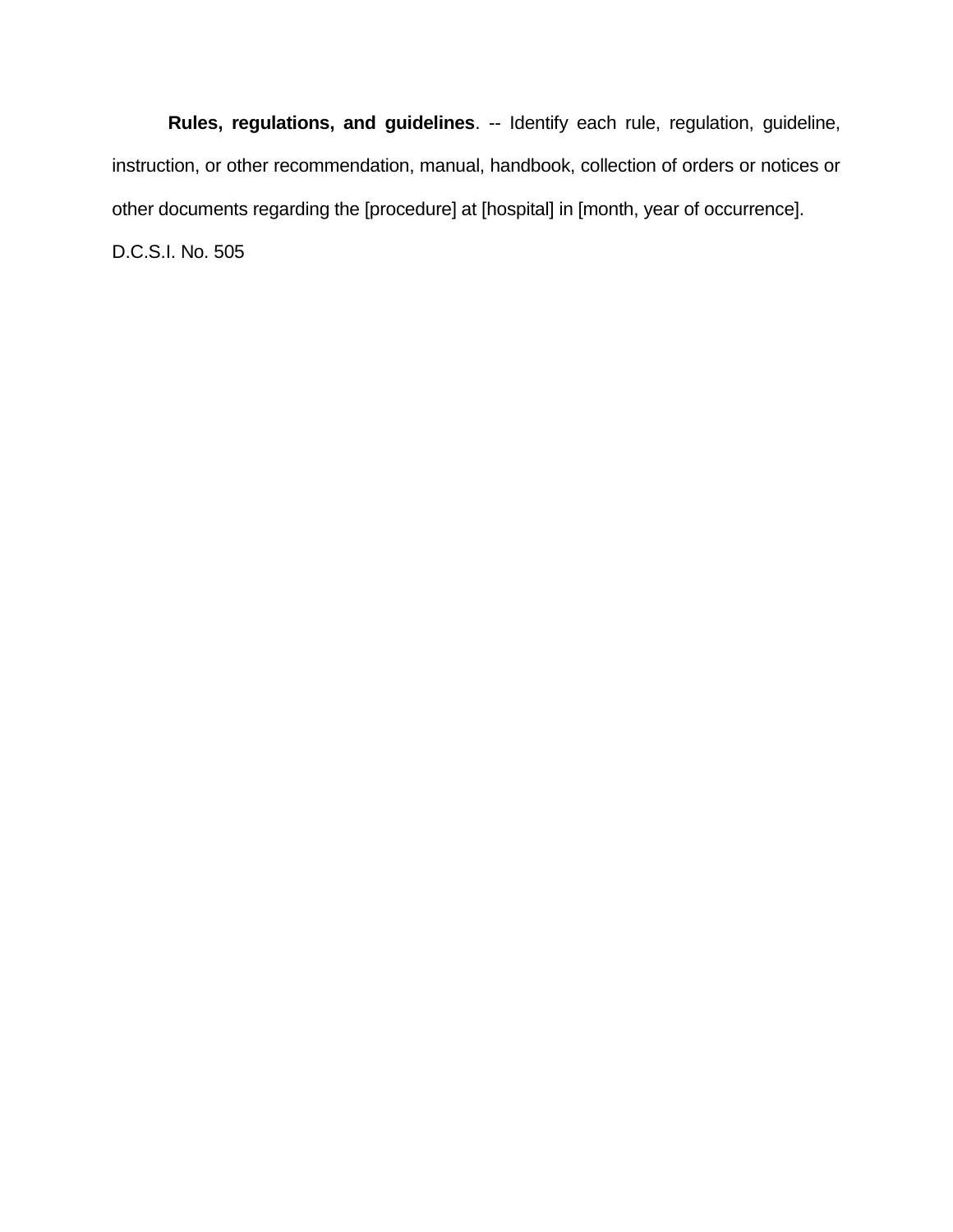**Education**. -- Set forth the following details regarding your professional education and preparation for practice:

- (a) Professional school(s) attended, date(s) of attendance, and year(s) of graduation;
- (b) Place(s) and period(s) of internship;
- (c) Nature of subjects covered during internship;
- (d) Names and specialties of practitioners who trained you during internship;
- (e) Place(s) and period(s) of residency;
- (f) Subject to residency;
- (g) Names and specialties of practitioners who trained you during residency;
- (h) Nature and period of any graduate studies and place(s) where pursued;
- (i) Inclusive dates of any armed forces service; and
- (j) Nature of armed forces service, if any, including nature of any professional experience.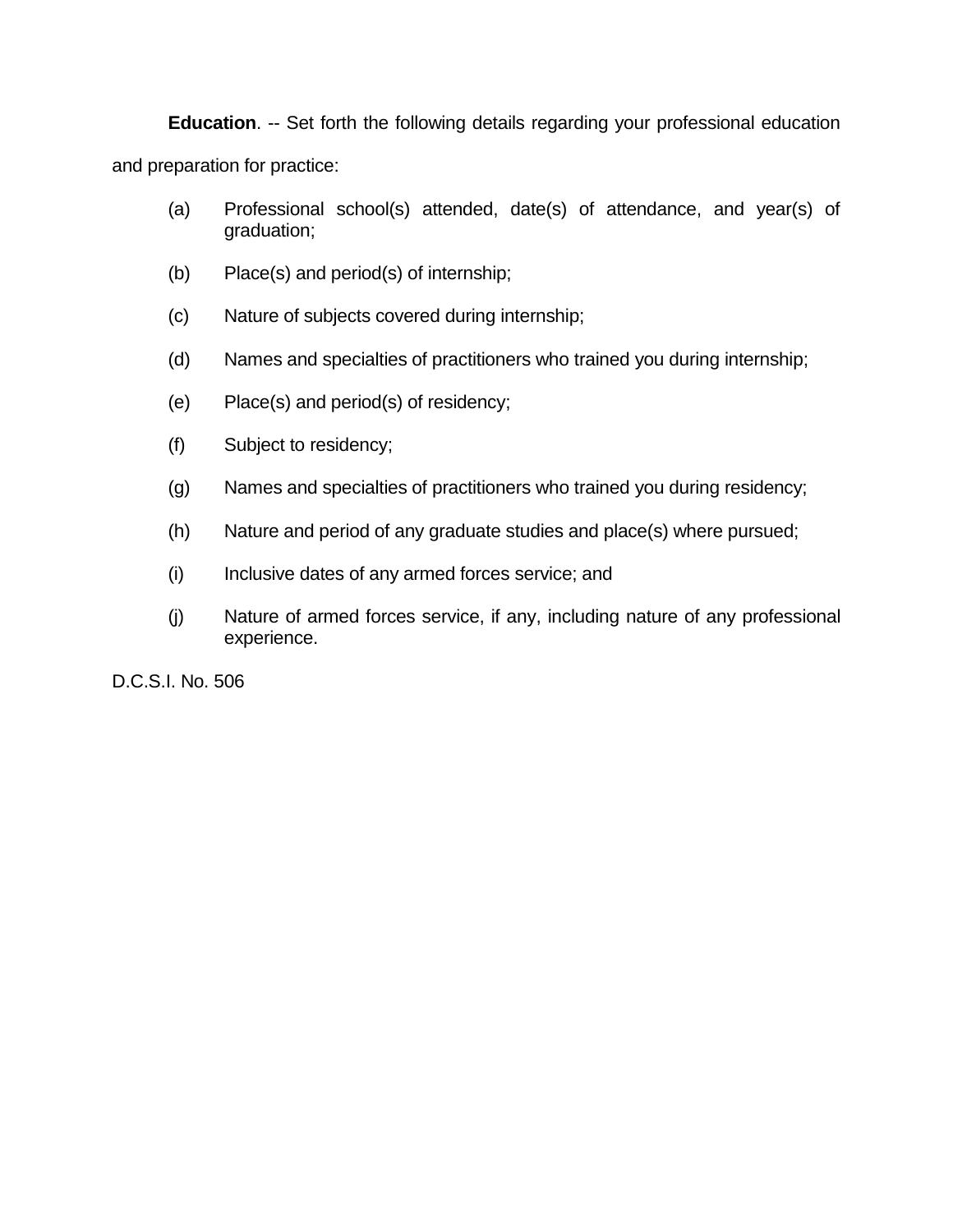**Professional organizations**. -- Identify each professional organization with which you are affiliated or of which you are a member.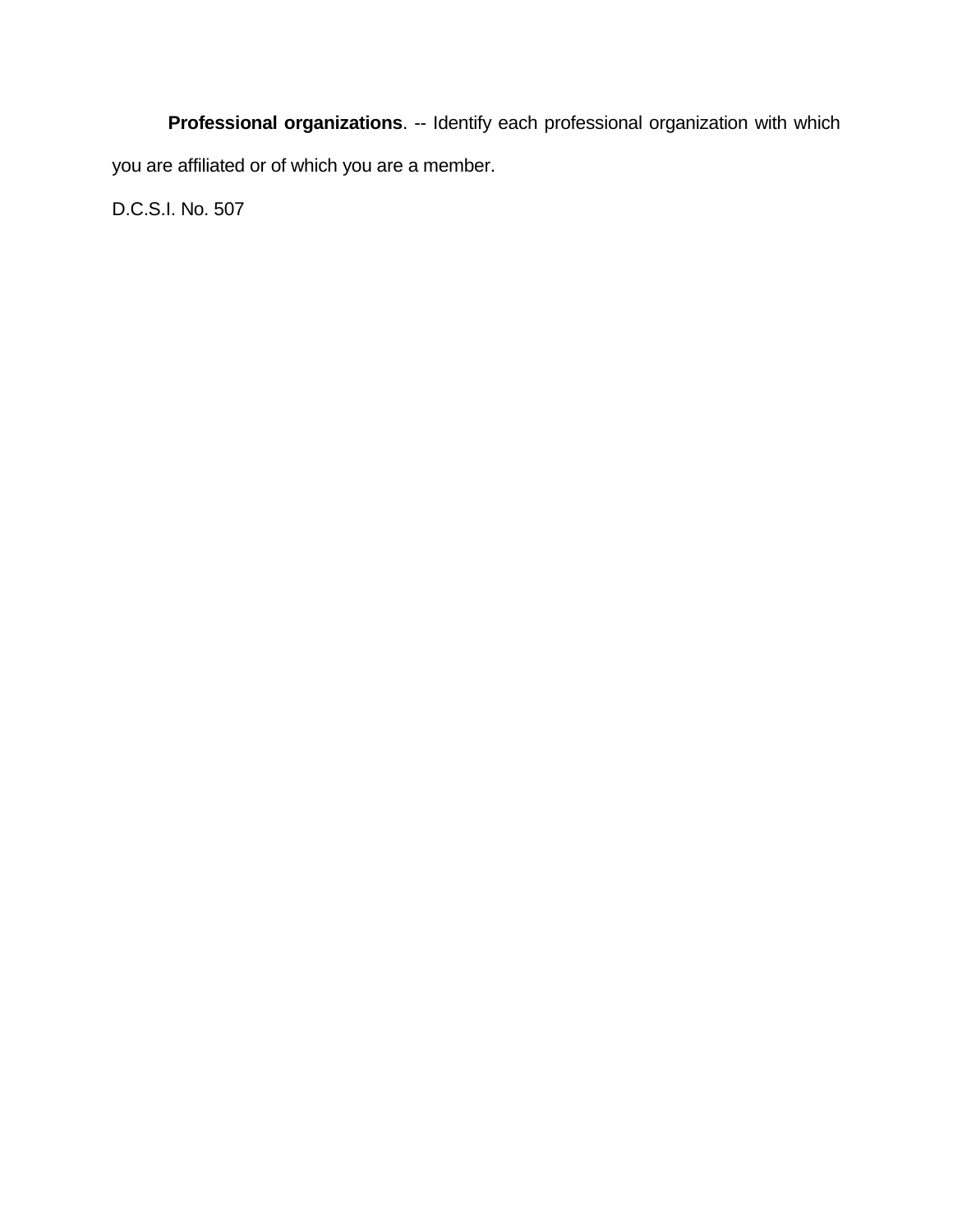**Certifications**. -- If you have ever been certified by any specialty board, or if you are

now or have ever been a member of any specialty board, set forth the following:

- (a) The name and address of each specialty board;
- (b) The date you were certified or became a member; and
- (c) If you are no longer certified or a member, give the date your certification or membership was terminated and the reason for such termination.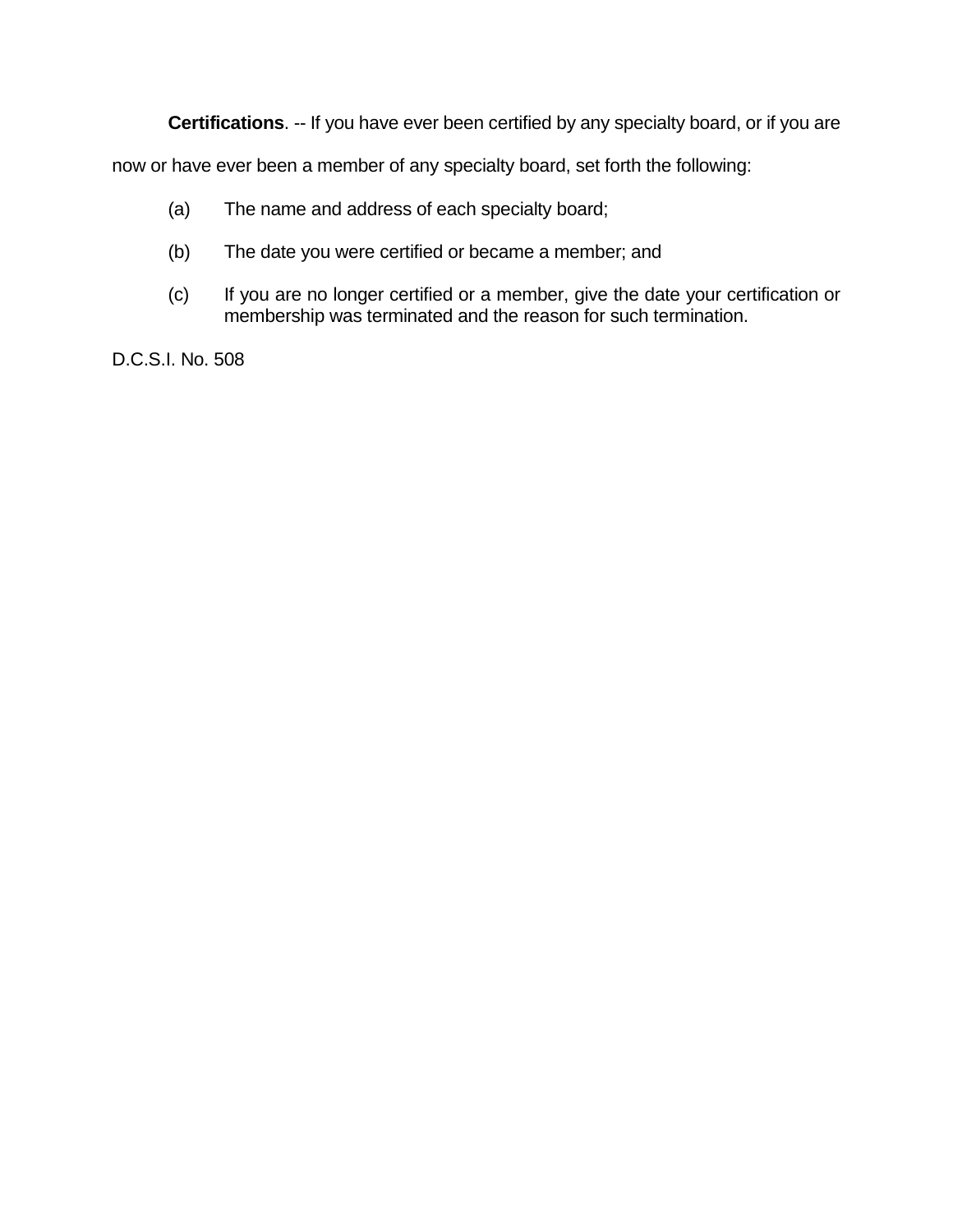**Publications authored**. -- Identify all publications, including but not limited to papers, journal articles, letters to the editor, textbooks, symposiums, etc., which you authored or contributed to, including the title of the work, the name of the periodical or book in which it was printed, the pages you wrote, and the date of its printing.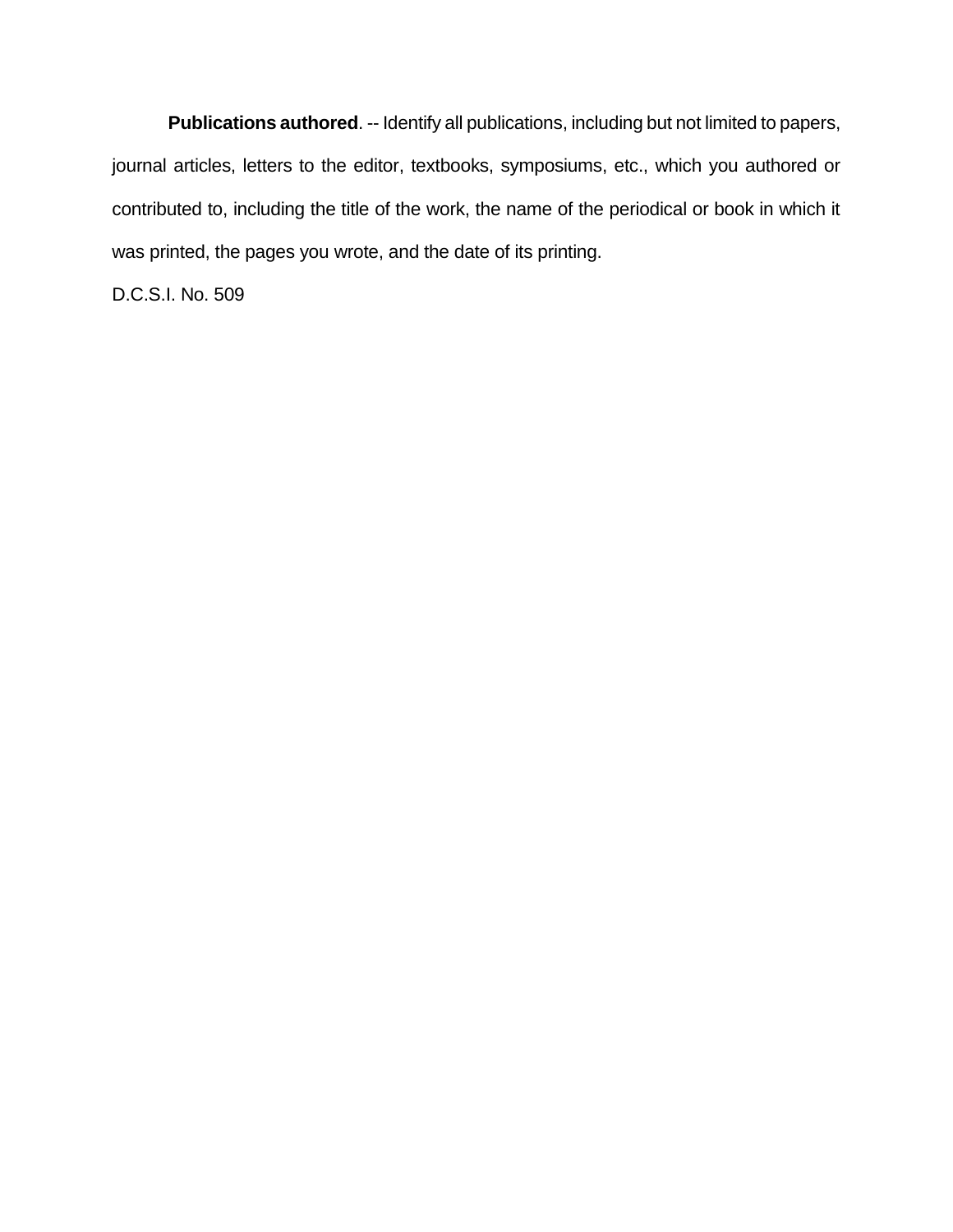510. **Textbooks**. -- State the author, title, and year of publication of every textbook in [subject/specialty] which you had in your office from [relevant years].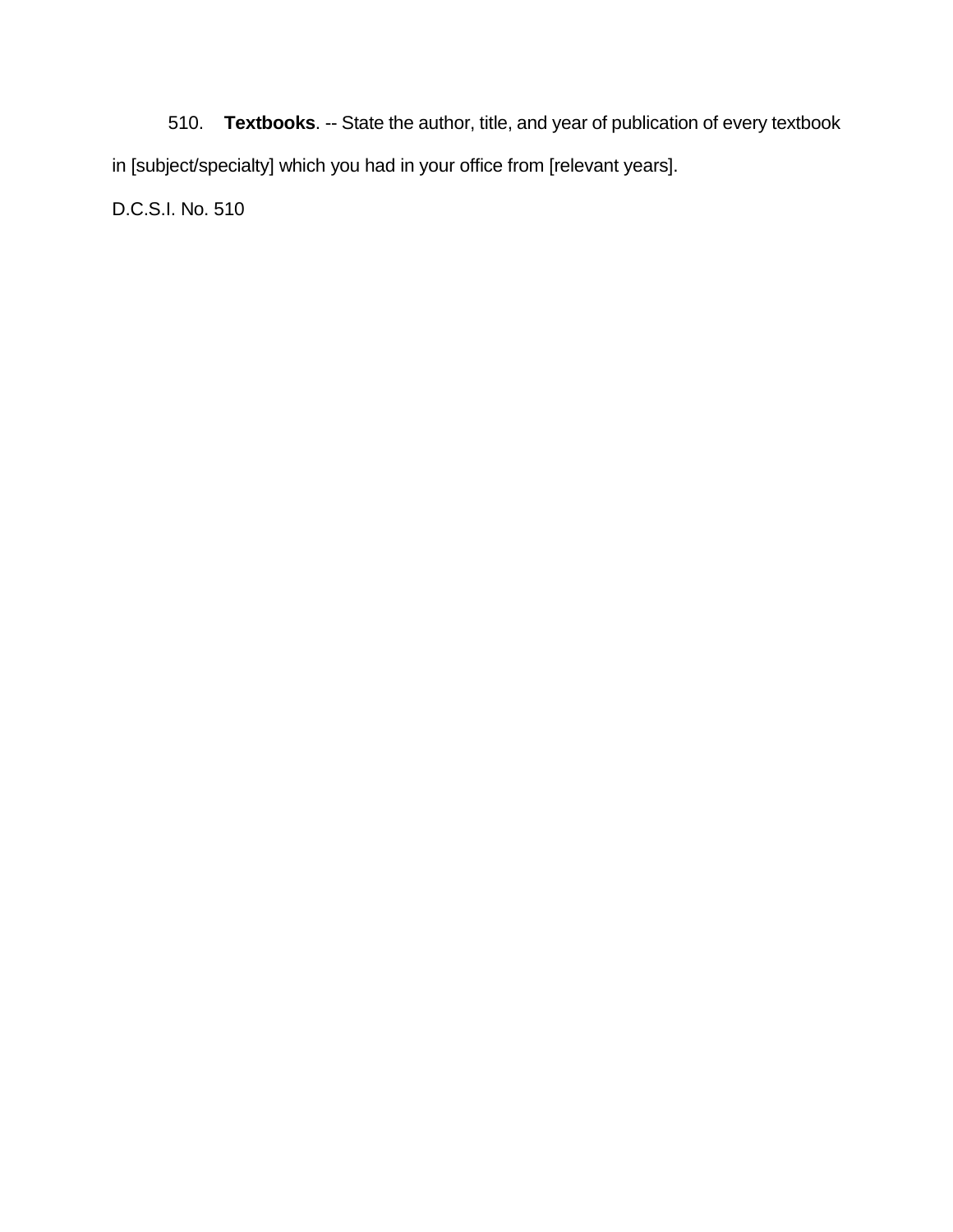**Periodicals**. -- Set forth the name of each professional journal you subscribed to in [relevant years].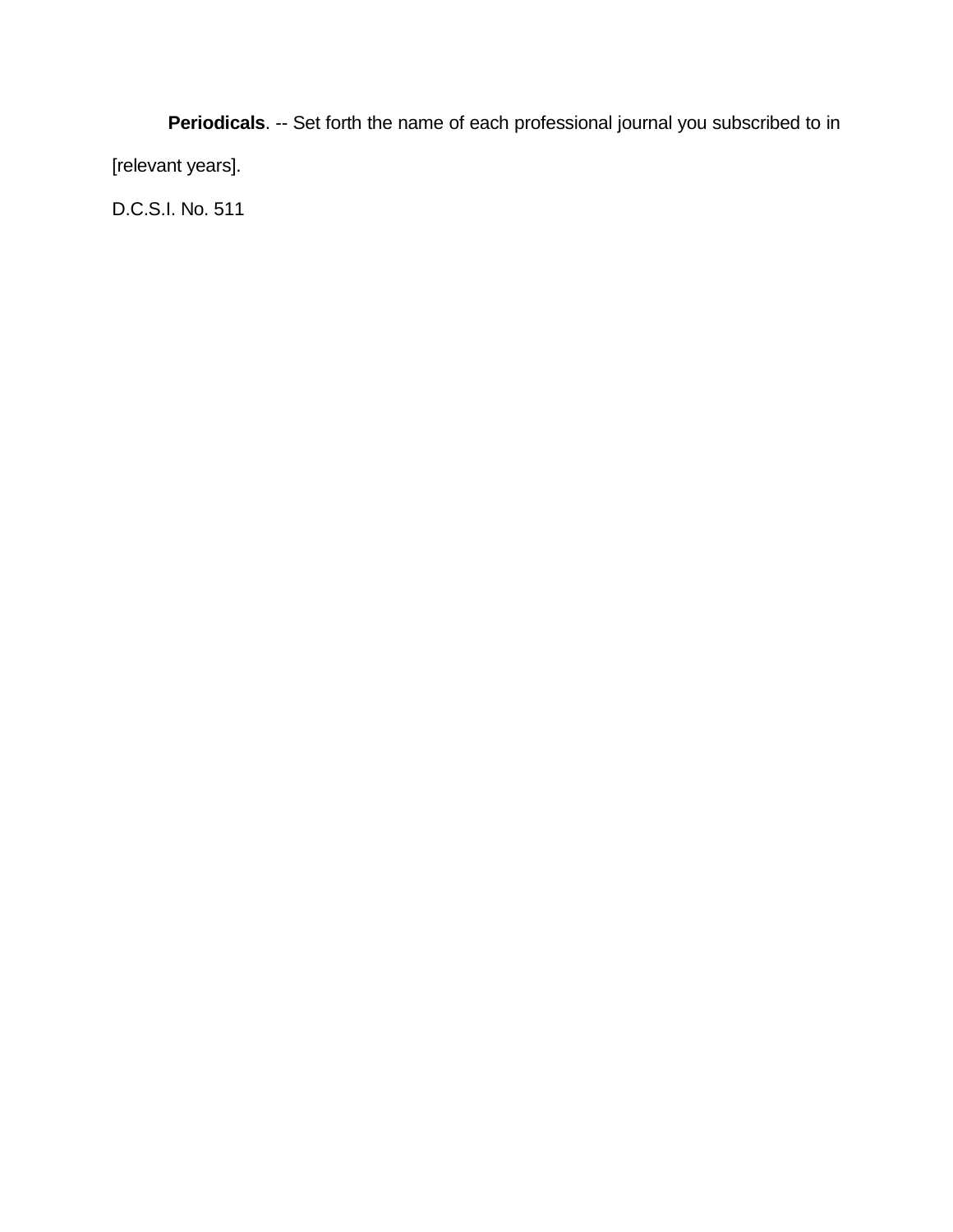**Professional experience**. -- Identify each office, clinic, or other location relating to your practice or in which you otherwise worked subsequent to your internship or residency, and set forth the inclusive dates you maintained or otherwise worked at each such location. D.C.S.I. No. 512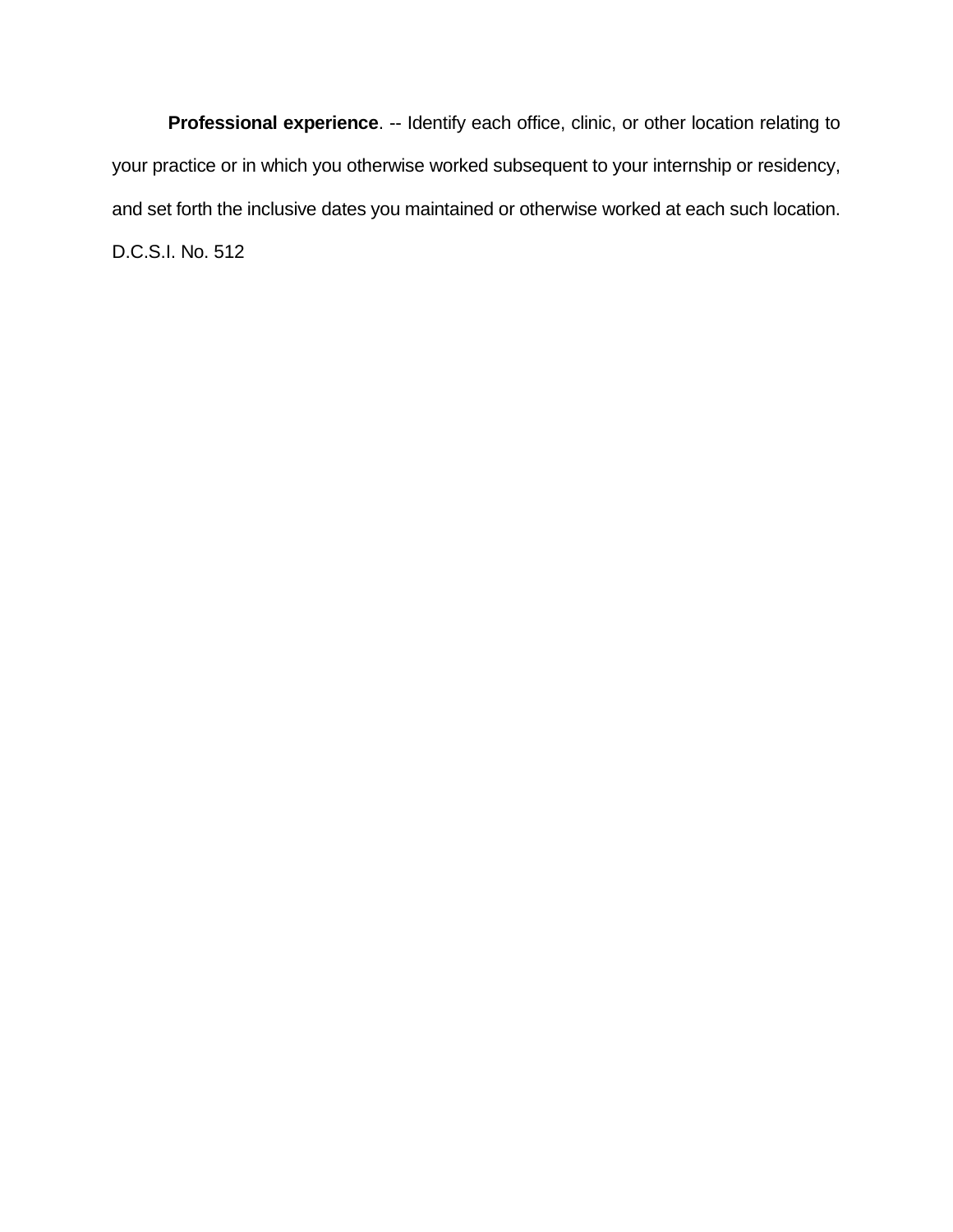**Hospital affiliations**. -- Identify all hospitals with which you were affiliated prior to [relevant years] and, with respect to each such hospital, set forth your position(s) and responsibilities.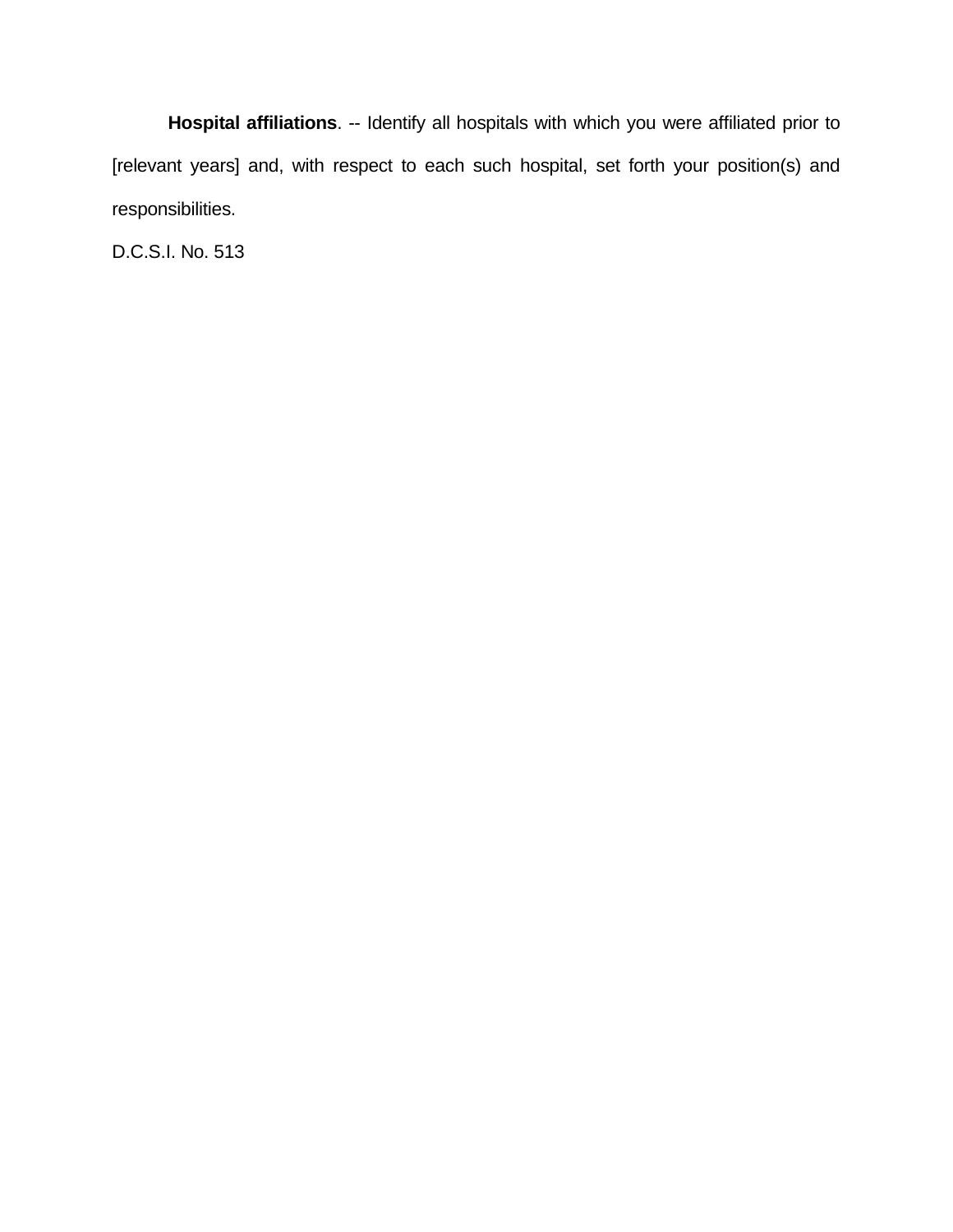**Professional associations**. -- Identify any association or partnership with any other medical practitioner at the time of the incident.